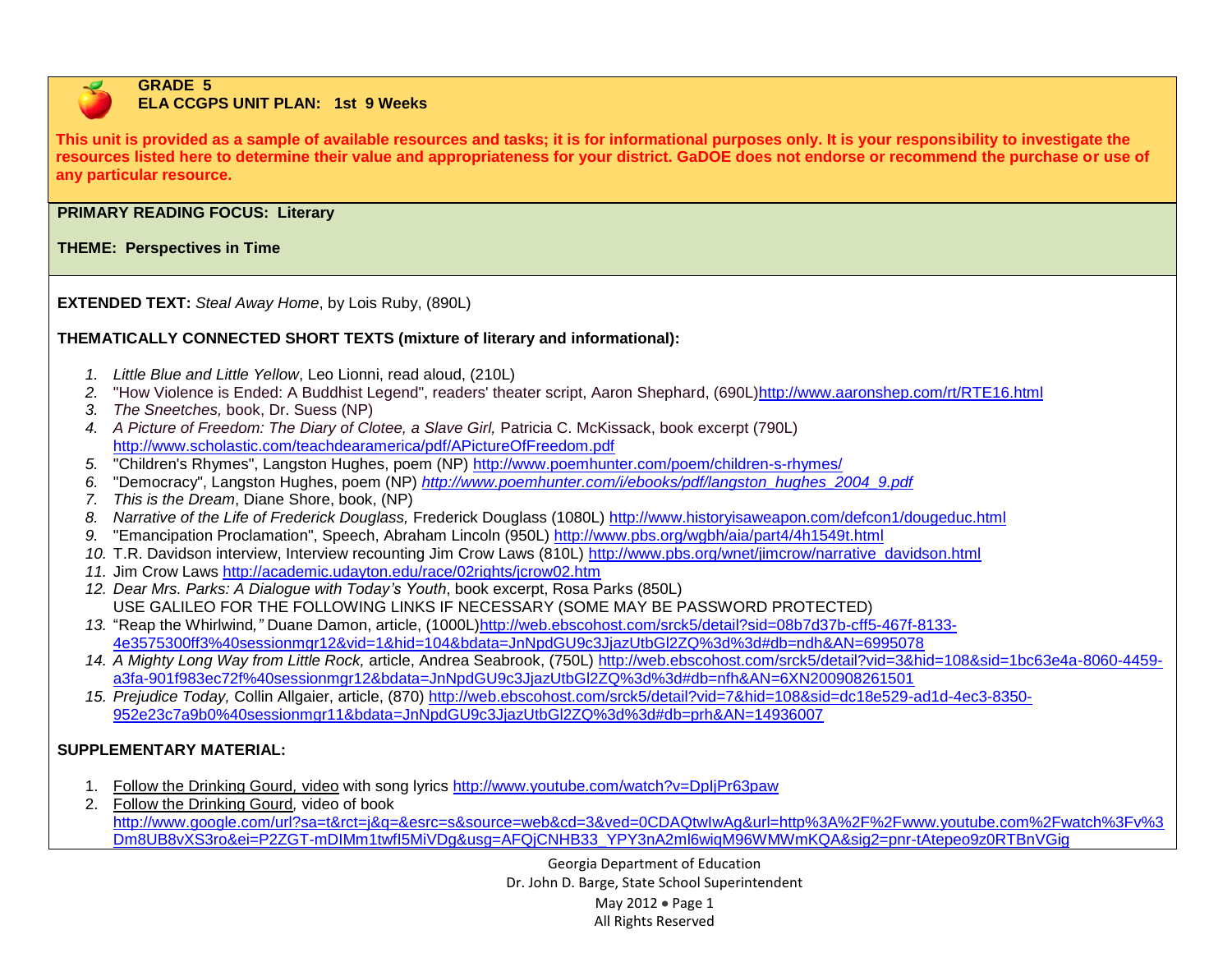- 3. Bill of Rights Rap, video with song and lyrics<http://www.youtube.com/watch?v=I7RxrQJrdh4>
- 4. Slavery Photo Tour, History.com [http://www.history.com/topics/harriet-tubman/photos#](http://www.history.com/topics/harriet-tubman/photos)
- 5. The Underground Railroad: Escape from Freedom, Scholastic webquest [http://teacher.scholastic.com/activities/bhistory/underground\\_railroad/](http://teacher.scholastic.com/activities/bhistory/underground_railroad/)
- 6. Reading of the Emancipation Proclamation, video, 1:25-6:58 [http://www.youtube.com/watch?v=jz7jUuz\\_XLQ](http://www.youtube.com/watch?v=jz7jUuz_XLQ)
- 7. Jim Crow PowerPoint, slide show with segregation era photos<http://www.slideshare.net/tranceking/jim-crow-signs-powerpoint>
- 8. *I Have a Dream, Speech, Martin Luther King [http://www.teachertube.com/viewVideo.php?video\\_id=20916](http://www.teachertube.com/viewVideo.php?video_id=20916)*
- 9. Civil Rights Timeline http://www.infoplease.com/spot/civilrightstimeline1.html

#### **PRIMARY WRITING FOCUS: Opinion**

- **1.** In the book *Steal Away Home*, Dana states that her parents do not tell her what to do. Instead of dictating Dana's decisions, her parents provide her with options and advice that allow her to make her own choices. James' parents have a different parenting style. He is told explicitly what he may and may not do. In your opinion, which is the better parenting style. Be sure to support your answer with examples and/or quotations from the text.
- **2.** Have students respond to the following prompt. In *Steal Away Home, A Picture of Freedom: The Diary of Clotee, a Slave Girl, and Narrative of the Life of Frederick Douglass,* the ability to read is treated as a type of freedom. Write an essay that establishes your opinion about the importance of reading. Use text citations and references to defend your opinion.
- **3.** James' parents have differing opinions on how to approach the fight against slavery. Speaking to James, Mrs. Weaver says, "Pa and I are of the same mind on this slavery business. He's doing it his way, I'm doing it mine." Refer to the text to determine Mr. Weavers approach to the fight against slavery. Write an essay that expresses which approach is superior in your opinion. Be sure to use citations and examples from the text to defend your opinion.
- **4.** Using your prior knowledge and experiences, all of the reading from this unit, and any independent research you may choose to do, answer the following question. America has made many gains in providing equal rights for all people. Do you think equality for all has been achieved? Defend your opinion with citations and examples from any text we have read or you have researched.

### **Narratives:**

- **1.** Using *Steal Away Home* as a guide, recall that Quakers believe in the use of nonviolent strategies to solve conflicts. Additionally, many Quakers believed that slavery was a violation of basic rights. Write a narrative about a Quaker during the era of the Underground Railroad. Be sure to establish the situation and setting, include descriptive details, provide a clear sequence of events, and give a conclusion.
- **2.** *The Sneetches* and *Little Blue and Little Yellow* are examples of children's literature that tell a story about Civil Rights issues. Going through the entire writing process, write a story with a civil rights issue as the conflict. Be sure to establish the situation and setting, include descriptive details, provide a clear sequence of events, and give a conclusion.

### **Informational:**

**1.** In the readers' theater script "How Violence is Ended", Prince Dighiti states "violence is ended by *Non*violence." Using what you know from class readings, your own background knowledge, and independent research, write an essay that explains what the meaning of this quote. Be sure to include direct references to Civil Rights issues, text references and examples, and personal connections to topic.

#### **Research Connections: (Optional)**

1. Using [http://library.thinkquest.org/J0112391/civil\\_rights\\_leaders.htm.](http://library.thinkquest.org/J0112391/civil_rights_leaders.htm) Select two historical figures of the Civil Rights movement to conduct research

Georgia Department of Education Dr. John D. Barge, State School Superintendent May 2012 Page 2 All Rights Reserved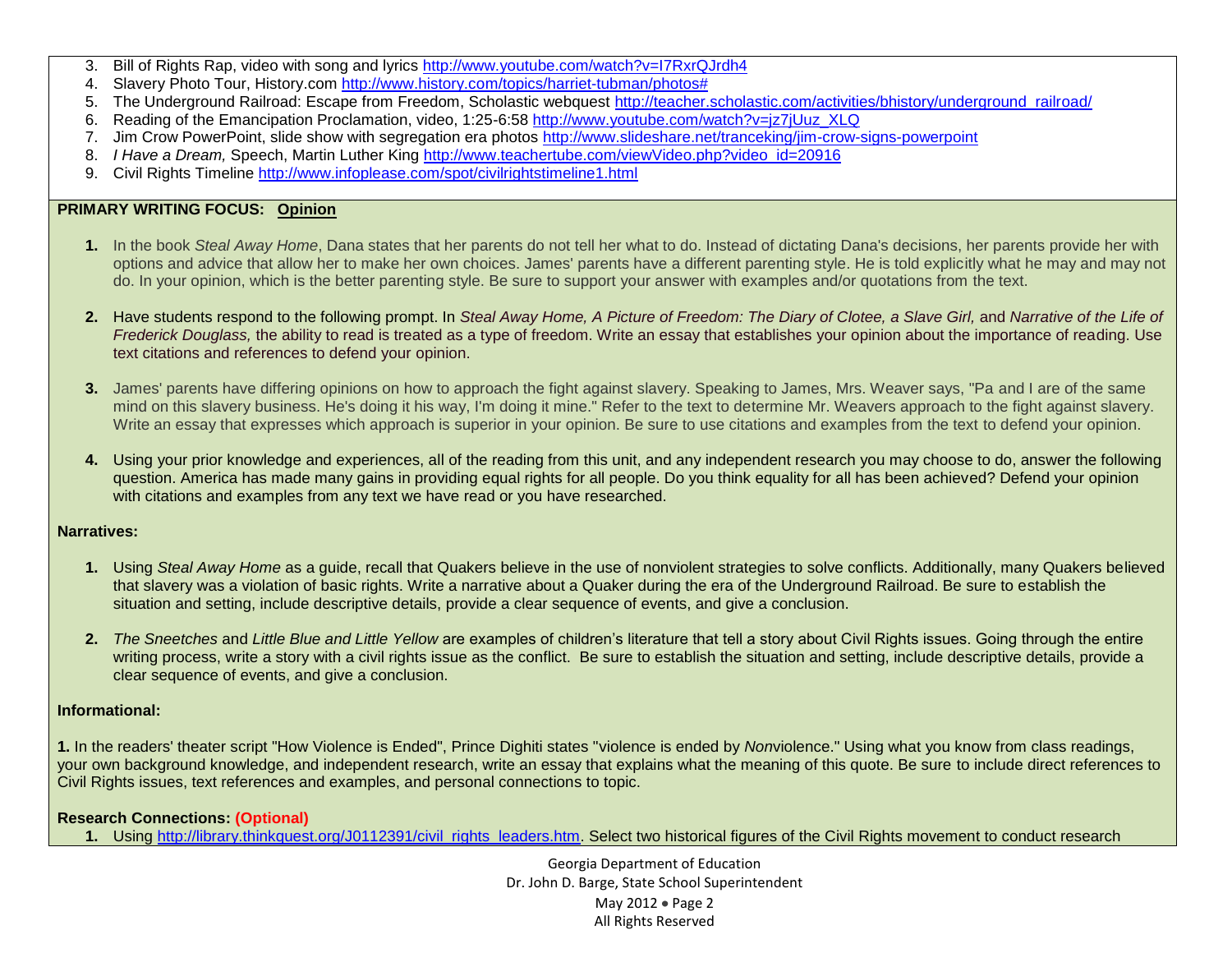about. Following completion of the research, you will need to complete a multimedia presentation that depicts and explains the relationship between these two individuals in the context of their historical contributions to the Civil Rights movement. Acceptable multimedia presentation formats include; Prezi [\(http://prezi.com/\)](http://prezi.com/), PowerPoint, interactive whiteboard software, Photo Story, Movie Maker and other selections approved directly with the teacher. Be prepared to present your report to the class.

#### **Routine Writing Opportunities:**

- **1.** Connecting text to actual historical events
- **2.** Biographies of important historical figures of the era
- **3.** Cornell notes
- **4.** Respond to the text while practicing the standards from the language domain
- **5.** Reflect on the text
- **6.** Keep an interactive notebook while reading
- **7.** Write and make predictions
- **8.** Create written correspondences to characters in the text
- **9.** Summarize excerpts from the text

### **PLANS FOR ASSESSMENT 1: CONNECTING READING TO WRITING AT GRADE-APPROPRIATE LEVEL**

**PROMPT:** In the book *Steal Away Home*, Dana states that her parents do not tell her what to do. Instead of dictating Dana's decisions, her parents provide her with options and advice that allow her to make her own choices. James' parents have a different parenting style. He is told explicitly what he may and may not do. In your opinion, which is the better parenting style. Be sure to support your answer with examples and/or quotations from the text.

#### **SKILL BUILDING TASKS**

#### **APPROXIMATELY 4 WEEKS FOR GRADES 3 AND 4**

#### **APPROXIMATELY 3 WEEKS FOR GRADE 5**

*Note: tasks may take more than a single day. Include a task to teach EVERY skill students will need to succeed on the assessment prompt above. Language, Foundations, and Speaking/Listening standards must be incorporated so that all standards are adequately addressed throughout the year.* 

### **ESSENTIAL QUESTION: How can visuals be used to make predications and support opinions?**

#### **Task: Build background knowledge**

#### **Standards:**

**ELACC5RI7:** Draw on information from multiple print or digital sources, demonstrating the ability to locate an answer to a question quickly or to solve a problem efficiently.

**ELACC5W1:** Write opinion pieces on topics or texts, supporting a point of view with reasons.

- a. Introduce a topic or text clearly, state an opinion, and create an organizational structure in which ideas are logically grouped to support the writer's purpose.
- b. Provide logically ordered reasons that are supported by facts and details.
- c. Link opinion and reasons using words, phrases, and clauses (e.g., *consequently*, *specifically*).
- d. d. Provide a concluding statement or section related to the opinion presented.

**ELACC5W10:** Write routinely over extended time frames (time for research, reflection, and revision) and shorter time frames (a single sitting or a day or two) for a range of discipline-specific tasks, purposes, and audience

**ELACC5SL1:** Engage effectively in a range of collaborative discussions (one-on-one, in groups, and teacher-led) with diverse partners on *grade 5 topics and texts*, building on others' ideas and expressing their own clearly

a. Come to discussions prepared, having read or studied required material; explicitly draw on that preparation and other information known about the topic

Georgia Department of Education Dr. John D. Barge, State School Superintendent May  $2012 \bullet$  Page 3

#### All Rights Reserved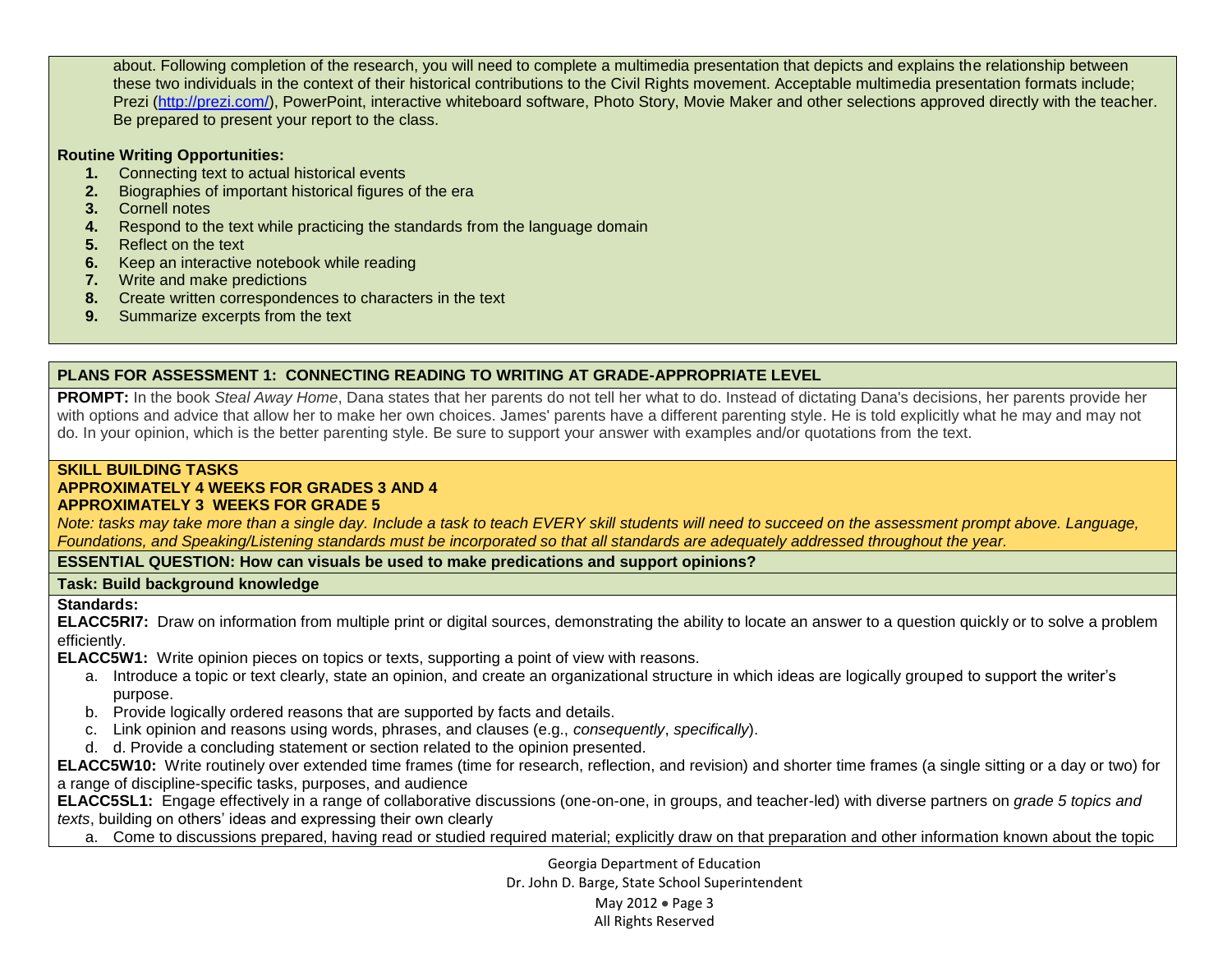to explore ideas under discussion.

- b. Follow agreed-upon rules for discussions and carry out assigned roles.
- c. Pose and respond to specific questions by making comments that contribute to the discussion and elaborate on the remarks of others.\
- d. Review the key ideas expressed and draw conclusions in light of information and knowledge gained from the discussions.

**ELACC5L6:** Acquire and use accurately grade-appropriate general academic and domain-specific vocabulary, including words and phrases that signal contrast, addition, and other logical relationships (e.g., *however*, *although*, *nevertheless*, *similarly*, *moreover*, *in addition*).

### **Instruction:**

- **-** Provide instruction on how to begin and utilize an interactive notebook. Many great resources can be found at [http://interactive](http://interactive-notebooks.wikispaces.com/)[notebooks.wikispaces.com/](http://interactive-notebooks.wikispaces.com/)
- **-** Activate background knowledge by sharing the Bill of Rights rap<http://www.youtube.com/watch?v=I7RxrQJrdh4>
- **-** Have students discuss the rights enumerated in the Bill of Rights
- **-** Explore Slavery Photo Tour, History.com [http://www.history.com/topics/harriet-tubman/photos#](http://www.history.com/topics/harriet-tubman/photos)
- **-** Discuss how slavery violates the Bill of Rights, call upon the viewed material to support answers
- **-** Have students create a journal entry in their interactive notebook responding to the their thoughts on slavery and the violation of the Bill of Rights
- **-** Establish rules and protocols for classroom and group discussions
- **-** Conclude with a discussion about how slaves might have escaped slavery

Differentiation Option(s):

Help support student discussion by moving around the room and adding to conversation.

**ESSENTIAL QUESTION: How do readers use their context clues and resources to determine the meaning of unfamiliar vocabulary?**

**Task: Establish norms and procedures, begin reading**

**Standards:**

**ELACC5RL6:** Describe how a narrator's or speaker's point of view influences how events are described.

**ELACC5W4:** Produce clear and coherent writing in which the development and organization are appropriate to task, purpose, and audience. (Grade-specific expectations for writing types are defined in Standards 1–3 above.)

**ELACC5SL1:** Engage effectively in a range of collaborative discussions (one-on-one, in groups, and teacher-led) with diverse partners on *grade 5 topics and texts*, building on others' ideas and expressing their own clearly

Come to discussions prepared, having read or studied required material; explicitly draw on that preparation and other information known about the topic to explore ideas under discussion.

Follow agreed-upon rules for discussions and carry out assigned roles.

Pose and respond to specific questions by making comments that contribute to the discussion and elaborate on the remarks of others.

Review the key ideas expressed and draw conclusions in light of information and knowledge gained from the discussions.

**ELACC5SL5:** Include multimedia components (e.g., graphics, sound) and visual displays in presentations when appropriate to enhance the development of main ideas or themes.

**ELACC5L1:** Demonstrate command of the conventions of Standard English grammar and usage when writing or speaking.

a. Explain the function of conjunctions, prepositions, and interjections in general and their function in particular sentences.

**ELACC5L4:** Determine or clarify the meaning of unknown and multiple-meaning words and phrases based on *grade 5 reading and content*, choosing flexibly from a range of strategies.

a. Use context (e.g., cause/effect relationships and comparisons in text) as a clue to the meaning of a word or phrase.

c. Consult reference materials (e.g., dictionaries, glossaries, thesauruses), both print and digital, to find the pronunciation and determine or clarify the precise meaning of key words and phrases.

> Georgia Department of Education Dr. John D. Barge, State School Superintendent May 2012 Page 4 All Rights Reserved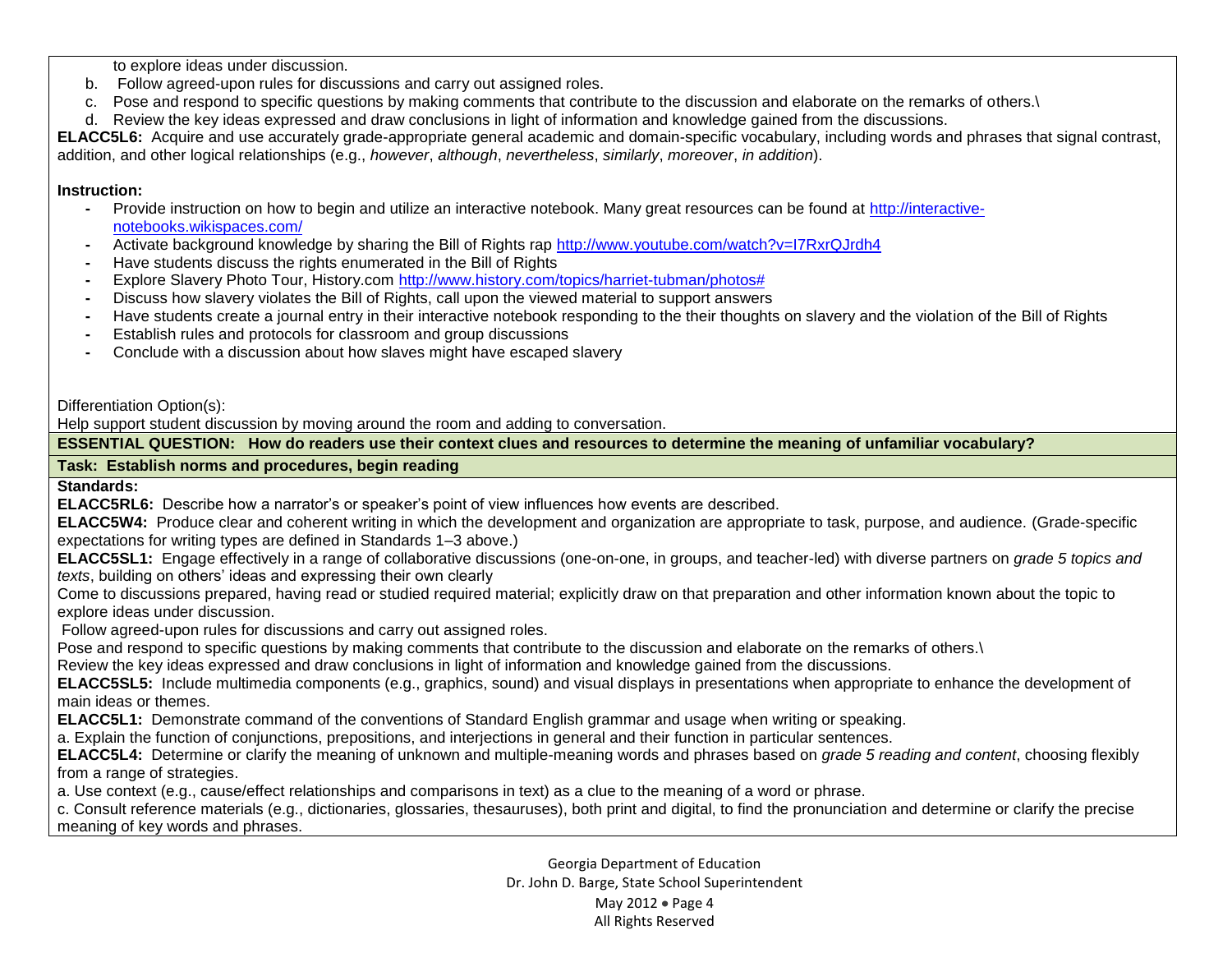#### **Instruction:**

- **-** Establish expectations for reading
- **-** Pre-teach the unacceptable nature of some of the wording used in *Steal Away Home,* explain that the author chose to use these words to establish characterization, reiterate the derogatory and unacceptable nature of such words
- **-** Provide explicit instruction on how to take notes on the text using the interactive notebooks. You may choose to use the Cornell method for note taking [http://coe.jmu.edu/LearningToolbox/cornellnotes.html.](http://coe.jmu.edu/LearningToolbox/cornellnotes.html) Notes should be taken each day reading occurs
- **-** In the interactive notebook, students should include pages for new vocabulary. You may choose to have one vocabulary page for each chapter or specific sections of the book. Students will use the resources available (i.e. dictionaries, thesauruses, computers, electronic devices, etc.) to determine the meaning, synonyms, and antonyms of the vocabulary words chosen.
- **-** Provide explicit instruction on the Frayer model for learning vocabulary<http://interactive-notebooks.wikispaces.com/Frayer+model+vocabulary>
- **-** Instruct how to use context clues as method to determine word and/or phrase meaning
- **-** Introduce conjunctions
- **-** Conduct group read aloud of Chapter 1 and 2, point out conjunctions while reading
- **-** Guide students in selecting the vocabulary for the interactive notebook vocabulary page
- **-** Discuss the changing point of view being used in *Steal Away Home,* identify the narrator from chapter 1 and 2
- **-** Conduct a ticket out the door check for the notes in the interactive notebook

#### \*Assessment Opportunity

*Homework: Read chapter 3, write a discussion about the dialect used by the different characters. This will be discussed in class tomorrow.*

Differentiation Option(s):

For students who struggle with note-taking, pair them with a note buddy. This person can help guide the note-taking process and provide model notes when needed.

#### **ESSENTIAL QUESTION: How do dialects convey differences in characters?**

#### **Task: Discuss dialect, read**

**Standards:** 

**ELACC5RL4:** Determine the meaning of words and phrases as they are used in a text, including figurative language such as metaphors and similes.

**ELACC5W4:** Produce clear and coherent writing in which the development and organization are appropriate to task, purpose, and audience. (Grade-specific expectations for writing types are defined in Standards 1–3 above.)

**ELACC5SL1:** Engage effectively in a range of collaborative discussions (one-on-one, in groups, and teacher-led) with diverse partners on *grade 5 topics and texts*, building on others' ideas and expressing their own clearly

Come to discussions prepared, having read or studied required material; explicitly draw on that preparation and other information known about the topic to explore ideas under discussion.

Follow agreed-upon rules for discussions and carry out assigned roles.

Pose and respond to specific questions by making comments that contribute to the discussion and elaborate on the remarks of others.

Review the key ideas expressed and draw conclusions in light of information and knowledge gained from the discussions.

**ELACC5L1:** Demonstrate command of the conventions of Standard English grammar and usage when writing or speaking.

a. Explain the function of conjunctions, prepositions, and interjections in general and their function in particular sentences.

**ELACC5L3:** Use knowledge of language and its conventions when writing, speaking, reading, or listening.

b. Compare and contrast the varieties of English (e.g., dialects, registers) used in stories, dramas, or poems.

Georgia Department of Education Dr. John D. Barge, State School Superintendent May 2012 • Page 5 All Rights Reserved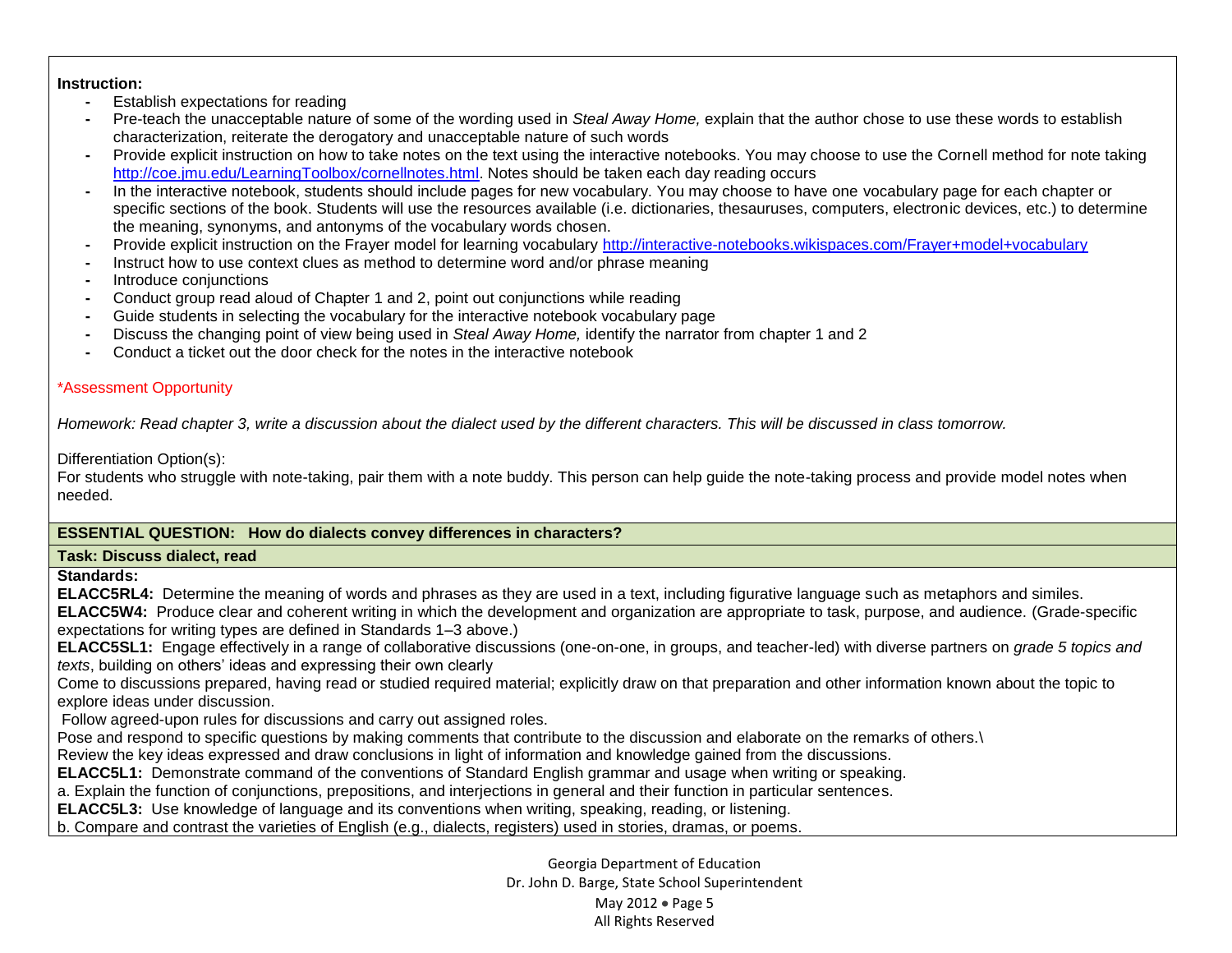**ELACC5L4:** Determine or clarify the meaning of unknown and multiple-meaning words and phrases based on *grade 5 reading and content*, choosing flexibly from a range of strategies.

a. Use context (e.g., cause/effect relationships and comparisons in text) as a clue to the meaning of a word or phrase.

c. Consult reference materials (e.g., dictionaries, glossaries, thesauruses), both print and digital, to find the pronunciation and determine or clarify the precise meaning of key words and phrases.

## **Instruction:**

**-** Discuss homework

**-** Compare and contrast the dialects being used in *Steal Away Home*

**-** Discuss the purpose for each of the dialects, focus the discussion on the different dialect of the modern, historical, Quaker, townspeople, and former slave characters

**-** Partner students to complete a modified version of the Think, Pair, Share strategy [http://www.readwritethink.org/professional-development/strategy](http://www.readwritethink.org/professional-development/strategy-guides/using-think-pair-share-30626.html)[guides/using-think-pair-share-30626.html.](http://www.readwritethink.org/professional-development/strategy-guides/using-think-pair-share-30626.html) Students will read, think about the occurrences in the book, and share their opinions and thoughts.

**-** Provide explicit instruction in verb tense

**-** Read chapter 4 in groups paying attention to the use of conjunctions and verb tense

**-** Monitor students selection of vocabulary for the interactive notebook vocabulary page

**-** For closure, conduct an interactive notebook check

# \*Assessment Opportunity

*Homework: Students should write a summary to explain why an author uses different dialects when writing.* 

Differentiation Option(s):

Teachers should be cognizant of student needs when planning partner activities. Additionally, verbal and written directions

# **ESSENTIAL QUESTION: How does an author illustrate a theme?**

### **Task: Compare and Contrast**

**Standards:**

**ELACC5RL2:** Determine a theme of a story, drama, or poem from details in the text, including how characters in a story or drama respond to challenges or how the speaker in a poem reflects upon a topic; summarize the text.

**ELACC5RL6:** Describe how a narrator's or speaker's point of view influences how events are described.

**ELACC5SL1:** Engage effectively in a range of collaborative discussions (one-on-one, in groups, and teacher-led) with diverse partners on *grade 5 topics and texts*, building on others' ideas and expressing their own clearly

Come to discussions prepared, having read or studied required material; explicitly draw on that preparation and other information known about the topic to explore ideas under discussion.

Follow agreed-upon rules for discussions and carry out assigned roles.

Pose and respond to specific questions by making comments that contribute to the discussion and elaborate on the remarks of others.

Review the key ideas expressed and draw conclusions in light of information and knowledge gained from the discussions.

**ELACC5L1:** Demonstrate command of the conventions of Standard English grammar and usage when writing or speaking.

a. Explain the function of conjunctions, prepositions, and interjections in general and their function in particular sentences.

### **Instruction:**

**-** Discuss homework

**-** Review portions of chapter 4, paying close attention to the question James asks his father and his father's response, "Words speak softer than actions.

Georgia Department of Education Dr. John D. Barge, State School Superintendent May 2012 Page 6 All Rights Reserved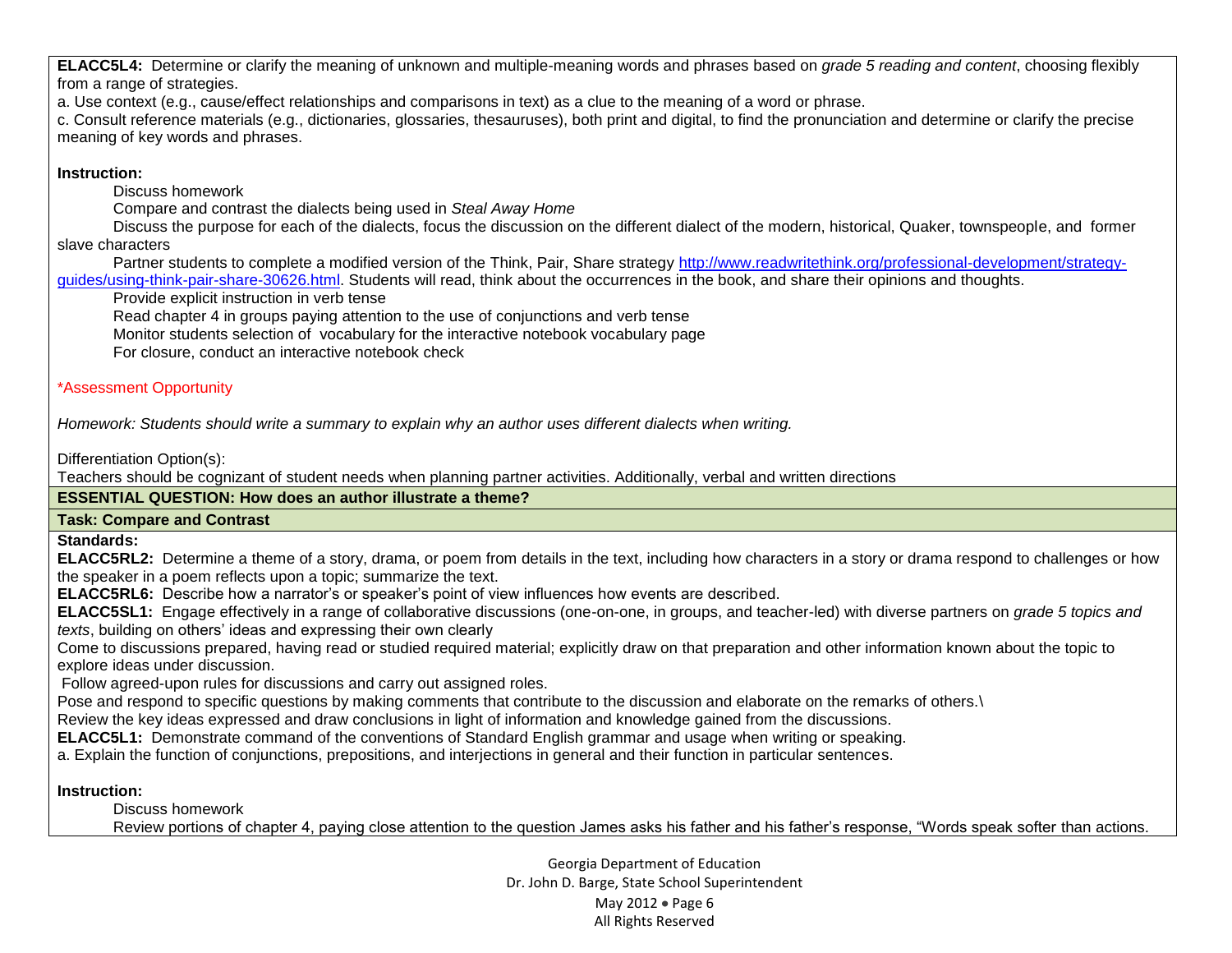But, there's nothing more powerful than the word"

- **-** Read the readers theater script "How Violence is Ended: A Buddhist Legend" [http://www.aaronshep.com/rt/RTE16.html.](http://www.aaronshep.com/rt/RTE16.html)
- **-** Discuss and instruct on the concept of theme,<http://www.learner.org/interactives/literature/read/theme1.html> provides helpful instruction for teaching students about theme
- **-** Provide explicit instruction in how to organize compare and contrast writing assignments
- **-** In their interactive notebooks, students should compare and contrast the theme of nonviolence conquering violence from "How Violence is Ended" and *Steal Away Home*
- **-** Explicitly instruct how to structure informational writing
- **-** Allow students time to revise their writing, point out this step in the writing process
- **-** Students will share their findings and thoughts in a whole group discussion
- **-** As a ticket out the door, ask students to explain the concept of theme

## \*Assessment Opportunity

Differentiation Option(s):

Struggling readers may feel more comfortable with a readers theater role that has minimal speaking. Students who are capable readers, however, may prefer a role with multiple speaking parts. Consider the reading abilities of the students when assigning readers theater roles.

**ESSENTIAL QUESTION: How does point of view influence the description of events?**

**Task: Determine how point of view influences description**

**Standards:**

**ELACC5RL6:** Describe how a narrator's or speaker's point of view influences how events are described.

**ELACC5W1:** Write opinion pieces on topics or texts, supporting a point of view with reasons.

a. Introduce a topic or text clearly, state an opinion, and create an organizational structure in which ideas are logically grouped to support the writer's purpose.

b. Provide logically ordered reasons that are supported by facts and details.

c. Link opinion and reasons using words, phrases, and clauses (e.g., consequently, specifically).

d. Provide a concluding statement or section related to the opinion presented.

**ELACC5W10:** Write routinely over extended time frames (time for research, reflection, and revision) and shorter time frames (a single sitting or a day or two) for a range of discipline-specific tasks, purposes, and audiences.

**ELACC5SL1:** Engage effectively in a range of collaborative discussions (one-on-one, in groups, and teacher-led) with diverse partners on *grade 5 topics and texts*, building on others' ideas and expressing their own clearly

Come to discussions prepared, having read or studied required material; explicitly draw on that preparation and other information known about the topic to explore ideas under discussion.

Follow agreed-upon rules for discussions and carry out assigned roles.

Pose and respond to specific questions by making comments that contribute to the discussion and elaborate on the remarks of others.

Review the key ideas expressed and draw conclusions in light of information and knowledge gained from the discussions.

**ELACC5L1:** Demonstrate command of the conventions of Standard English grammar and usage when writing or speaking.

a. Explain the function of conjunctions, prepositions, and interjections in general and their function in particular sentences.

**Instruction:** 

**-** Explicitly instruct on prepositions, teachers may choose to use<http://www.chompchomp.com/terms/preposition.htm> to help demonstrate how prepositions show location in space and time (information after the large box on the website should not be discussed)

**-** Read aloud chapter 5 and 6

**-** Note prepositions and conjunctions while reading, discuss if prepositions are showing location in time or space

Georgia Department of Education Dr. John D. Barge, State School Superintendent May 2012 • Page 7 All Rights Reserved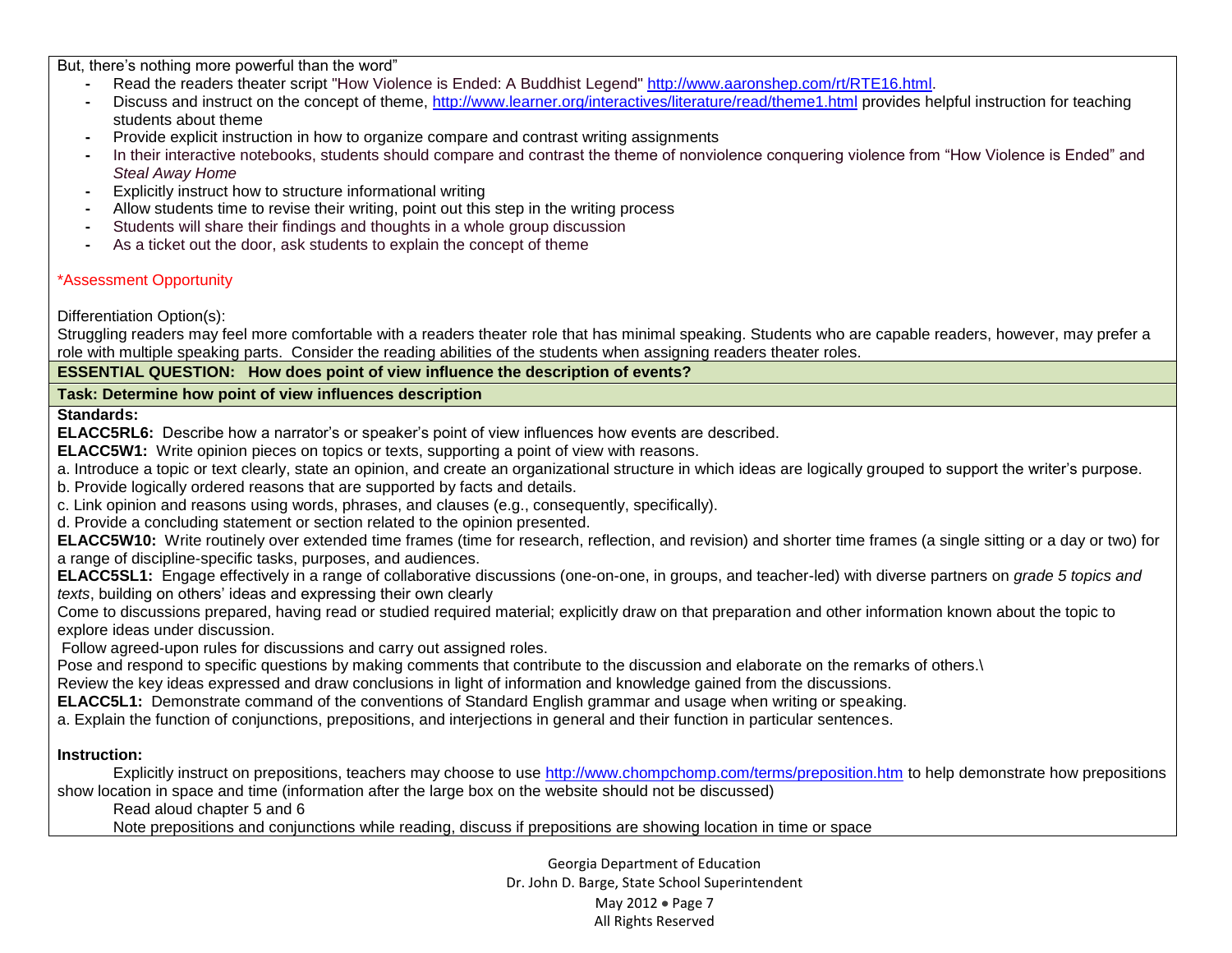**-** Discuss how one knows who the narrator is in *Steal Away Home*

**-** Provide explicit instruction about how a narrator's or speaker's voice influences the description of events

**-** Continue to point out themes of nonviolence

**-** Guide students in selecting the vocabulary for the interactive notebook vocabulary page

**-** Review planning and organizing narrative writing, connect to the reading through group discussion

**-** Write a journal entry in the interactive notebooks from the perspective of a supporting character from the novel.

Differentiation Option(s):

For struggling learners, limited differentiation would be required for this lesson. These students would be allowed to choose the perspective they would like to complete their journal entry from. To extend this lessons for accelerated learners, students could choose two conflicting perspectives to write a journal entry from. This would allow students to experience how point of view influences the description of events.

#### **ESSENTIAL QUESTION: How does point of view influence the description of events?**

#### **Task: Rewrite a scene from a different point of view**

**Standards:** 

**ELACC5RL6:** Describe how a narrator's or speaker's point of view influences how events are described.

**ELACC5W10:** Write routinely over extended time frames (time for research, reflection, and revision) and shorter time frames (a single sitting or a day or two) for a range of discipline-specific tasks, purposes, and audiences.

**ELACC5SL1:** Engage effectively in a range of collaborative discussions (one-on-one, in groups, and teacher-led) with diverse partners on *grade 5 topics and texts*, building on others' ideas and expressing their own clearly

Come to discussions prepared, having read or studied required material; explicitly draw on that preparation and other information known about the topic to explore ideas under discussion.

Follow agreed-upon rules for discussions and carry out assigned roles.

Pose and respond to specific questions by making comments that contribute to the discussion and elaborate on the remarks of others.

Review the key ideas expressed and draw conclusions in light of information and knowledge gained from the discussions.

**ELACC5SL6:** Adapt speech to a variety of contexts and tasks, using formal English when appropriate to task and situation. (See grade 5 Language Standards 1 and 3 for specific expectations.)

### **Instruction:**

**-** Discuss possible alterations in the story line if *Steal Away Home* was written from Dana's mom's perspective, Mrs. Weaver's perspective or Jeremy's perspective.

**-** Work in partner groups to rewrite a scene from a different point of view, circle all prepositions and underline all conjunctions used

**-** Discuss author's purpose when choosing a narrator **-** Read chapter 7

Differentiation Option(s):

Group students selectively to help support or extend learning as needed. This would be an ideal time to re-teach concepts to students who have not grasped previously covered material.

**ESSENTIAL QUESTION: How do speaking quotations differ from quotes when referencing a specific area of text?**

# **Task: Group read, respond to text supporting opinion with references**

### **Standards:**

**ELACC5RL1:** Quote accurately from a text when explaining what the text says explicitly and when drawing inferences from the text.

**ELACC5W8:** Recall relevant information from experiences or gather relevant information from print and digital sources; summarize or paraphrase information in notes and finished work, and provide a list of sources.

> Georgia Department of Education Dr. John D. Barge, State School Superintendent May 2012 Page 8 All Rights Reserved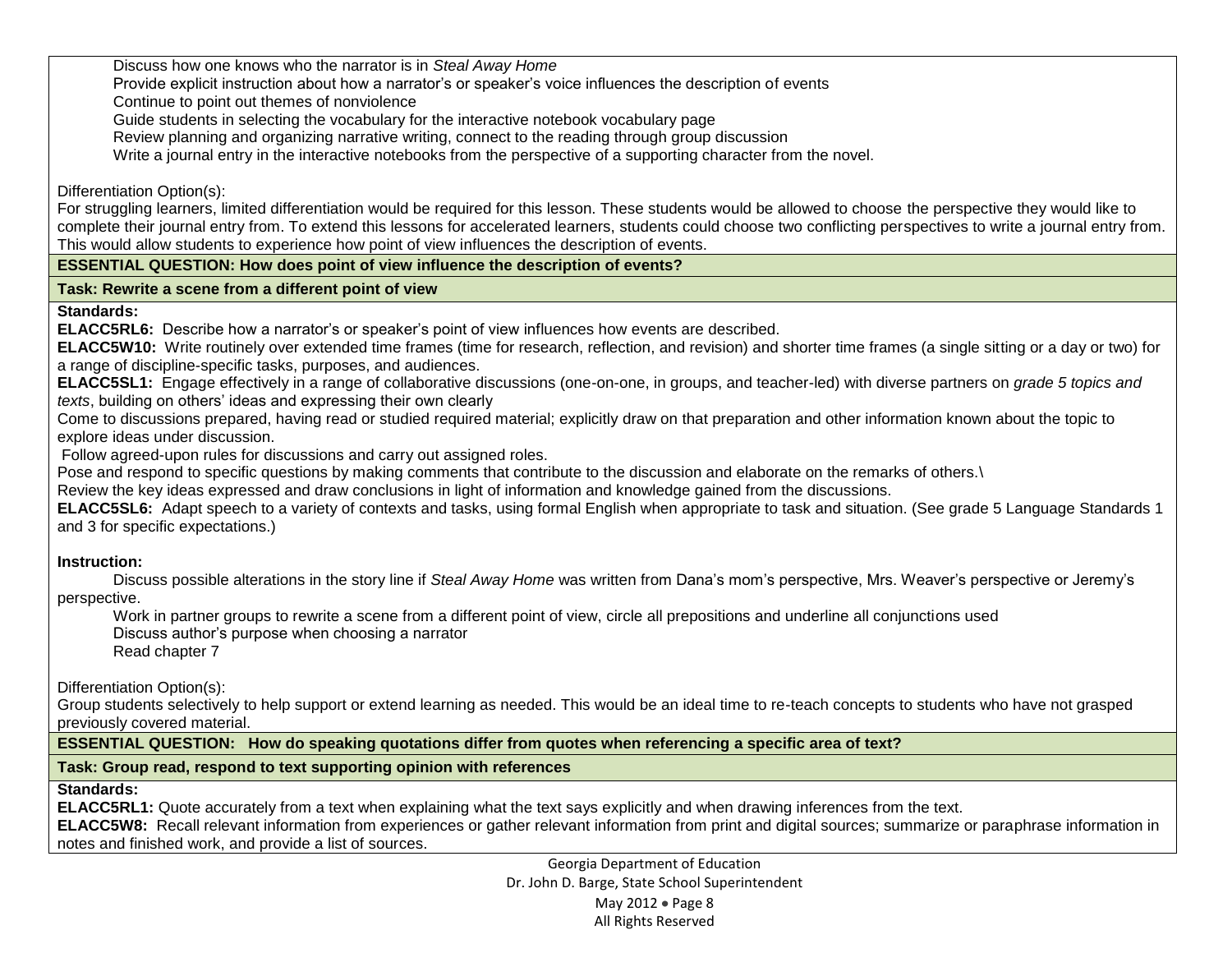**ELACC5W9:** Draw evidence from literary or informational texts to support analysis, reflection, and research.

a. Apply grade 5 Reading Standards to literature (e.g., "Compare and contrast two or more characters, settings, or events in a story or a drama, drawing on specific details in the text [e.g., how characters interact]").

**ELACC5SL1:** Engage effectively in a range of collaborative discussions (one-on-one, in groups, and teacher-led) with diverse partners on *grade 5 topics and texts*, building on others' ideas and expressing their own clearly

Come to discussions prepared, having read or studied required material; explicitly draw on that preparation and other information known about the topic to explore ideas under discussion.

Follow agreed-upon rules for discussions and carry out assigned roles.

Pose and respond to specific questions by making comments that contribute to the discussion and elaborate on the remarks of others.\

Review the key ideas expressed and draw conclusions in light of information and knowledge gained from the discussions.

**ELACC5L1:** Demonstrate command of the conventions of Standard English grammar and usage when writing or speaking.

a. Explain the function of conjunctions, prepositions, and interjections in general and their function in particular sentences.

#### **Instruction:**

**-** Introduce interjections,<http://ds151.k12.sd.us/interjections.html> provides some fun information to support the teaching of interjections including the video for *Interjections!* from the *School House Rock* series

**-** Practice writing interjections

**-** Discuss how you recognize dialog and speaking in a text, focus on proper usage of quotation marks

**-** Identify dialog in *Steal Away Home,* point out any interjections

**-** Explain the difference between narrative dialog and quotes used to reference other material

**-** Provide guiding instruction in using primary quotes from a text, this instruction will include proper formatting of the title of a work, this will be continued throughout the unit

**-** In groups, students will read chapter 8

**-** Monitor student selection of vocabulary for the interactive notebook vocabulary page

**-** Provide explicit instruction in the planning and writing of an opinion piece, connect to using text references

**-** Have students respond to the following question. What kind of life do you think Ahn had before arriving in America? Connect to what you know about the Bill of Rights and Civil Rights. Use primary citations to support your answer.

**-** For closure, discuss the responses and citations used to support the students' opinions.

*Homework: Students should read chapter 9.*

Differentiation Option(s):

**-** For struggling students, provide assistance to locate the citations that would support their opinion. Students who need more of an extension activity, may choose to conduct some brief research using available technology to better support their opinion.

**ESSENTIAL QUESTION: How are words, phrases, and clauses used to link opinions?** 

**Task: Read aloud, analyze setting, practice using transition words and vocabulary through a reader response**

# **Standards:**

**ELACC5RL3**: Compare and contrast two or more characters, settings, or events in a story or drama, drawing on specific details in the text (e.g., how characters interact).

**ELACC5RL4:** Determine the meaning of words and phrases as they are used in a text, including figurative language such as metaphors and similes.

**ELACC5W9:** Draw evidence from literary or informational texts to support analysis, reflection, and research.

Apply grade 5 Reading Standards to literature (e.g., "Compare and contrast two or more characters, settings, or events in a story or a drama, drawing on specific details in the text [e.g., how characters interact]").

> Georgia Department of Education Dr. John D. Barge, State School Superintendent May 2012 • Page 9 All Rights Reserved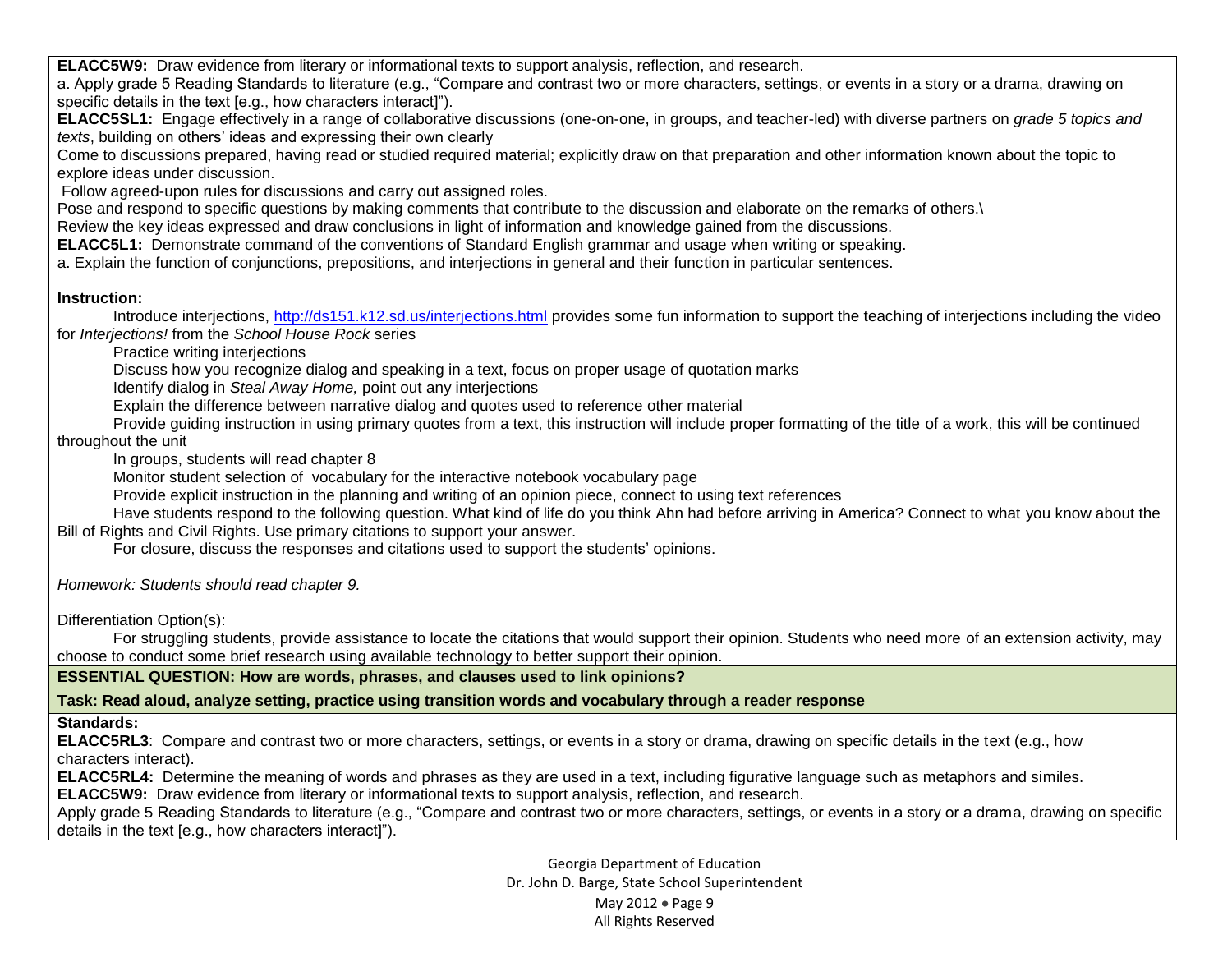**ELACC5SL1:** Engage effectively in a range of collaborative discussions (one-on-one, in groups, and teacher-led) with diverse partners on *grade 5 topics and texts*, building on others' ideas and expressing their own clearly

Come to discussions prepared, having read or studied required material; explicitly draw on that preparation and other information known about the topic to explore ideas under discussion.

Follow agreed-upon rules for discussions and carry out assigned roles.

Pose and respond to specific questions by making comments that contribute to the discussion and elaborate on the remarks of others.\

Review the key ideas expressed and draw conclusions in light of information and knowledge gained from the discussions.

**ELACC5L4:** Determine or clarify the meaning of unknown and multiple-meaning words and phrases based on *grade 5 reading and content*, choosing flexibly from a range of strategies.

a. Use context (e.g., cause/effect relationships and comparisons in text) as a clue to the meaning of a word or phrase.

c. Consult reference materials (e.g., dictionaries, glossaries, thesauruses), both print and digital, to find the pronunciation and determine or clarify the precise meaning of key words and phrases.

#### **Instruction:**

**-** Discuss last night's reading

**-** Read chapters 10 and 11 aloud, use the guided reading format

**-** Have students create a list of conjunctions, interjections, and prepositions while reading

**-** Allow students to independently select vocabulary for the interactive notebook vocabulary page

**-** Discuss the different settings of the novel and how the author uses language to convey a specific mood

**-** Provide explicit instruction and modeling in using words to link opinions, ideas, words, phrases, and clauses, use<http://larae.net/write/transition.html> to help guide instruction

**-** In the interactive notebook, have students write a response to the text expressing how the author establishes a mood for the setting. Students should use text references from *Steal Away Home* to support their opinion*.* Additionally, students must strive to use at least three of their previous vocabulary words and two examples of transition words. Vocabulary words should be indicated by underlining, transition words should be circled.

**-** For closure, conduct a ticket out the door check of the interactive notebook

# \*Assessment Opportunity

*Homework: Students should read chapter 12.* 

Differentiation Option(s):

Students who struggle may need multiple exposures to transition words. A list of these words with their purpose may help support their learning. Students who need to have their learning extended may prefer a challenge to include additional vocabulary and transition words.

# **ESSENTIAL QUESTION: What is the purpose of using figurative language?**

### **Task: Read aloud, identify figurative language**

**Standards:**

**ELACC5RL2:** Determine a theme of a story, drama, or poem from details in the text, including how characters in a story or drama respond to challenges or how the speaker in a poem reflects upon a topic; summarize the text.

**ELACC5W1:** Write opinion pieces on topics or texts, supporting a point of view with reasons.

a. Introduce a topic or text clearly, state an opinion, and create an organizational structure in which ideas are logically grouped to support the writer's purpose.

b. Provide logically ordered reasons that are supported by facts and details.

c. Link opinion and reasons using words, phrases, and clauses (e.g., *consequently*, *specifically*).

Georgia Department of Education Dr. John D. Barge, State School Superintendent May 2012 • Page 10 All Rights Reserved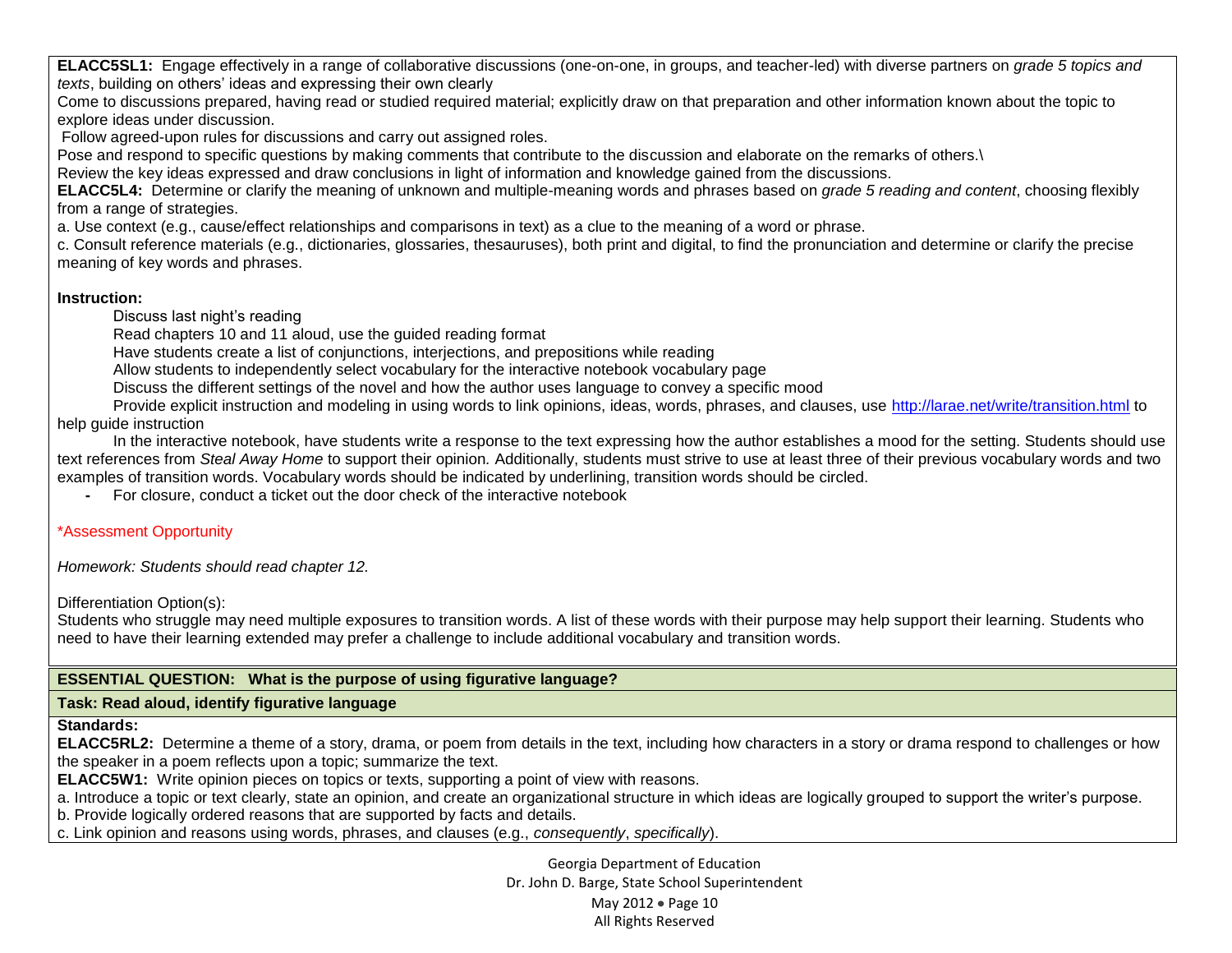d. Provide a concluding statement or section related to the opinion presented.

**ELACC5W6:** With some guidance and support from adults, use technology, including the Internet, to produce and publish writing as well as to interact and collaborate with others; demonstrate sufficient command of keyboarding skills to type a minimum of two pages in a single sitting.

**ELACC5W7:** Conduct short research projects that use several sources to build knowledge through investigation of different aspects of a topic.

**ELACC5L5:** Demonstrate understanding of figurative language, word relationships, and nuances in word meanings.

a. Interpret figurative language, including similes and metaphors, in context.

b. Recognize and explain the meaning of common idioms, adages, and proverbs.

### **Instruction:**

**-** Discuss the homework

**-** Provide explicit instruction in figurative language, teachers can find a variety of PowerPoint presentation to support this instruction at <http://www.freeclubweb.com/powerpoints/languagearts/figurative.html>

**-** Read aloud chapters 13 and 14 pointing out the use of figurative language and other literary devices (similes, metaphors, idioms, adages, and proverbs) **-** In groups, students should discuss uses of figurative language from previously read chapters

**-** Students should create a figurative language page in their interactive notebooks

**-** Allow students to independently select vocabulary for the interactive notebook vocabulary page, continue to reiterate use of reference materials **-** Students should create a figurative language and literary device page in their interactive notebooks

**-** For closure, conduct an interactive notebook check

# \*Assessment Opportunity

*Homework: Students will read chapter 15 and identify any figurative language they may encounter in the text.*

## **ESSENTIAL QUESTION: How does an author establish a theme?**

# **Task: Group read, respond to opinion prompt**

**Standards:**

**ELACC5RL5:** Explain how a series of chapters, scenes, or stanzas fits together to provide the overall structure of a particular story, drama, or poem.

**ELACC5RI10:** By the end of the year, read and comprehend informational texts, including history/social studies, science, and technical texts, at the high end of the grades 4-5 text complexity band independently and proficiently.

**ELACC5W10:** Write routinely over extended time frames (time for research, reflection, and revision) and shorter time frames (a single sitting or a day or two) for a range of discipline-specific tasks, purposes, and audiences.

**ELACC5SL6:** Adapt speech to a variety of contexts and tasks, using formal English when appropriate to task and situation. (See grade 5 Language Standards 1 and 3 for specific expectations.)

e. Spell grade-appropriate words correctly, consulting references as needed.

**ELACC5L4:** Determine or clarify the meaning of unknown and multiple-meaning words and phrases based on *grade 5 reading and content*, choosing flexibly from a range of strategies.

a. Use context (e.g., cause/effect relationships and comparisons in text) as a clue to the meaning of a word or phrase.

c. Consult reference materials (e.g., dictionaries, glossaries, thesauruses), both print and digital, to find the pronunciation and determine or clarify the precise meaning of key words and phrases.

# **Instruction:**

**-** Discuss homework and the reference to Martin Luther King Jr.

**-** Allow students time to research the reference and connect to the nonviolence of the Quakers

**-** Group read chapter 16 in a literature group format

Georgia Department of Education Dr. John D. Barge, State School Superintendent May 2012 • Page 11 All Rights Reserved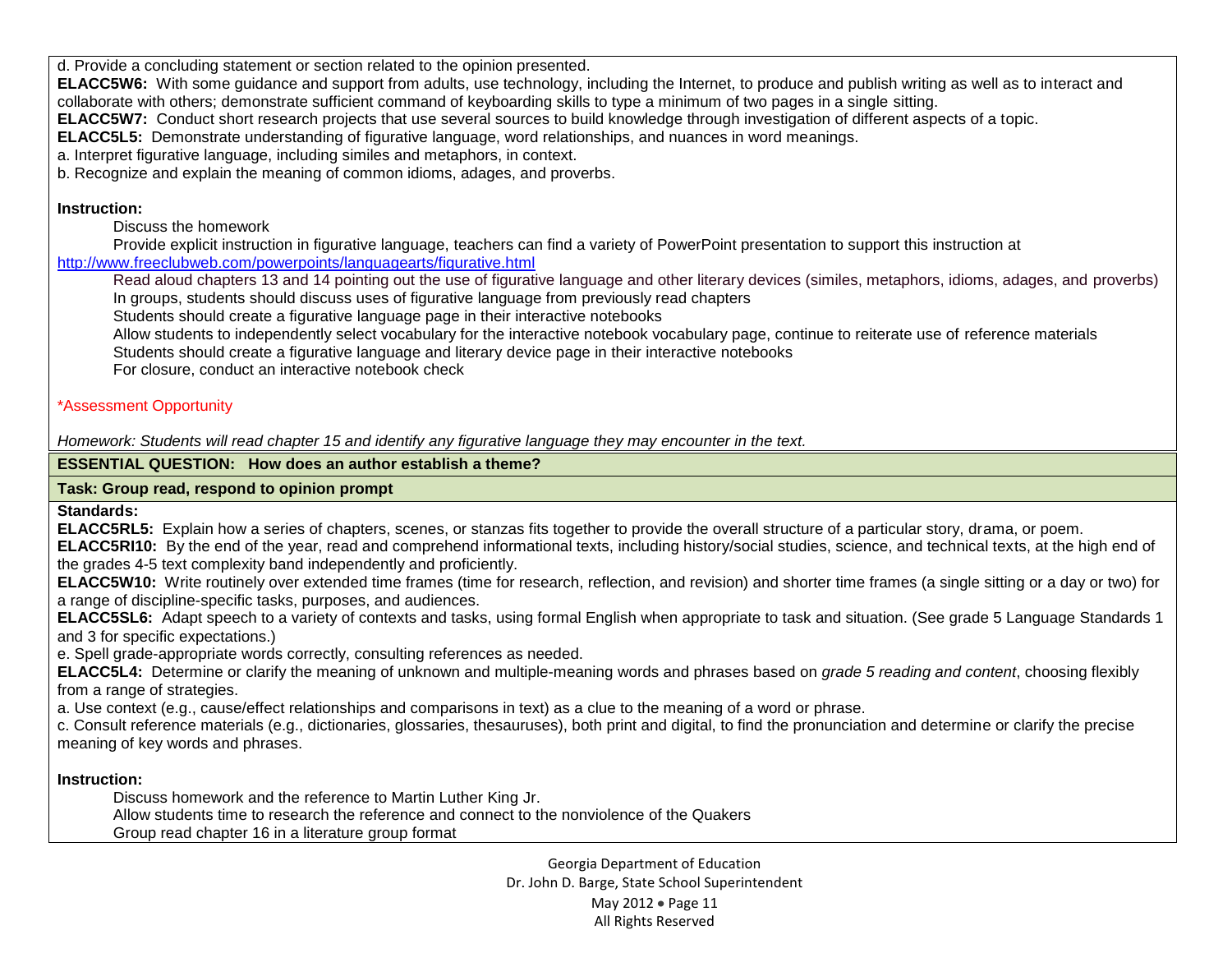**-** Discuss how the author has been using specific literary elements to establish a theme in both settings

**-** Discuss how the theme of nonviolence and equality is relevant to both time periods

**-** Review writing opinion pieces

**-** Have students respond to the following prompt. In the book *Steal Away Home*, Dana states that her parents do not tell her what to do. Instead of dictating Dana's decisions, her parents provide her with options and advice that allow her to make her own choices. James' parents have a different parenting style. He is told explicitly what he may and may not do. In your opinion, which is the better parenting style. Be sure to support your answer with examples and/or quotations from the text. Papers should be typed using resources to correct spelling, grammar, and punctuation. All titles should be formatted correctly.

**-** Conduct an interactive notebook check

## \*Assessment Opportunity

Differentiation Option(s):

Be certain that all students have adequate time to express their thoughts in the essay. Allow all students an opportunity to share their thoughts about the characters. During the discussion of figurative language, group students selectively so as to provide support or challenge depending on the individual needs of the students.

# **ESSENTIAL QUESTION: How does an author engage readers?**

### **Task: Identify and respond to strategies authors use to engage readers**

**Standards:**

**ELACC5RL4**: Determine the meaning of words and phrases as they are used in a text, including figurative language such as metaphors and similes.

**ELACC5SL1:** Engage effectively in a range of collaborative discussions (one-on-one, in groups, and teacher-led) with diverse partners on *grade 5 topics and texts*, building on others' ideas and expressing their own clearly

Come to discussions prepared, having read or studied required material; explicitly draw on that preparation and other information known about the topic to explore ideas under discussion.

Follow agreed-upon rules for discussions and carry out assigned roles.

Pose and respond to specific questions by making comments that contribute to the discussion and elaborate on the remarks of others.

Review the key ideas expressed and draw conclusions in light of information and knowledge gained from the discussions.

**ELACC5L4:** Determine or clarify the meaning of unknown and multiple-meaning words and phrases based on *grade 5 reading and content*, choosing flexibly from a range of strategies.

a. Use context (e.g., cause/effect relationships and comparisons in text) as a clue to the meaning of a word or phrase.

c. Consult reference materials (e.g., dictionaries, glossaries, thesauruses), both print and digital, to find the pronunciation and determine or clarify the precise meaning of key words and phrases.

**ELACC5SL6:** Adapt speech to a variety of contexts and tasks, using formal English when appropriate to task and situation. (See grade 5 Language Standards 1 and 3 for specific expectations.).

# **Instruction:**

**-** Read aloud chapter 17 modeling appropriate rate and prosody

**-** Discuss how the author uses dialog, description, and pacing to establish reader interest and create suspense

**-** Analyze how the chapters fit together to form an overall structure for the novel

**-** In their interactive notebooks, students should answer the following question. Is the author of *Steal way Home* engaging you as a reader? What strategies are they using to grab your attention? Be sure to use references to the text.

**-** Allow students to independently select vocabulary for the interactive notebook vocabulary page, continue to reiterate use of reference materials

\*Assessment Opportunity

Georgia Department of Education Dr. John D. Barge, State School Superintendent May 2012 • Page 12 All Rights Reserved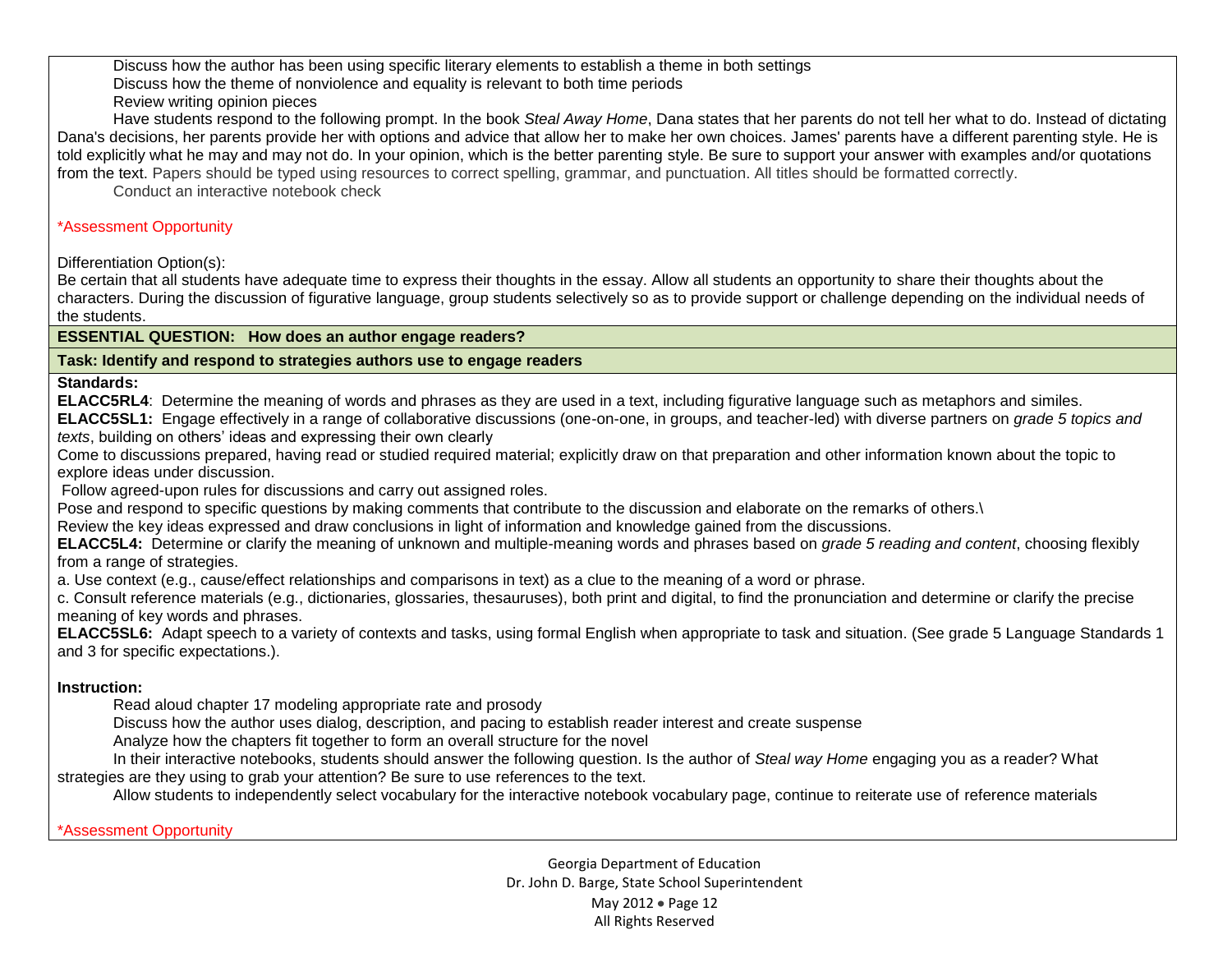Differentiation Option(s):

Be certain to provide the necessary writing support to students who struggle with writing. For students who need a challenge, provide them with a revised form of the response question. Have them answer the following instead. Think of your favorite book. What strategies did the author use to engage you as a reader? Compare and contrast the strategies used in your favorite book and *Steal Away Home*. What strategies are most effective at engaging you as a reader?

### **ESSENTIAL QUESTION: How can a reader connect a text to other texts, personal experiences, or world occurrences?**

**Task: Read aloud, complete webquest, complete writing activity**

**Standards:**

**ELACC5RL4**: Determine the meaning of words and phrases as they are used in a text, including figurative language such as metaphors and similes.**ELACC5RI10:** By the end of the year, read and comprehend informational texts, including history/social studies, science, and technical texts, at the high end of the grades 4-5 text complexity band independently and proficiently.

**ELACC5RI9**: Integrate information from several texts on the same topic in order to write or speak about the subject knowledgeably.

**ELACC5W10:** Write routinely over extended time frames (time for research, reflection, and revision) and shorter time frames (a single sitting or a day or two) for a range of discipline-specific tasks, purposes, and audiences.

**ELACC5SL1:** Engage effectively in a range of collaborative discussions (one-on-one, in groups, and teacher-led) with diverse partners on *grade 5 topics and texts*, building on others' ideas and expressing their own clearly

Come to discussions prepared, having read or studied required material; explicitly draw on that preparation and other information known about the topic to explore ideas under discussion.

Follow agreed-upon rules for discussions and carry out assigned roles.

Pose and respond to specific questions by making comments that contribute to the discussion and elaborate on the remarks of others.

Review the key ideas expressed and draw conclusions in light of information and knowledge gained from the discussions.

**ELACC5L2:** Demonstrate command of the conventions of Standard English capitalization, punctuation, and spelling when writing.

d. Use underlining, quotation marks, or italics to indicate titles of works.

e. Spell grade-appropriate words correctly, consulting references as needed.

# **Instruction:**

**-** Silently read chapter 18

**-** Allow students to independently select vocabulary for the interactive notebook vocabulary page, continue to reiterate use of reference materials **-** Review each of the writing purposes and their structure

**-** In groups, students should complete The Underground Railroad: Escape from Freedom, Scholastic webquest

[http://teacher.scholastic.com/activities/bhistory/underground\\_railroad/](http://teacher.scholastic.com/activities/bhistory/underground_railroad/)

**-** Instruct the students to pick one of the multiple writing activities on the webquest to complete, the completed writing should be included in the interactive notebook

**-** Complete the "Tell the Story" activity at the end of the webquest, print, and staple into the interactive notebooks **-** Conduct a ticket out the door, interactive notebook check

# \*Assessment Opportunity

Differentiation Option(s):

Help students make wise choices about their partners or select partners for them. By allowing students to choose which writing activity to complete, this activity is already differentiated.

> Georgia Department of Education Dr. John D. Barge, State School Superintendent May 2012 • Page 13 All Rights Reserved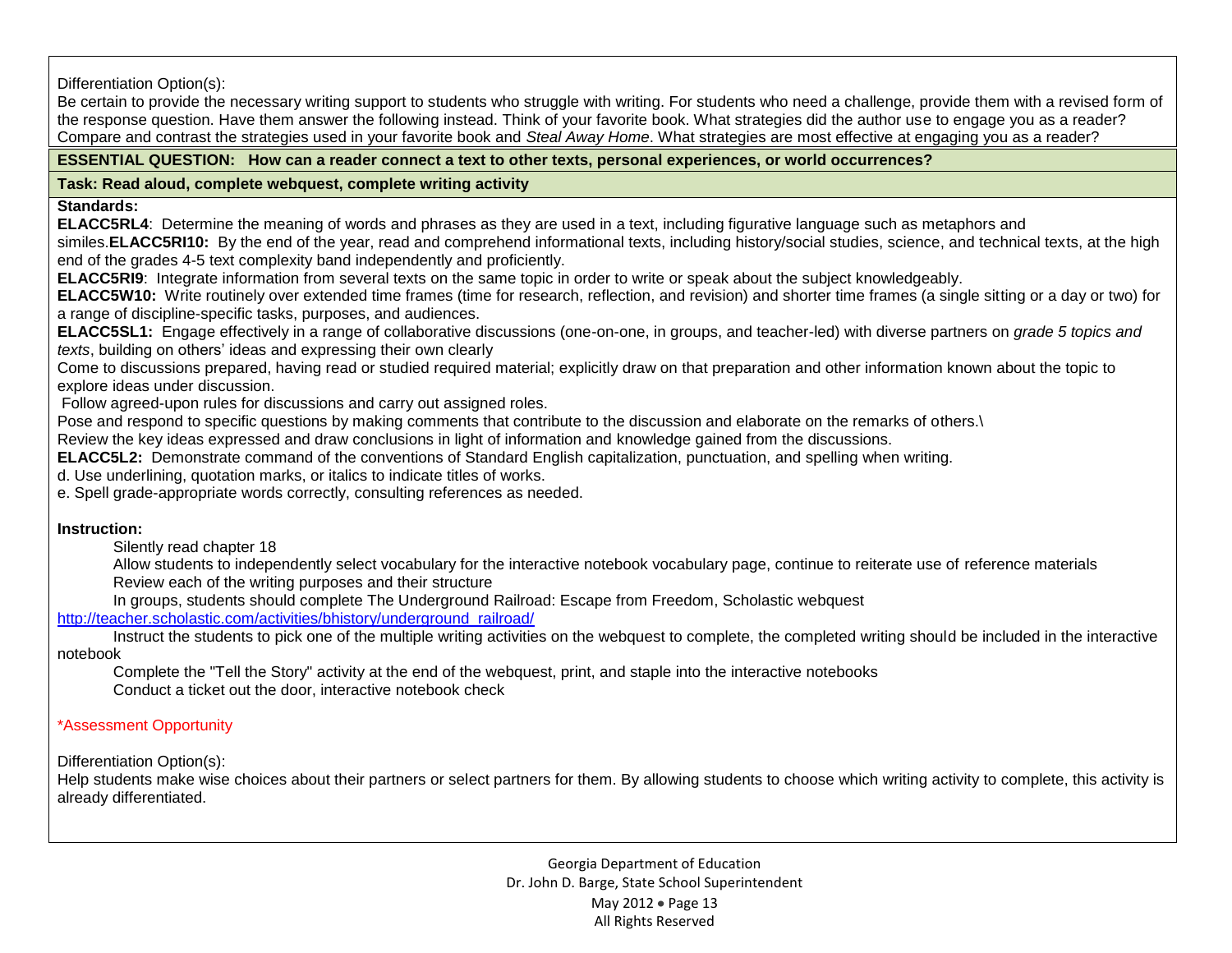#### **ESSENTIAL QUESTION: How can text references be used to support opinions formulated about a text?**

#### **Task: Group read, research to connect reading**

#### **Standards:**

**ELACC5RL4**: Determine the meaning of words and phrases as they are used in a text, including figurative language such as metaphors and

similes.**ELACC5RI10:** By the end of the year, read and comprehend informational texts, including history/social studies, science, and technical texts, at the high end of the grades 4-5 text complexity band independently and proficiently.

**ELACC5RI4:** Determine the meaning of general academic and domain-specific words and phrases in a text relevant to a grade 5 topic or subject area.

**ELACC5RI9**: Integrate information from several texts on the same topic in order to write or speak about the subject knowledgeably.

**ELACC5W1:** Write opinion pieces on topics or texts, supporting a point of view with reasons.

**ELACC5W7:** Conduct short research projects that use several sources to build knowledge through investigation of different aspects of a topic.

**ELACC5W9:** Draw evidence from literary or informational texts to support analysis, reflection, and research.

**ELACC5W8:** Recall relevant information from experiences or gather relevant information from print and digital sources; summarize or paraphrase information in notes and finished work, and provide a list of sources.

a. Apply grade 5 Reading Standards to literature (e.g., "Compare and contrast two or more characters, settings, or events in a story or a drama, drawing on specific details in the text [e.g., how characters interact]").

#### **Instruction:**

**-** Read chapter 19 in a think, pair, share format

**-** Allow students to independently select vocabulary for the interactive notebook vocabulary page, continue to reiterate use of reference materials **-** Analyze and discuss the last sentence of the chapter in whole group

**-** Research *Leaves of Grass* and Walt Whitman

**-** Respond to the following question. Why do you think the writing of Walt Whitman appealed to Mrs. Weaver? Use references to support your opinion. **-** Review prepositions, interjections, and conjunction by having students identify each part of speech in their response

**-** Conduct an interactive notebook check

#### \*Assessment Opportunity

Differentiation Option(s):

Use the writing response time to conduct a writers' workshop. This differentiation strategy allows the teacher to provide individualized instruction to all students at their current ability level.

> Georgia Department of Education Dr. John D. Barge, State School Superintendent May 2012 • Page 14 All Rights Reserved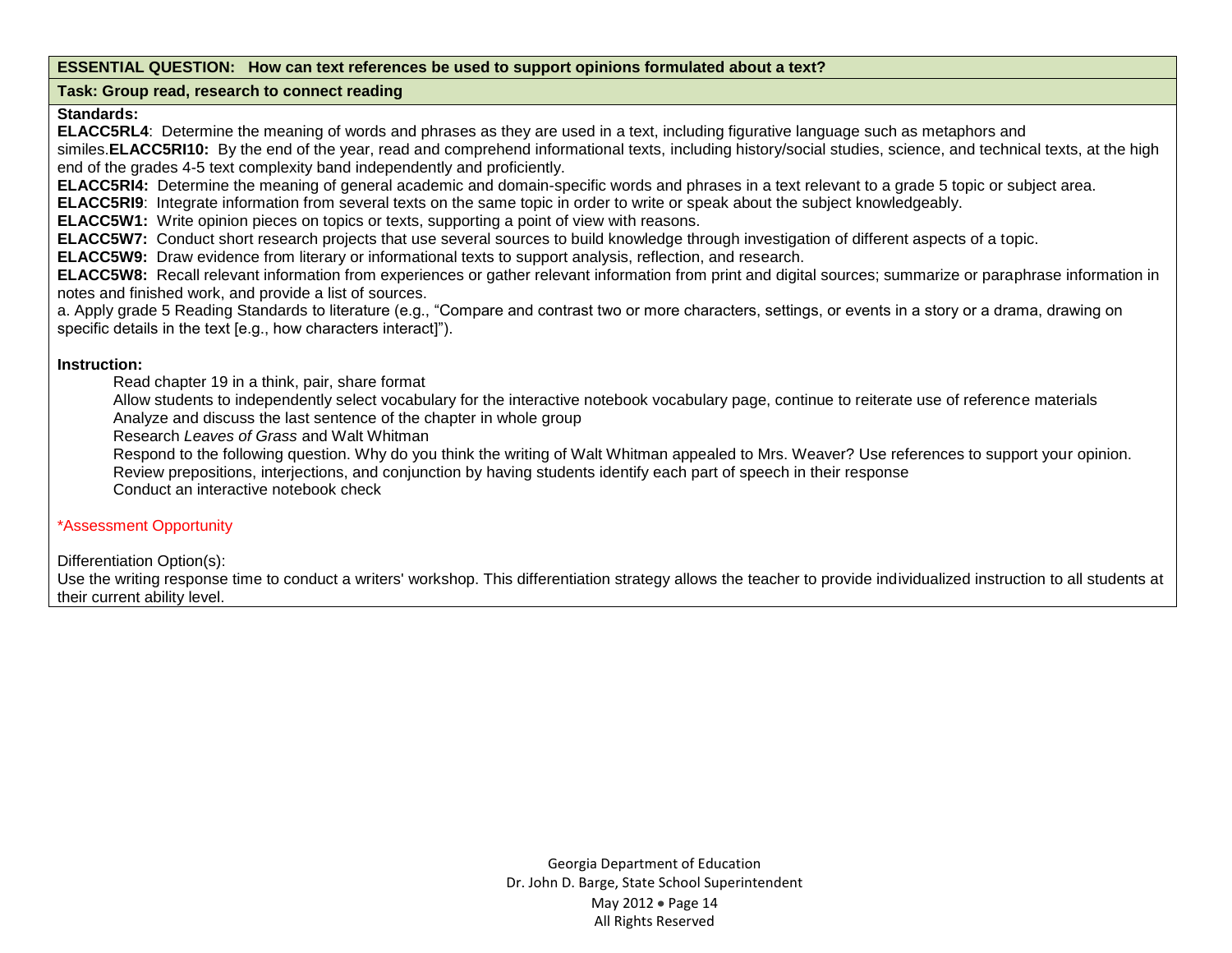## **PLANS FOR ASSESSMENT 2: CONNECTING READING TO WRITING AT GRADE-APPROPRIATE LEVEL**

### **PROMPT:**

Have students respond to the following prompt. In *Steal Away Home, A Picture of Freedom: The Diary of Clotee, a Slave Girl, and Narrative of the Life of Frederick Douglass,* the ability to read is treated as a type of freedom. Write an essay that establishes your opinion about the importance of reading. Use text citations and references to defend your opinion.

James' parents have differing opinions on how to approach the fight against slavery. Speaking to James, Mrs. Weaver says, "Pa and I are of the same mind on this slavery business. He's doing it his way, I'm doing it mine." Refer to the text to determine Mr. Weavers approach to the fight against slavery. Write an essay that expresses which approach is superior in your opinion. Be sure to use citations and examples from the text to defend your opinion.

### **SKILL BUILDING TASKS**

#### **APPROXIMATELY 4 WEEKS FOR GRADES 3 AND 4 APPROXIMATELY 3 WEEKS FOR GRADE 5**

*Note: tasks may take more than a single day. Include a task to teach EVERY skill students will need to succeed on the assessment prompt above. Language, Foundations, and Speaking/Listening standards must be incorporated so that all standards are adequately addressed throughout the year.* 

**ESSENTIAL QUESTION: How does an author use descriptive details, a sequence of events, and a conclusion to establish a situation and setting?**

### **Task: Respond to a prompt**

**Standards:** 

**ELACC5RL4:** Determine the meaning of words and phrases as they are used in a text, including figurative language such as metaphors and similes. **ELACC5RL10:** By the end of the year, read and comprehend literature, including stories, dramas, and poetry, at the high end of the grades 4-5 text complexity band independently and proficiently.

**ELACC5W10:** Write routinely over extended time frames (time for research, reflection, and revision) and shorter time frames (a single sitting or a day or two) for a range of discipline-specific tasks, purposes, and audiences.

**ELACC5W3:** Write narratives to develop real or imagined experiences or events using effective technique, descriptive details, and clear event sequences.

**ELACC5SL2:** Summarize a written text read aloud or information presented in diverse media and formats, including visually, quantitatively, and orally.

**ELACC5L1:** Demonstrate command of the conventions of Standard English grammar and usage when writing or speaking.

b. Form and use the perfect (e.g., *I had walked*; *I have walked*; *I will have walked*) verb aspects.

### **Instruction:**

**-** Review figurative language, teachers may choose to use another of the teaching resources found at <http://www.freeclubweb.com/powerpoints/languagearts/figurative.html>

**-** Review elements of a narrative, discuss characters, setting, dialog, description, conflict, and resolution

**-** Using at least seven of the vocabulary words from the text, students should respond to the following prompt. Using *Steal Away Home* as a guide, recall that Quakers believe in the use of nonviolent strategies to solve conflicts. Additionally, many Quakers believed that slavery was a violation of basic rights. Write a narrative about a Quaker during the era of the Underground Railroad. Be sure to establish the situation and setting, include descriptive details, provide a clear sequence of events, and give a conclusion.

**-** Provide explicit instruction in the perfect tense

\*Assessment Opportunity

*Homework: Read chapter 20.* 

Georgia Department of Education Dr. John D. Barge, State School Superintendent May 2012 • Page 15 All Rights Reserved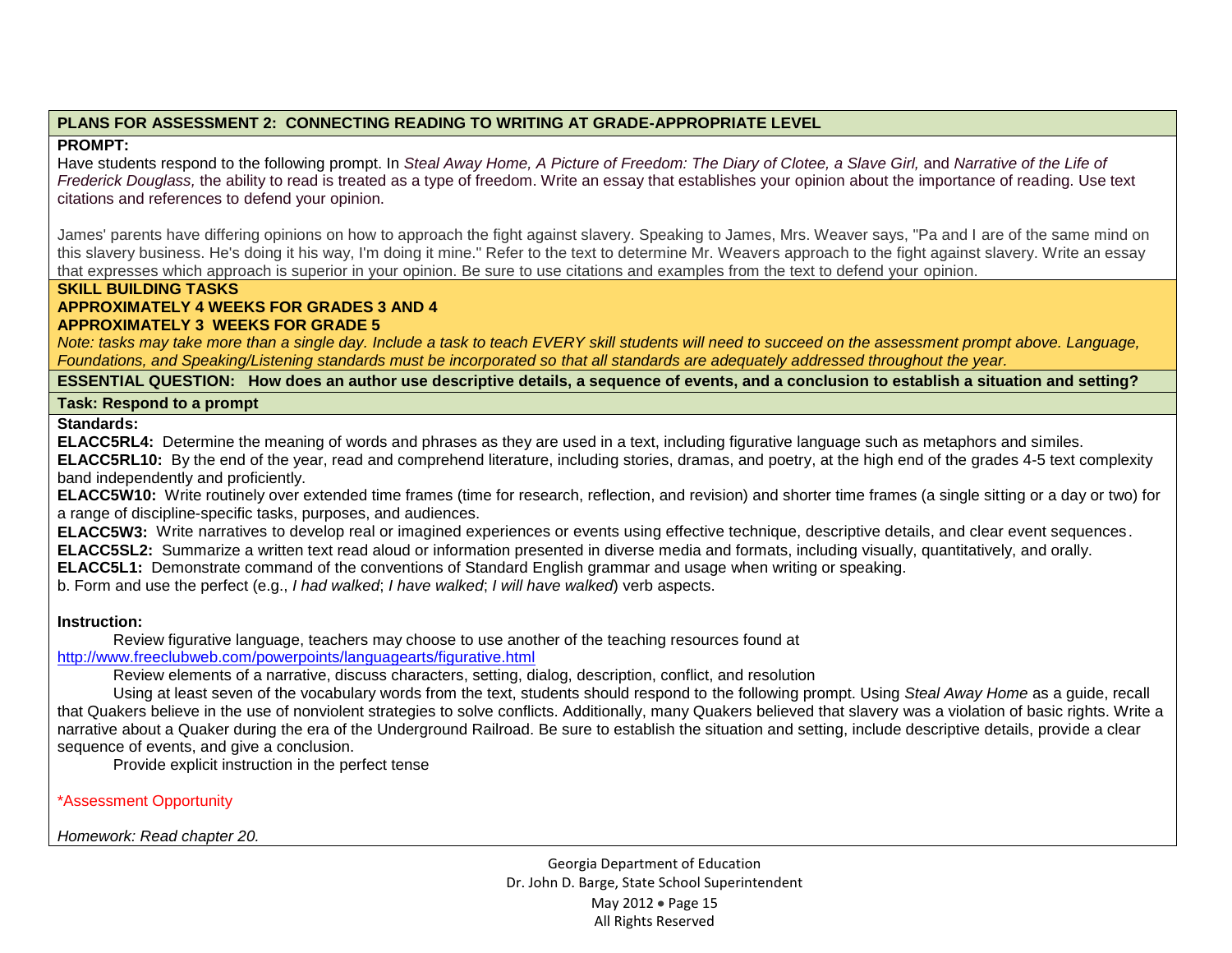Differentiation Option(s):

For students who struggle with writing, a graphic organizer may help support them in the planning process. A good example of such an organizer can be found at [http://www.eduplace.com/graphicorganizer/pdf/storymap1\\_eng.pdf.](http://www.eduplace.com/graphicorganizer/pdf/storymap1_eng.pdf)

## **ESSENTIAL QUESTION: How can an opinion be given more validity?**

#### **Task: Establish opinions supported by examples**

**Standards:**

**ELACC5RL1:** Quote accurately from a text when explaining what the text says explicitly and when drawing inferences from the text.

**ELACC5RL10:** By the end of the year, read and comprehend literature, including stories, dramas, and poetry, at the high end of the grades 4-5 text complexity band independently and proficiently.

**ELACC5RF4:** Read with sufficient accuracy and fluency to support comprehension.

**ELACC5L1:** Demonstrate command of the conventions of Standard English grammar and usage when writing or speaking.

b. Form and use the perfect (e.g., *I had walked*; *I have walked*; *I will have walked*) verb aspects.

**ELACC5L4:** Determine or clarify the meaning of unknown and multiple-meaning words and phrases based on *grade 5 reading and content*, choosing flexibly from a range of strategies.

a. Use context (e.g., cause/effect relationships and comparisons in text) as a clue to the meaning of a word or phrase.

c. Consult reference materials (e.g., dictionaries, glossaries, thesauruses), both print and digital, to find the pronunciation and determine or clarify the precise meaning of key words and phrases.

### **Instruction:**

**-** Discuss the homework

**-** Read aloud chapter 21, identifying uses of the perfect tense while reading

**-** Discuss how opinions should be supported by reasons

**-** Provide direct instruction in how to support an opinion with a text reference

**-** Work in groups to discuss the following questions drawing on references and examples from the text to support their answers

Why does Miz Lizbet want to learn to read

2. Do slaves have any rights in slave states?

What motivates Mrs. Weaver to help Miz Lizbet?

4. What motivates Miz Lizbet to help slaves to freedom?

5. Discuss James feelings and sentiments about Miz Lizbet. How would you feel if you were in his position?

**-** In groups, students should select vocabulary for the interactive notebook vocabulary page, continue to reiterate use of reference materials

*Homework: Read chapters 22, 23, and 24*

Differentiation Option(s): Continue to be vigilant during group work. Allow students who struggle with cooperative learning to choose their group.

**ESSENTIAL QUESTION: How can an opinion be given more validity?**

**Task: Read, continue vocabulary, write an opinion piece referencing multiple works**

**Standards:** 

**ELACC5RL1:** Quote accurately from a text when explaining what the text says explicitly and when drawing inferences from the text.

**ELACC5RL2:** Determine a theme of a story, drama, or poem from details in the text, including how characters in a story or drama respond to challenges or how the speaker in a poem reflects upon a topic; summarize the text.

**ELACC5W1:** Write opinion pieces on topics or texts, supporting a point of view with reasons.

Georgia Department of Education Dr. John D. Barge, State School Superintendent May 2012 • Page 16 All Rights Reserved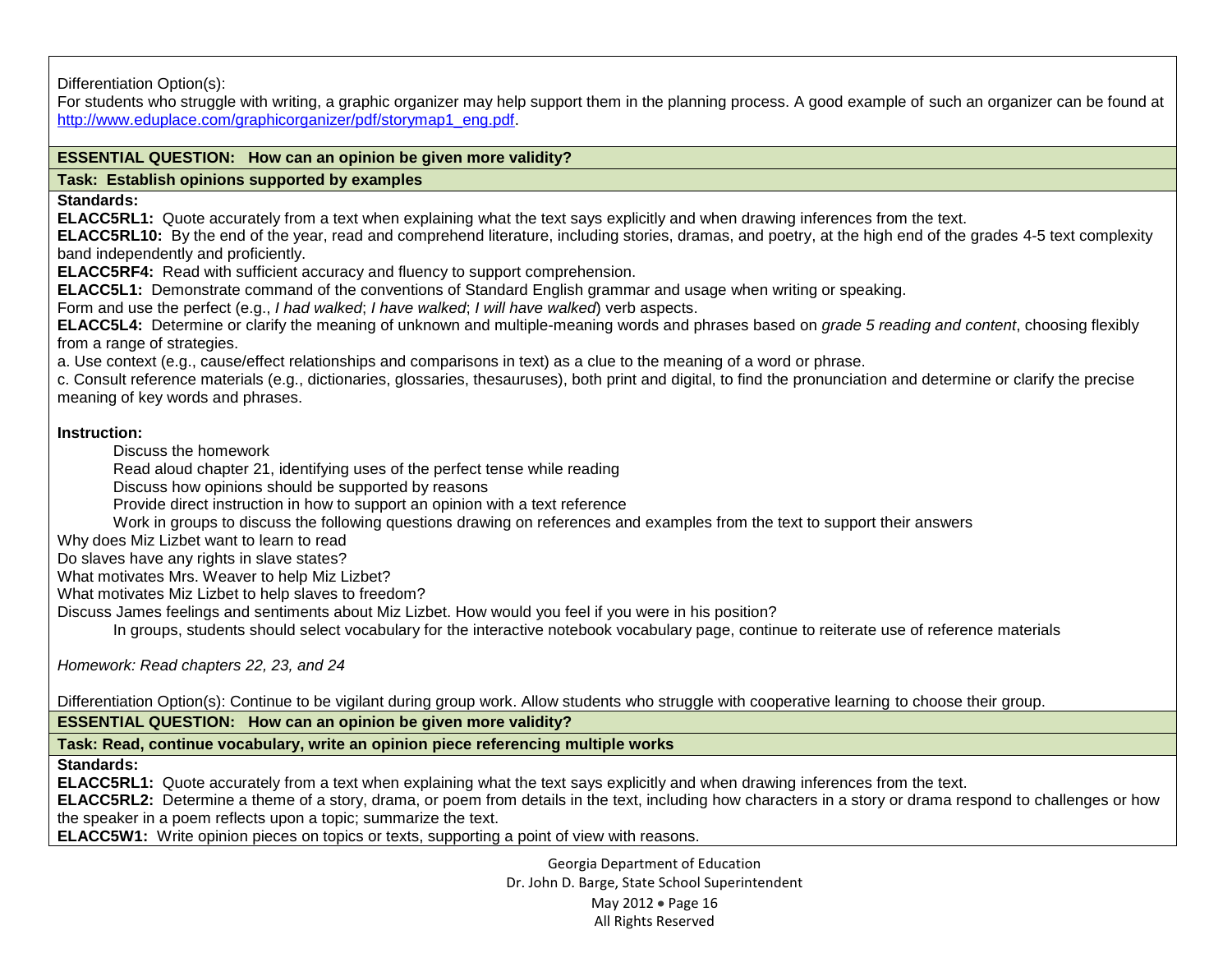**ELACC5W6:** With some guidance and support from adults, use technology, including the Internet, to produce and publish writing as well as to interact and collaborate with others; demonstrate sufficient command of keyboarding skills to type a minimum of two pages in a single sitting.

**ELACC5W9:** Draw evidence from literary or informational texts to support analysis, reflection, and research.

**ELACC5L1:** Demonstrate command of the conventions of Standard English grammar and usage when writing or speaking.

b. Form and use the perfect (e.g., *I had walked*; *I have walked*; *I will have walked*) verb aspects.

# **Instruction:**

**-** Use your choice of reading strategies to read chapters 25 and 26

**-** Continue to add vocabulary using the Frayer Model

**-** Read the excerpt from *Narrative of the Life of Frederick Douglass,* Frederick Douglass<http://www.historyisaweapon.com/defcon1/dougeduc.html> **-** Read the excerpt from *A Picture of Freedom: The Diary of Clotee, a Slave Girl*

**-** Discuss the importance of learning to read being presented in *Steal Away Home, A Picture of Freedom: The Diary of Clotee, a Slave Girl,* and *Narrative of the Life of Frederick Douglass.*

**-** Discuss the point of views from each piece of writing

**-** Have students respond to the following prompt. In *Steal Away Home, A Picture of Freedom: The Diary of Clotee, a Slave Girl,* and *Narrative of the Life of Frederick Douglass,* the ability to read is treated as a form of freedom. Write an essay that establishes your opinion about the importance of reading. Use text citations and references to defend your opinion. (This may require more than one day).

**-** Essays should be typed **-** Conference with students in a writers' workshop format

# \*Assessment Opportunity

Differentiation Option(s): While conferencing, be sure to provide remediation and extension where needed.

**ESSENTIAL QUESTION: How can a reader use previously read material to make valid predictions? How can predications be checked?**

# **Task: Predict the ending**

**Standards:**

**ELACC5RL4**: Determine the meaning of words and phrases as they are used in a text, including figurative language such as metaphors and similes.

**ELACC5W1:** Write opinion pieces on topics or texts, supporting a point of view with reasons.

**ELACC5W4:** Produce clear and coherent writing in which the development and organization are appropriate to task, purpose, and audience. (Grade-specific expectations for writing types are defined in Standards 1–3 above.)

**ELACC5W5:** With guidance and support from peers and adults, develop and strengthen writing as needed by planning, revising, and editing. (Editing for conventions should demonstrate command of Language Standards 1–3 up to and including grade 5.)

**ELACC5SL1:** Engage effectively in a range of collaborative discussions (one-on-one, in groups, and teacher-led) with diverse partners on *grade 5 topics and texts*, building on others' ideas and expressing their own clearly.

**ELACC5SL3:** Summarize the points a speaker makes and explain how each claim is supported by reasons and evidence.

**ELACC5L3:** Use knowledge of language and its conventions when writing, speaking, reading, or listening.

# **Instruction:**

Strategies:

**-** Allow students time to compare their writing from yesterday, students should work together to conduct a peer review

Read chapters 27 and 28 in small groups

**-** In groups, students should select vocabulary for the interactive notebook vocabulary page, continue to reiterate use of reference materials **-** Write and discuss predictions about how the novel will end

> Georgia Department of Education Dr. John D. Barge, State School Superintendent May 2012 • Page 17 All Rights Reserved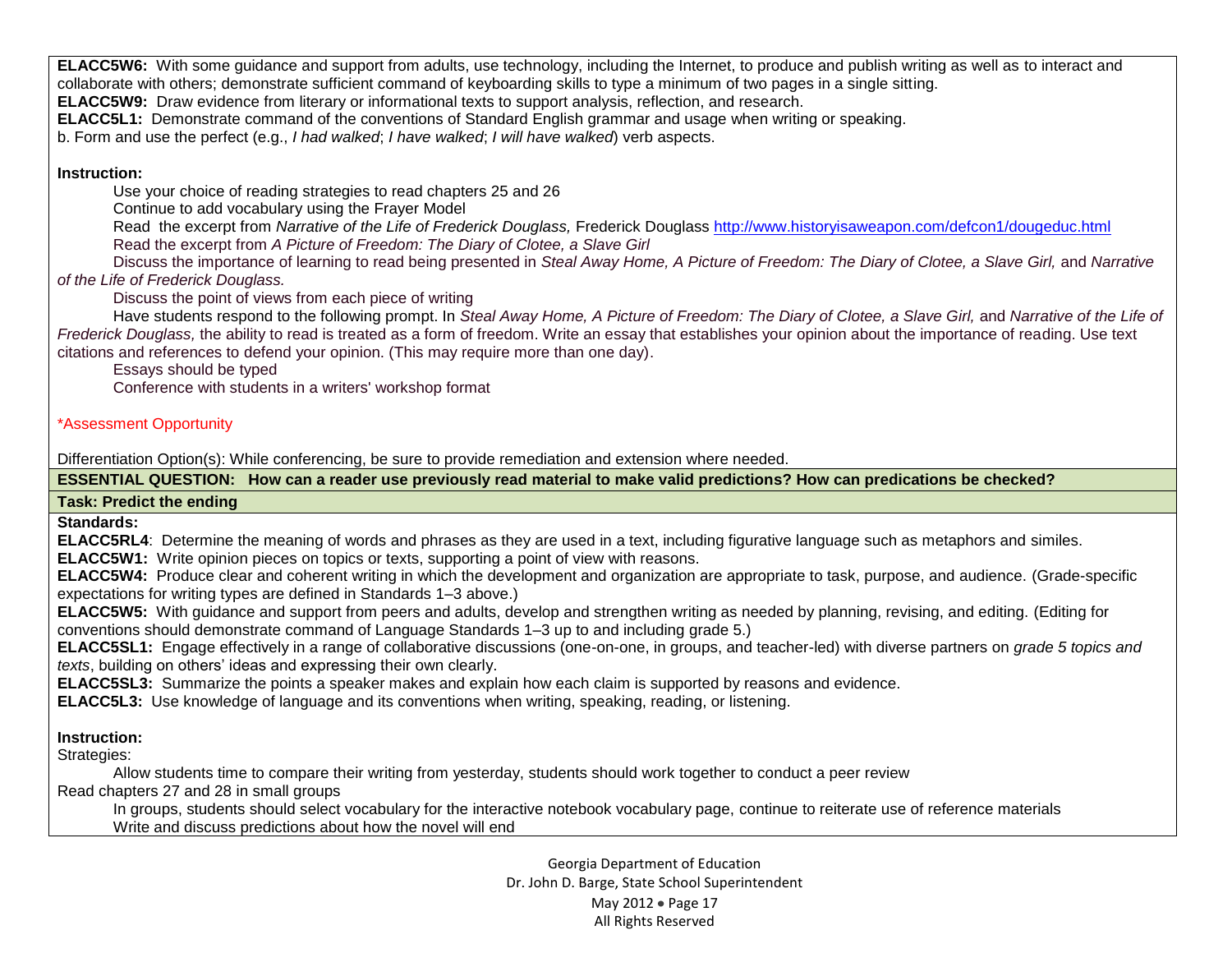**-** Have students draw a comic strip depicting how they think the novel will end **-** Display these comics and conduct a gallery walk as a lesson closure

*Homework: Read chapter 29*

Differentiation Option(s):

To help guide the peer review process, you may choose to provide a checklist. Two good checklists can be found at [http://mendota.english.wisc.edu/~WAC/page.jsp?id=169&c\\_type=category&c\\_id=22](http://mendota.english.wisc.edu/~WAC/page.jsp?id=169&c_type=category&c_id=22) and [http://www.readwritethink.org/classroom-resources/printouts/editing](http://www.readwritethink.org/classroom-resources/printouts/editing-checklist-self-peer-30232.html)[checklist-self-peer-30232.html.](http://www.readwritethink.org/classroom-resources/printouts/editing-checklist-self-peer-30232.html) You may also choose to create a checklist based on the individual needs of the students.

**ESSENTIAL QUESTION: How does a reader use examples and references to support a theme?**

# **Task: Supporting theme with examples and references**

**Standards:**

**ELACC5RL4**: Determine the meaning of words and phrases as they are used in a text, including figurative language such as metaphors and similes. **ELACC5RF4:** Read with sufficient accuracy and fluency to support comprehension.

**ELACC5W10:** Write routinely over extended time frames (time for research, reflection, and revision) and shorter time frames (a single sitting or a day or two) for a range of discipline-specific tasks, purposes, and audiences.

**ELACC5SL2:** Summarize a written text read aloud or information presented in diverse media and formats, including visually, quantitatively, and orally.

**ELACC5L1:** Demonstrate command of the conventions of Standard English grammar and usage when writing or speaking.

e. Use correlative conjunctions (e.g., either/or, neither/nor).

# **Instruction:**

**-** Discuss the homework

**-** Introduce correlative conjunctions, teachers may choose to use slides 16-26 from the PowerPoint found at

[http://www.google.com/url?sa=t&rct=j&q=correlative%20conjunctions%20powerpoint&source=web&cd=1&ved=0CCYQFjAA&url=http%3A%2F%2Fbms.bellevern](http://www.google.com/url?sa=t&rct=j&q=correlative%20conjunctions%20powerpoint&source=web&cd=1&ved=0CCYQFjAA&url=http%3A%2F%2Fbms.bellevernonarea.net%2FFROW%2FConjunct7.ppt&ei=letUT4qAMsigtwfo8NS3DQ&usg=AFQjCNHikaCt3FjyIfq07C9K5iUR1FeTHQ) [onarea.net%2FFROW%2FConjunct7.ppt&ei=letUT4qAMsigtwfo8NS3DQ&usg=AFQjCNHikaCt3FjyIfq07C9K5iUR1FeTHQ](http://www.google.com/url?sa=t&rct=j&q=correlative%20conjunctions%20powerpoint&source=web&cd=1&ved=0CCYQFjAA&url=http%3A%2F%2Fbms.bellevernonarea.net%2FFROW%2FConjunct7.ppt&ei=letUT4qAMsigtwfo8NS3DQ&usg=AFQjCNHikaCt3FjyIfq07C9K5iUR1FeTHQ)

**-** Write either/or, neither/nor statements related to the text

**-** Read chapter 30 in partners utilizing choral reading to build fluency

**-** Check text against yesterday's predictions

**-** In their interactive notebooks, students should summarize the plot of *Steal Away Home* reflecting on the details and challenges faced by the characters to support the importance of freedom as a theme in text

\*Assessment Opportunity

*Homework: Use <http://www.thatquiz.org/> to create about the reading.* 

Differentiation Option(s):

Strategically group students to support the choral reading. Encourage high achieving students to use direct references and quotes from the text to support their writing. Students who struggle with writing or are overwhelmed by large amounts of text to look back on, may need assistance to locate challenges and details to support the theme of the importance of freedom in the text.

**ESSENTIAL QUESTION: How does an author give an opinion piece more validity?**

# **Task: Respond to an opinion prompt**

**Standards:** 

**ELACC5RI10**: By the end of the year, read and comprehend informational texts, including history/social studies, science, and technical texts, at the high end of

Georgia Department of Education Dr. John D. Barge, State School Superintendent May 2012 • Page 18 All Rights Reserved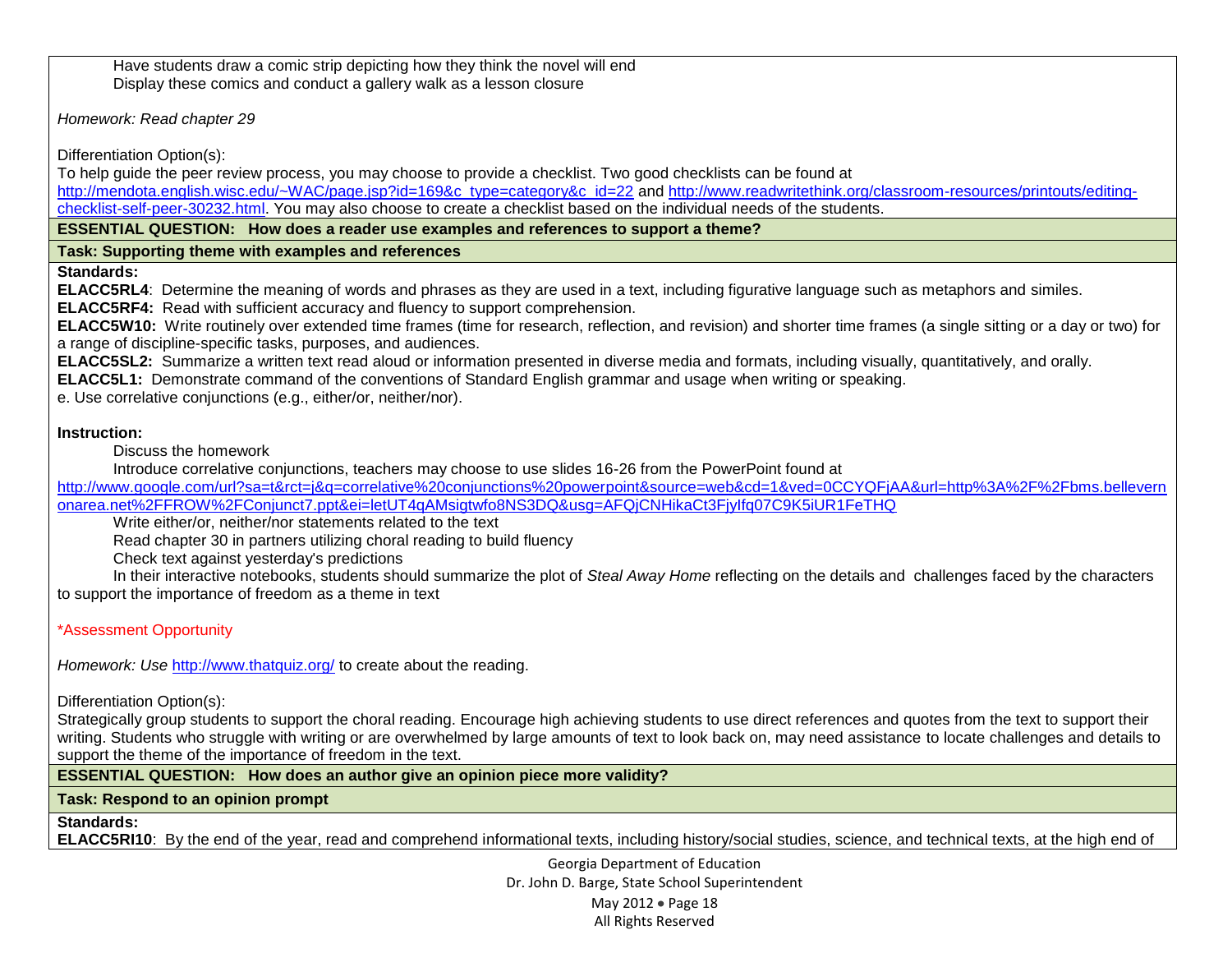the grades 4-5 text complexity band independently and proficiently.

**ELACC5RL7:** Analyze how visual and multimedia elements contribute to the meaning, tone, or beauty of a text (e.g., graphic novel, multimedia presentation of fiction, folktale, myth, poem).

**ELACC5W2:** Write informative/explanatory texts to examine a topic and convey ideas and information clearly.

**ELACC5SL1:** Engage effectively in a range of collaborative discussions (one-on-one, in groups, and teacher-led) with diverse partners on grade 5 topics and texts, building on others' ideas and expressing their own clearly.

a. Come to discussions prepared, having read or studied required material; explicitly draw on that preparation and other information known about the topic to explore ideas under discussion.

b. Follow agreed-upon rules for discussions and carry out assigned roles.

c. Pose and respond to specific questions by making comments that contribute to the discussion and elaborate on the remarks of others.

d. Review the key ideas expressed and draw conclusions in light of information and knowledge gained from the discussions.

**ELACC5L2:** Demonstrate command of the conventions of Standard English capitalization, punctuation, and spelling when writing.

**ELACC5L6:** Acquire and use accurately grade-appropriate general academic and domain-specific vocabulary, including words and phrases that signal contrast, addition, and other logical relationships (e.g., however, although, nevertheless, similarly, moreover, in addition).

# **Instruction:**

- **-** Use an online response program like [http://www.socrative.com/,](http://www.socrative.com/) [http://www.polleverywhere.com/,](http://www.polleverywhere.com/) or<http://www.thatquiz.org/> to allow students to share their thoughts from last night's homework
- **-** Discuss how the overall structure of the novel impacts the reader. You may choose to discuss this using [http://www.polleverywhere.com](http://www.polleverywhere.com/)
- **-** Let students work in pairs to create a time line for each of the story arcs
- **-** In their interactive notebooks, have students respond to the following prompt. James' parents have differing opinions on how to approach the fight against slavery. Speaking to James, Mrs. Weaver says, "Pa and I are of the same mind on this slavery business. He's doing it his way, I'm doing it mine." Refer to the text to determine Mr. Weavers approach to the fight against slavery. Write an essay that expresses which approach is superior in your opinion. Be sure to use citations and examples from the text to defend your opinion.
- **-** Conduct writers workshop style conferences as needed
- **-** Provide a venue for students to share their writing

# \*Assessment Opportunity

*Homework: Students should write a response to the following question. How does a narrator's or speaker's point of view effect the events and theme?*

Differentiation Option(s):

Be sure to provide support as needed while utilizing the technological components of this lessons. This is a time where students who may not shine academically, may be able to support others. Additionally, use the conferencing time as a period to remediate or provide extension for each learner.

**ESSENTIAL QUESTION: How do visual elements contribute to the meaning, tone, and beauty of a presentation?**

**Task: Research, watch and listen to Follow the Drinking Gourd, analyze visual elements**

# **Standards:**

**ELACC5RI10**: By the end of the year, read and comprehend informational texts, including history/social studies, science, and technical texts, at the high end of the grades 4-5 text complexity band independently and proficiently.

**ELACC5RL7:** Analyze how visual and multimedia elements contribute to the meaning, tone, or beauty of a text (e.g., graphic novel, multimedia presentation of fiction, folktale, myth, poem).

**ELACC5W2:** Write informative/explanatory texts to examine a topic and convey ideas and information clearly.

**ELACC5SL1:** Engage effectively in a range of collaborative discussions (one-on-one, in groups, and teacher-led) with diverse partners on grade 5 topics and

Georgia Department of Education Dr. John D. Barge, State School Superintendent May 2012 • Page 19 All Rights Reserved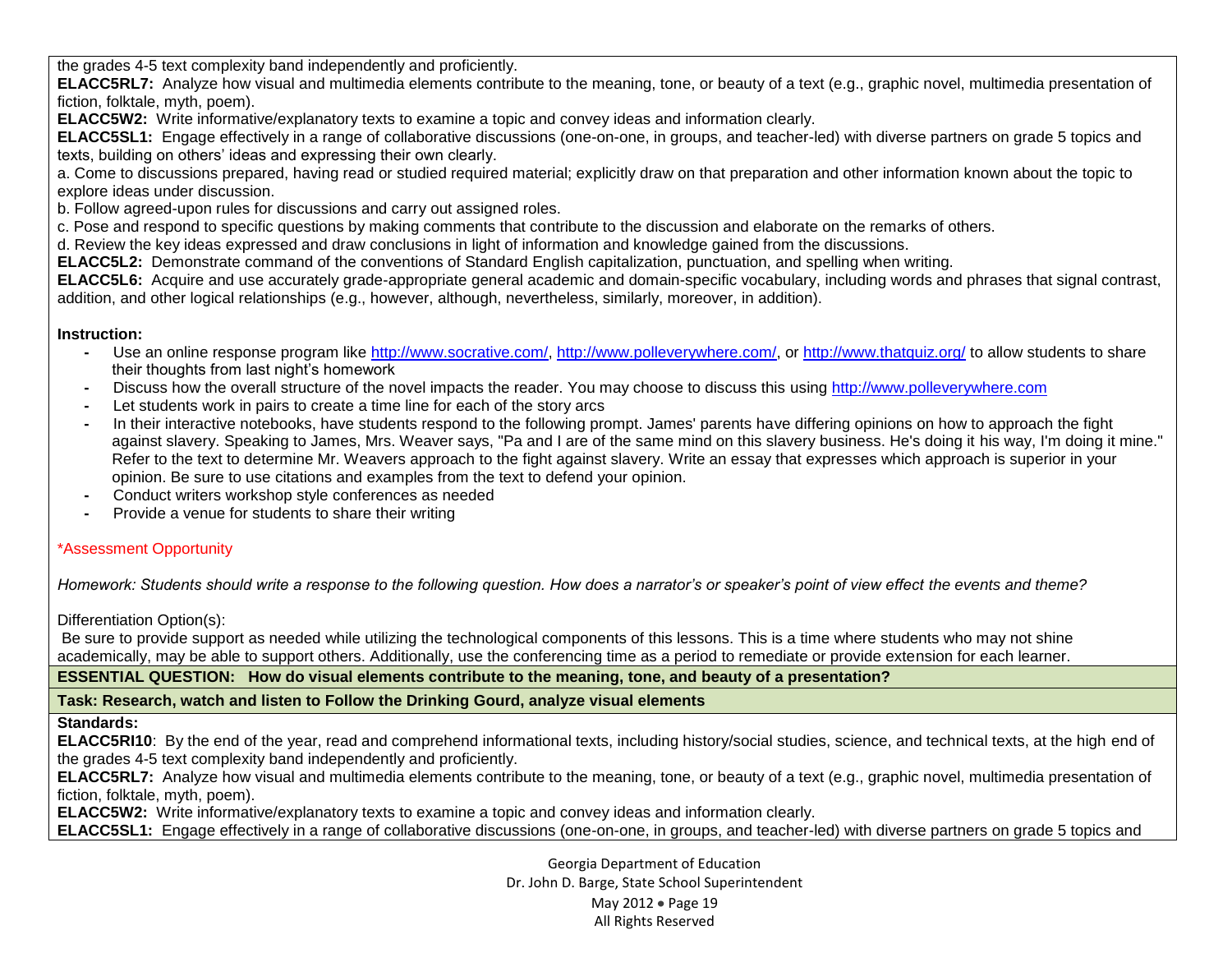texts, building on others' ideas and expressing their own clearly.

a. Come to discussions prepared, having read or studied required material; explicitly draw on that preparation and other information known about the topic to explore ideas under discussion.

b. Follow agreed-upon rules for discussions and carry out assigned roles.

c. Pose and respond to specific questions by making comments that contribute to the discussion and elaborate on the remarks of others.

d. Review the key ideas expressed and draw conclusions in light of information and knowledge gained from the discussions.

**ELACC5L2:** Demonstrate command of the conventions of Standard English capitalization, punctuation, and spelling when writing.

#### **Instruction:**

- **-** Provide an opportunity for brief, independent research of the Underground Railroad and songs used to by conductors to guide runaway slaves
- **-** Conduct a share out of interesting facts found while researching
- **-** Watch the Follow the Drinking Gourd video [http://www.google.com/url?sa=t&rct=j&q=&esrc=s&source=web&cd=3&ved=0CDAQtwIwAg&url=http%3A%2F%2Fwww.youtube.com%2Fwatch%3Fv%3](http://www.google.com/url?sa=t&rct=j&q=&esrc=s&source=web&cd=3&ved=0CDAQtwIwAg&url=http%3A%2F%2Fwww.youtube.com%2Fwatch%3Fv%3Dm8UB8vXS3ro&ei=P2ZGT-mDIMm1twfI5MiVDg&usg=AFQjCNHB33_YPY3nA2ml6wiqM96WMWmKQA&sig2=pnr-tAtepeo9z0RTBnVGig) [Dm8UB8vXS3ro&ei=P2ZGT-mDIMm1twfI5MiVDg&usg=AFQjCNHB33\\_YPY3nA2ml6wiqM96WMWmKQA&sig2=pnr-tAtepeo9z0RTBnVGig](http://www.google.com/url?sa=t&rct=j&q=&esrc=s&source=web&cd=3&ved=0CDAQtwIwAg&url=http%3A%2F%2Fwww.youtube.com%2Fwatch%3Fv%3Dm8UB8vXS3ro&ei=P2ZGT-mDIMm1twfI5MiVDg&usg=AFQjCNHB33_YPY3nA2ml6wiqM96WMWmKQA&sig2=pnr-tAtepeo9z0RTBnVGig)
- **-** Use a graphic organizer similar to the one found at [http://www.dubois.cps.k12.il.us/PDFs/classificationnotes.pdf,](http://www.dubois.cps.k12.il.us/PDFs/classificationnotes.pdf) this organizer can be created with three categories for students to take notes on how the visuals contribute to the meaning, tone, and beauty of the work
- **-** Analyze student notes and discuss how the visuals impact the meaning, tone, and beauty
- **-** Listen to Follow the Drinking Gourd video with song lyrics<http://www.youtube.com/watch?v=DpIjPr63paw>
- **-** In their interactive notebooks, students should complete a written response comparing the purpose of the song to the purpose of the book
- **-** Conduct a ticket out the door activity, ask students to identify the elements of the book or the song that most appealed to them as a viewer, why did those elements appeal to them

Differentiation Option(s):

Support students during the independent research time. You may want to provide struggling readers with links to sites that will be appropriate for their reading levels. Another possible option would be to provide a hotlist of links for all students to help guide the research.

### **ESSENTIAL QUESTION: How can context clues be used to determine word meaning?**

# **Task: Read the Emancipation Proclamation determining the meaning of unfamiliar words and summarizing**

# **Standards:**

**ELACC5RI2:** Determine two or more main ideas of a text and explain how they are supported by key details; summarize the text.

**ELACC5RI10**: By the end of the year, read and comprehend informational texts, including history/social studies, science, and technical texts, at the high end of the grades 4-5 text complexity band independently and proficiently.

**ELACC5SL6:** Adapt speech to a variety of contexts and tasks, using formal English when appropriate to task and situation. (See grade 5 Language Standards 1 and 3 for specific expectations.)

**ELACC5L3:** Use knowledge of language and its conventions when writing, speaking, reading, or listening.

b. Compare and contrast the varieties of English (e.g., dialects, registers) used in stories, dramas, or poems.

**ELACC5L4:** Determine or clarify the meaning of unknown and multiple-meaning words and phrases based on grade 5 reading and content, choosing flexibly from a range of strategies.

a. Use context (e.g., cause/effect relationships and comparisons in text) as a clue to the meaning of a word or phrase.

b. Use common, grade-appropriate Greek and Latin affixes and roots as clues to the meaning of a word (e.g., photograph, photosynthesis).

c. Consult reference materials (e.g., dictionaries, glossaries, thesauruses), both print and digital, to find the pronunciation and determine or clarify the precise meaning of key words and phrases.

**ELACC5L6:** Acquire and use accurately grade-appropriate general academic and domain-specific vocabulary, including words and

Georgia Department of Education Dr. John D. Barge, State School Superintendent May 2012 • Page 20 All Rights Reserved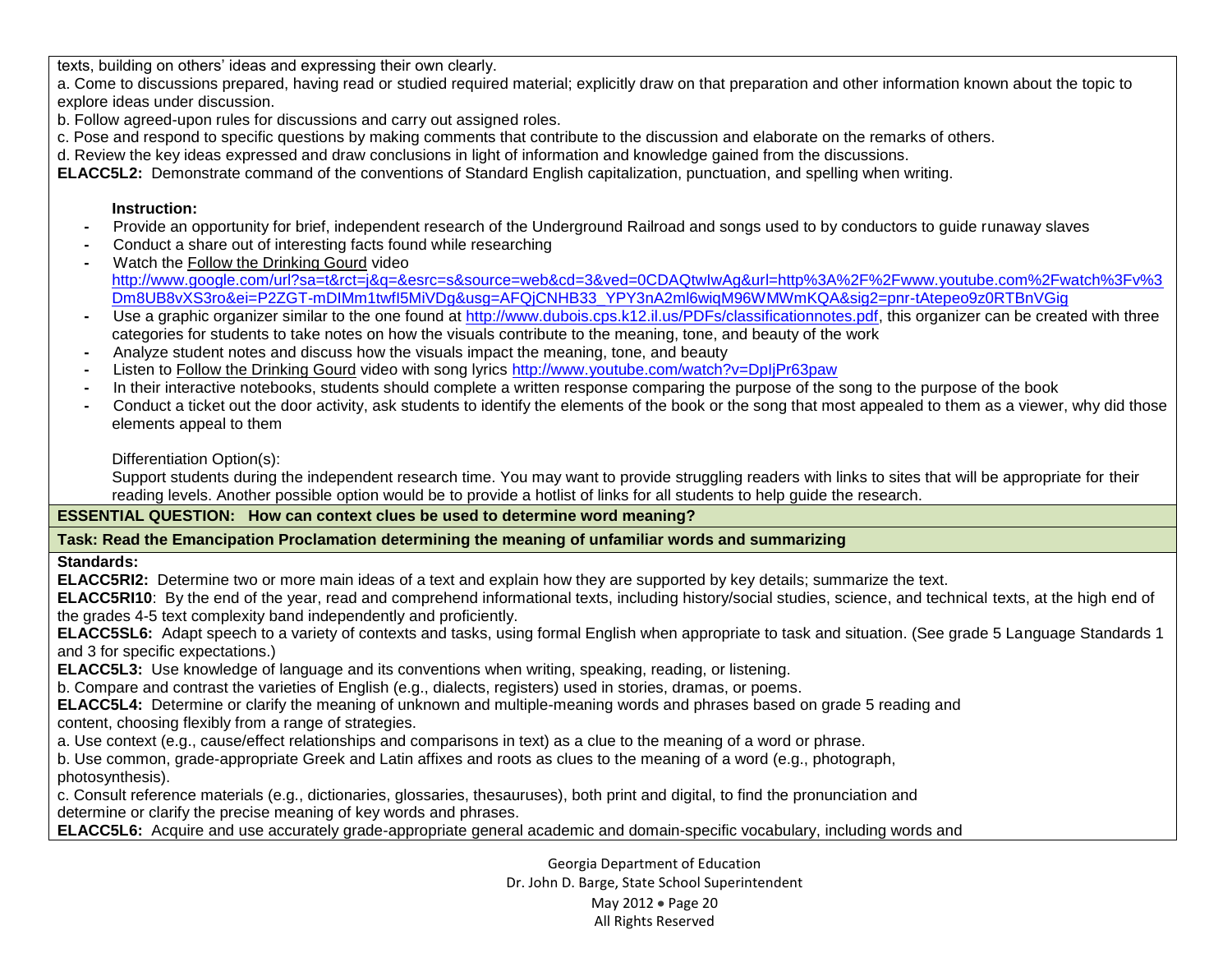phrases that signal contrast, addition, and other logical relationships (e.g., however, although, nevertheless, similarly, moreover, in addition).

#### **Instruction:**

- **-** Explain that the reading for this lesson will have some unfamiliar words
- **-** Activate prior knowledge about the time period
- **-** Review using context clues and reference materials to determine word meaning
- **-** Provide explicit instruction in using Greek and Latin affixes and roots to determine word meaning, a good PowerPoint presentation with this information can be found at

[http://www.google.com/url?sa=t&rct=j&q=greek%20and%20latin%20roots%20powerpoint&source=web&cd=2&ved=0CCoQFjAB&url=http%3A%2F%2Fw](http://www.google.com/url?sa=t&rct=j&q=greek%20and%20latin%20roots%20powerpoint&source=web&cd=2&ved=0CCoQFjAB&url=http%3A%2F%2Fwww.madera.k12.ca.us%2F21681012004139617%2Flib%2F21681012004139617%2F5th_R_14_Greek_Latin_Roots.ppt&ei=Y-xUT4y-KMigtwfo8NS3DQ&usg=AFQjCNFCQl3k8Lexc7DH25P2yu7zdwCVOQ) [ww.madera.k12.ca.us%2F21681012004139617%2Flib%2F21681012004139617%2F5th\\_R\\_14\\_Greek\\_Latin\\_Roots.ppt&ei=Y-xUT4y-](http://www.google.com/url?sa=t&rct=j&q=greek%20and%20latin%20roots%20powerpoint&source=web&cd=2&ved=0CCoQFjAB&url=http%3A%2F%2Fwww.madera.k12.ca.us%2F21681012004139617%2Flib%2F21681012004139617%2F5th_R_14_Greek_Latin_Roots.ppt&ei=Y-xUT4y-KMigtwfo8NS3DQ&usg=AFQjCNFCQl3k8Lexc7DH25P2yu7zdwCVOQ)[KMigtwfo8NS3DQ&usg=AFQjCNFCQl3k8Lexc7DH25P2yu7zdwCVOQ](http://www.google.com/url?sa=t&rct=j&q=greek%20and%20latin%20roots%20powerpoint&source=web&cd=2&ved=0CCoQFjAB&url=http%3A%2F%2Fwww.madera.k12.ca.us%2F21681012004139617%2Flib%2F21681012004139617%2F5th_R_14_Greek_Latin_Roots.ppt&ei=Y-xUT4y-KMigtwfo8NS3DQ&usg=AFQjCNFCQl3k8Lexc7DH25P2yu7zdwCVOQ)

- **-** Read the "Emancipation Proclamation" (950L) available at<http://www.pbs.org/wgbh/aia/part4/4h1549t.html>
- **-** Encourage students to annotate while reading
- **-** Summarize the speech
- **-** Rewrite the "Emancipation Proclamation" in modern terms
- **-** Discuss dialectical differences between the actual "Emancipation Proclamation" and their version, hypothesize why the dialects are different.

### Differentiation Option(s):

The reading may prove to be very challenging for many students. To help support their learning, it may be beneficial to provide them with a list of the most challenging words and their meanings.

## **ESSENTIAL QUESTION: What tactics does a speaker use to appeal to an audience?**

### **Task: Listen to the Emancipation Proclamation, discuss speaking and speech delivery**

# **Standards:**

**ELACC5RI3:** Explain the relationships or interactions between two or more individuals, events, ideas, or concepts in a historical, scientific, or technical text based on specific information in the text.

**ELACC5RI10:** By the end of the year, read and comprehend informational texts, including history/social studies, science, and technical texts, at the high end of the grades 4-5 text complexity band independently and proficiently.

**ELACC5SL6:** Adapt speech to a variety of contexts and tasks, using formal English when appropriate to task and situation. (See grade 5 Language Standards 1 and 3 for specific expectations.)

**ELACC5L4:** Determine or clarify the meaning of unknown and multiple-meaning words and phrases based on grade 5 reading and content, choosing flexibly from a range of strategies.

**ELACC5L6:** Acquire and use accurately grade-appropriate general academic and domain-specific vocabulary, including words and

phrases that signal contrast, addition, and other logical relationships (e.g., however, although, nevertheless, similarly, moreover, in addition).

# **Instruction:**

- **-** Listen to the Emancipation Proclamation song<http://www.youtube.com/watch?v=cwNTwuHAf1M&feature=related>
- **-** Listen to the reading of the Emancipation Proclamation, video, 1:25-6:58 [http://www.youtube.com/watch?v=jz7jUuz\\_XLQ](http://www.youtube.com/watch?v=jz7jUuz_XLQ)
- **-** Annotate a copy of the text while listening, paying particular attention to the persuasive devices being used
- **-** After listening to the speech, discuss aesthetic perception. What was the purpose of the speech? How would it have been delivered? What would be the most effective way to deliver the speech?, students may choose to conduct very brief research using the available technology
- **-** Assign portions of the speech for students to practice, reiterate pacing and tone to appeal to audience
- **-** Provide time for students to deliver their speech portions

Georgia Department of Education Dr. John D. Barge, State School Superintendent May 2012 Page 21 All Rights Reserved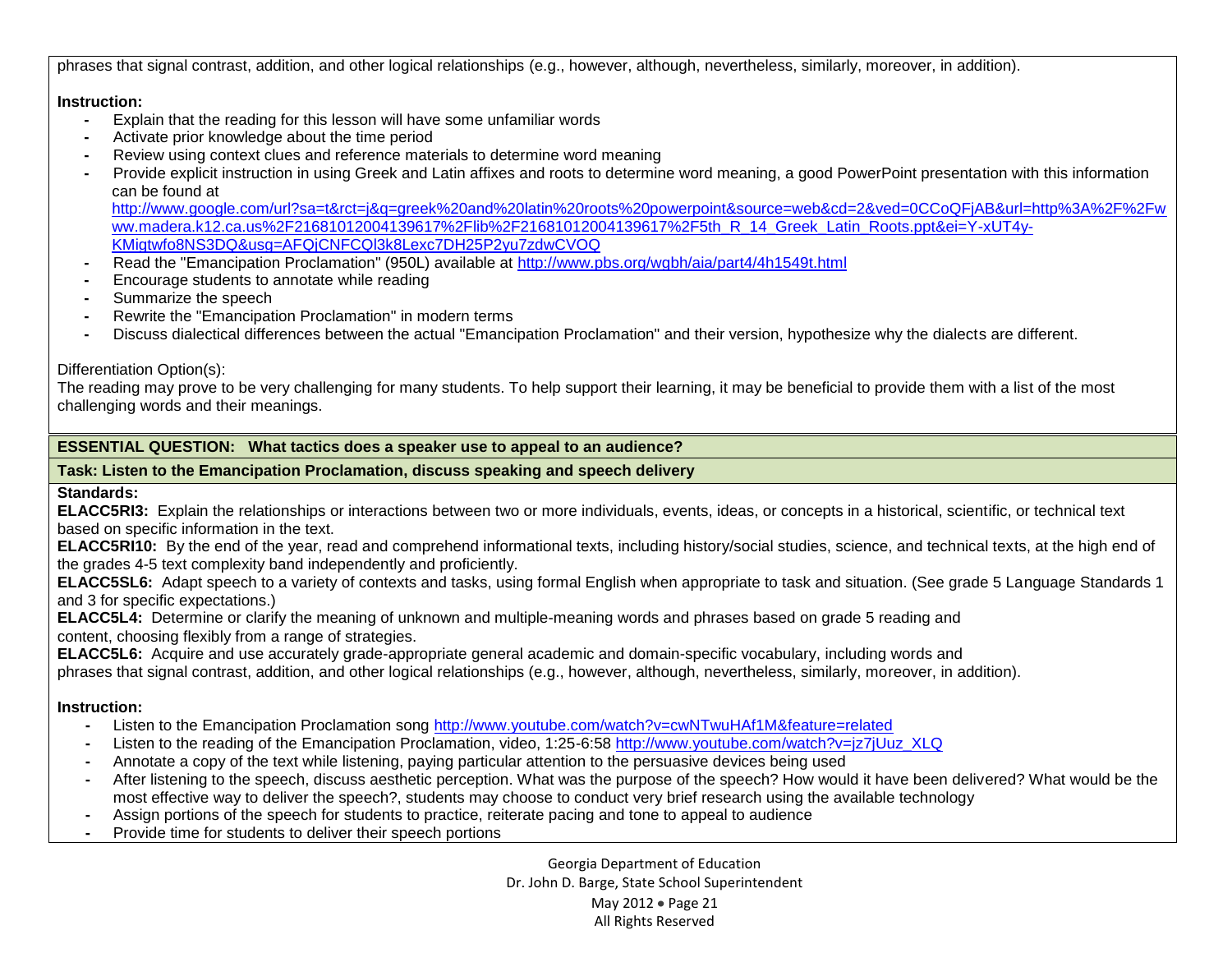### \*Assessment Opportunity

Differentiation Option(s):

Teachers may choose to let the students select their own portions of the speech with final discretion being the educator's. This would allow students who struggle to have portions that are perceived to be easier, while higher achieving students may choose to challenge themselves.

#### **ESSENTIAL QUESTION:**

#### **Task: Use the Emancipation Proclamation to practice comma usage**

**Standards:**

**ELACC5RI2:** Determine two or more main ideas of a text and explain how they are supported by key details; summarize the text.

**ELACC5W10:** Write routinely over extended time frames (time for research, reflection, and revision) and shorter time frames (a single sitting or a day or two) for a range of discipline-specific tasks, purposes, and audiences.

**ELACC5L2:** Demonstrate command of the conventions of Standard English capitalization, punctuation, and spelling when writing.

**ELACC5L3:** Use knowledge of language and its conventions when writing, speaking, reading, or listening.

a. Expand, combine, and reduce sentences for meaning, reader/listener interest, and style.

#### **Instruction:**

**-** Teach using commas in a series, introductory elements, and for yes and no

**-** Re-examine the Emancipation Proclamation

**-** Choose sentences from the text to practice expanding and reducing, emphasize correct usage of commas and punctuation

**-** Choose sentences from the modern re-write to expand and reduce, emphasize correct usage of commas and punctuation

**-** Share sentences using [www.polleverywhere.com](http://www.polleverywhere.com/)

**-** Students will write a narrative conversation from the perspective of two Civil War figures or two *Steal Away Home* characters, require one example of commas in a series, commas in introductory elements, and commas to set apart yes and/or no

**-** Students can share their conversations

\*Assessment Opportunity

Differentiation Option(s): Provide individual support to students as needed

> Georgia Department of Education Dr. John D. Barge, State School Superintendent May 2012 • Page 22 All Rights Reserved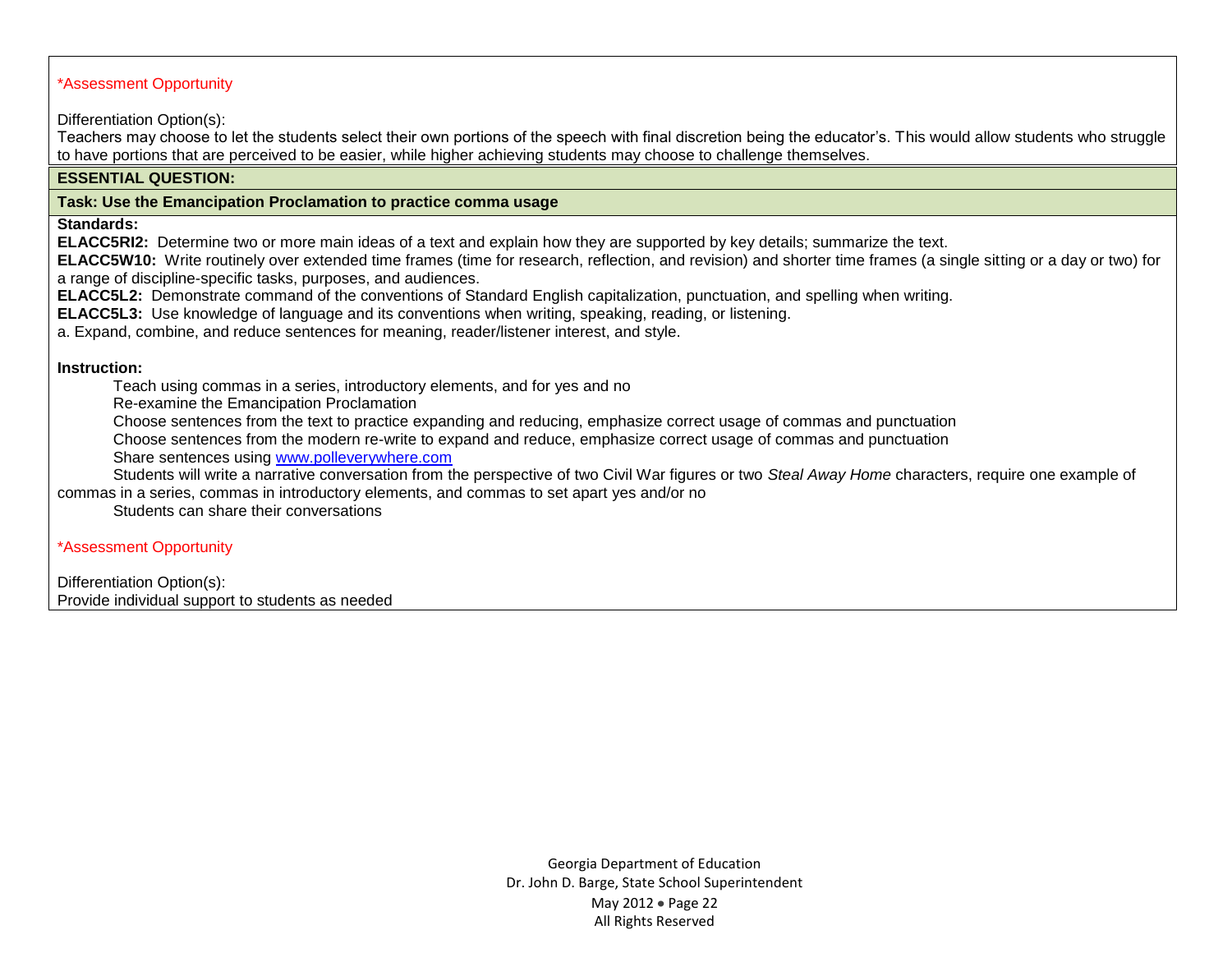# **PLANS FOR ASSESSMENT 3: CONNECTING READING TO WRITING AT GRADE-APPROPRIATE LEVEL**

# **PROMPT:**

## **Information/Explanatory:**

In the readers' theater script "How Violence is Ended", Prince Dighiti states "violence is ended by

*Non*violence." Using what you know from class readings, your own background knowledge, and independent research, write an essay that explains what the meaning of this quote. Be sure to include direct references to Civil Rights issues, text references and examples, and personal connections to topic.

# **Narrative:**

*The Sneetches* and *Little Blue and Little Yellow* are examples of children's literature that tell a story about Civil Rights issues. Going through the entire writing process, write a story with a civil rights issue as the conflict. Be sure to establish the situation and setting, include descriptive details, provide a clear sequence of events, and give a conclusion.

# **SKILL BUILDING TASKS**

# **APPROXIMATELY 3 WEEKS FOR GRADE 5**

*Note: tasks may take more than a single day. Include a task to teach EVERY skill students will need to succeed on the assessment prompt above. Language, Foundations, and Speaking/Listening standards must be incorporated so that all standards are adequately addressed throughout the year.* 

**ESSENTIAL QUESTION: How do writer's convey their ideas effectively?**

# **Task: KWL chart, explore multimedia, compare and contrast**

# **Standards:**

**ELACC5RI7:** Draw on information from multiple print or digital sources, demonstrating the ability to locate an answer to a question quickly or to solve a problem efficiently.

**ELACC5W2:** Write informative/explanatory texts to examine a topic and convey ideas and information clearly.

**ELACC5W4:** Produce clear and coherent writing in which the development and organization are appropriate to task, purpose, and audience. (Grade-specific expectations for writing types are defined in Standards 1–3 above.)

**ELACC5SL6:** Adapt speech to a variety of contexts and tasks, using formal English when appropriate to task and situation. (See grade 5 Language Standards 1 and 3 for specific expectations.)

**ELACC5L1:** Demonstrate command of the conventions of Standard English grammar and usage when writing or speaking.

# **Instruction:**

- **-** Look up the definition of the words "Civil" and "Rights"
- **-** Brainstorm what Civil Rights are
- **-** Create a KWL chart about Civil Rights, fill in the K and W
- **-** Look at the Jim Crow Laws PowerPoint,<http://www.slideshare.net/tranceking/jim-crow-signs-powerpoint>
- **-** Allow time for research using available technology
- **-** Encourage use of the Cornell Notes format for taking notes while researching
- **-** Complete a Venn Diagram comparing and contrasting life for African Americans before the Civil War and following the Civil War
- **-** Use the Venn Diagram to support writing of a brief essay comparing and contrasting life for African Americans before the Civil War and following the Civil War, the essay should be included in the interactive notebook for this unit, remind the students that correct conventions are necessary
- **-** Fill in the L portion of the KWL chart
- **-** As closure, provide time for students to share their favorite sentence from their writing, praise use of effective writing techniques

Georgia Department of Education Dr. John D. Barge, State School Superintendent May 2012 • Page 23 All Rights Reserved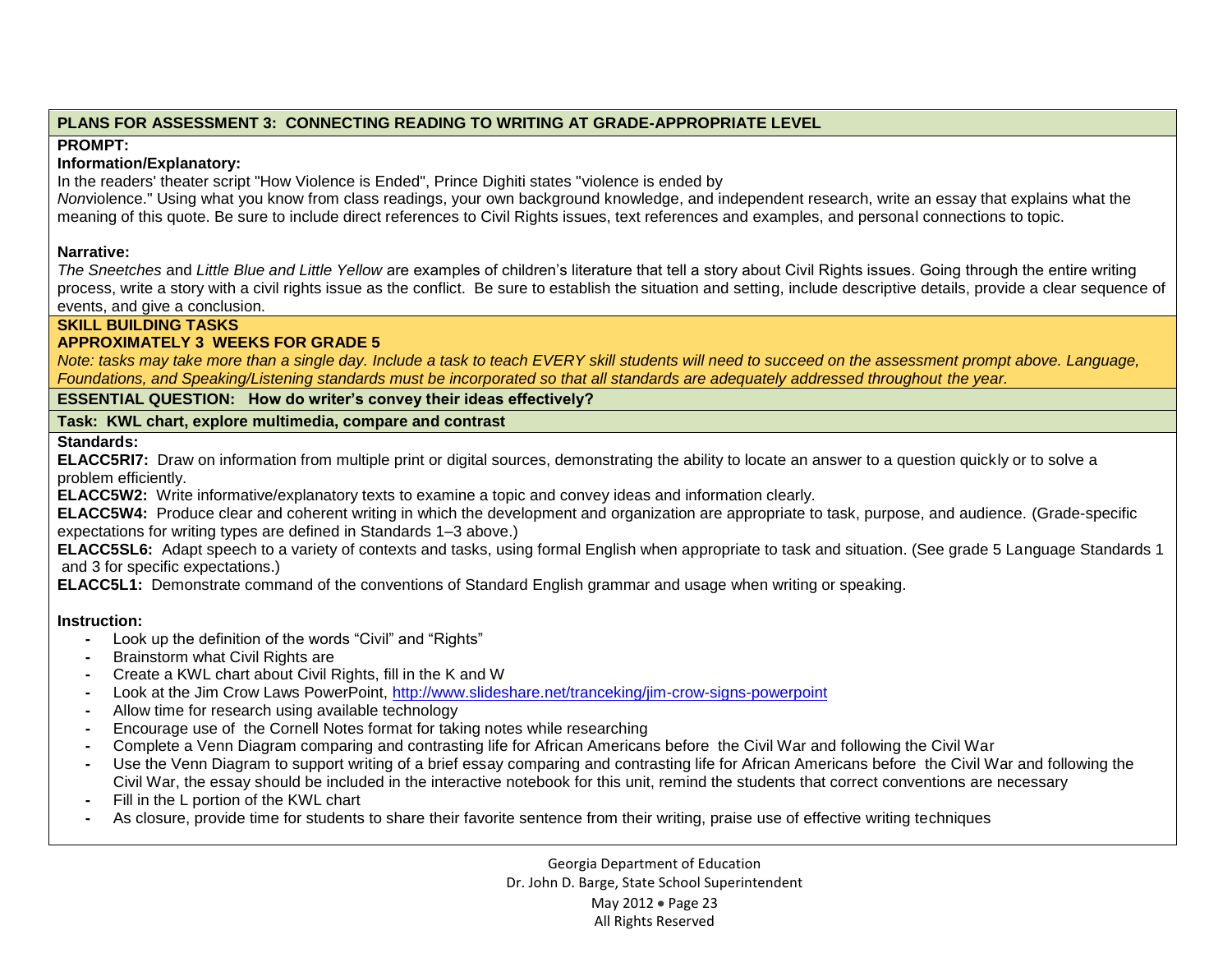Differentiation Option(s):

Some students may need support during the research time. Teachers may choose to create a hotlist to guide their students' research. Hotlists can be created using [http://www.kn.sbc.com/wired/fil//](http://www.kn.sbc.com/wired/fil/) Creation of the Venn Diagram will help support the writing for this lesson.

# **ESSENTIAL QUESTION: How can people share their ideas with peers?**

**Task: Complete online reading, conduct a think-pair-share, respond to reading**

### **Standards:**

**ELACC5RI7:** Draw on information from multiple print or digital sources, demonstrating the ability to locate an answer to a question quickly or to solve a problem efficiently.

**ELACC5RI10:** By the end of the year, read and comprehend informational texts, including history/social studies, science, and technical texts, at the high end of the grades 4-5 text complexity band independently and proficiently.

**ELACC5W1**: Write opinion pieces on topics or texts, supporting a point of view with reasons.

**ELACC5SL4:** Report on a topic or text or present an opinion, sequencing ideas logically and using appropriate facts and relevant, descriptive details to support main ideas or themes; speak clearly at an understandable pace.

**ELACC5SL6:** Adapt speech to a variety of contexts and tasks, using formal English when appropriate to task and situation. (See grade 5 Language Standards 1 and 3 for specific expectations.)

## **Instruction:**

- **-** Give students time to explore the Jim Crow Laws website [http://academic.udayton.edu/race/02rights/jcrow02.htm,](http://academic.udayton.edu/race/02rights/jcrow02.htm) this may be done individually or in groups
- **-** Partner students
- **-** Conduct a think, pair, share activity based on the reading from the website, encourage students to share their thoughts and insights
- **-** Discuss the laws, were the fair or unfair?, encourage students to explain and elaborate their answers, connect to the time period
- **-** Briefly review opinion writing
- **-** Instruct students to use what they know about the Emancipation Proclamation and Jim Crow Laws to respond to the following question, do you think life improved for African Americans following the end of the Civil War, why or why not?, be sure to use examples from class reading to support your answer, answers should be written in the interactive notebooks
- **-** Group students to conduct a three step interview, [http://its.guilford.k12.nc.us/act/strategies/three\\_step\\_interview.htm](http://its.guilford.k12.nc.us/act/strategies/three_step_interview.htm)
- **-** For closure, groups should share out their opinions and thoughts

# Differentiation Option(s):

Struggling readers may require some support to read and comprehend the information presented on the Jim Crow Laws website. Advanced readers, however, may be allowed to research to locate other Jim Crow Laws of the time period. Encourage these students to create a list of the laws they find to share with their groups later.

**ESSENTIAL QUESTION: Can primary sources function as reliable sources of information?**

# **Task: Read interview, sequence events, connect to historical context**

**Standards:** 

**ELACC5RL1**: Quote accurately from a text when explaining what the text says explicitly and when drawing inferences from the text.

**ELACC5RL3**: Compare and contrast two or more characters, settings, or events in a story or drama, drawing on specific details in the text (e.g., how characters interact).

**ELACC5RF4**: Read with sufficient accuracy and fluency to support comprehension.

**ELACC5W10**: Write routinely over extended time frames (time for research, reflection, and revision) and shorter time frames (a single sitting or a day or two) for a range of discipline-specific tasks, purposes, and audiences.

**ELACC5SL1**: Engage effectively in a range of collaborative discussions (one-on-one, in groups, and teacher-led) with diverse partners on grade 5 topics and

Georgia Department of Education Dr. John D. Barge, State School Superintendent May 2012 • Page 24 All Rights Reserved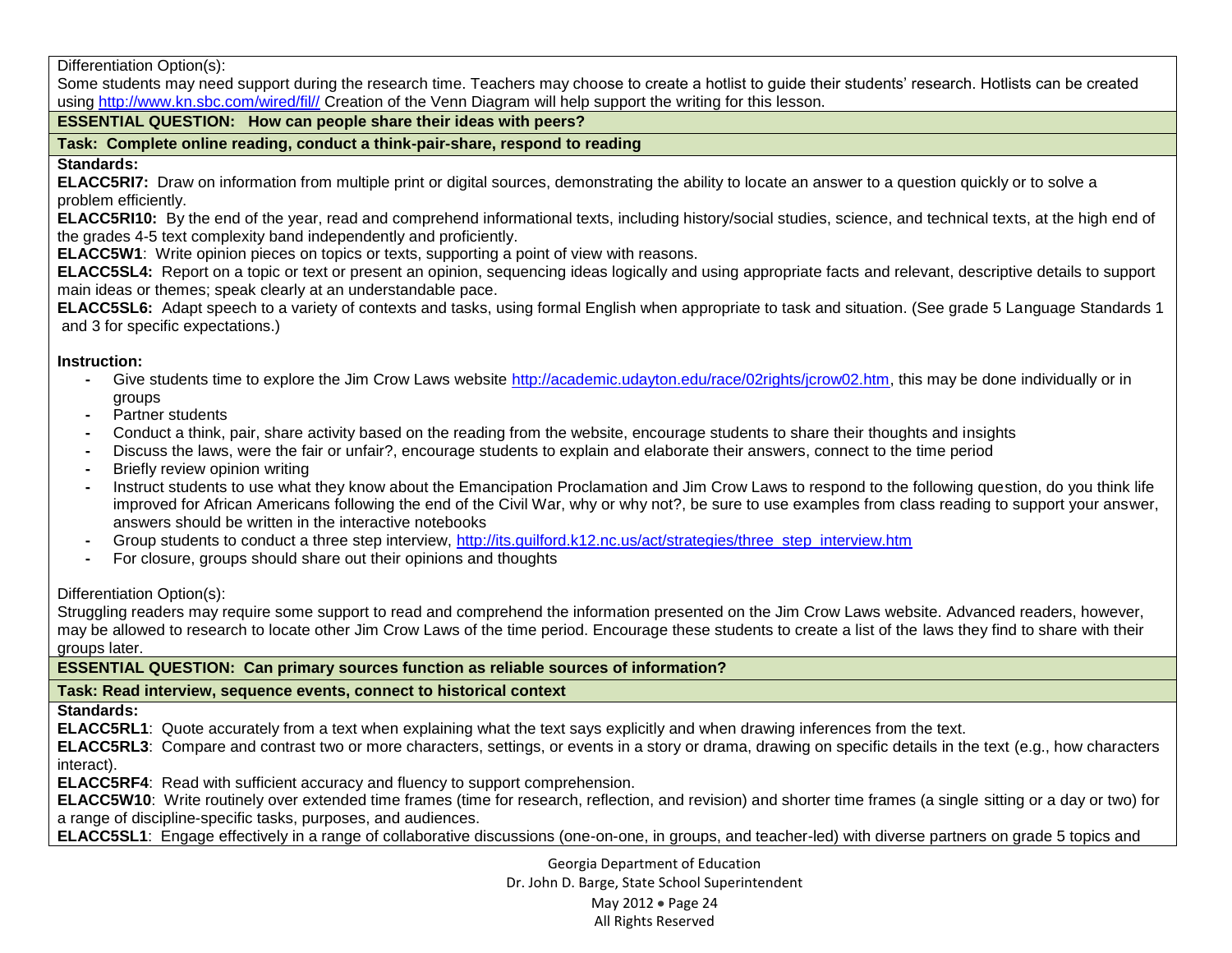texts, building on others' ideas and expressing their own clearly.

### **Instruction:**

- **-** Provide each student with a revised copy of the T.R. Davidison interview, [http://www.pbs.org/wnet/jimcrow/narrative\\_davidson.html](http://www.pbs.org/wnet/jimcrow/narrative_davidson.html) *\*Teachers should access this interview, copy, and paste into a Word document. Educators should then identify any words they feel would be inappropriate for their classroom. Teachers may then choose to remove these words or replace them with alternate, classroom appropriate choices\**
- **-** Allow students time to partner read the selection
- Using available technology, have students access [http://www.ourtimelines.com/create\\_tl\\_2c.html.](http://www.ourtimelines.com/create_tl_2c.html) Using this website, instruct them to create a timeline of T.R. Davidson's life, have students print their timelines
- **-** Using the timeline and the interview as a support for the discussion, discuss the impact Jim Crow Laws had on T.R.'s Life, connect to actual occurrences in the text
- **-** Discuss similarities and differences in primary sources, secondary sources, and fictional works

*Homework:* Have students write a response to the reading

Differentiation Option(s):

When partnering students, keep in consideration reading levels and behavioral habits of the students. Group students accordingly.

**ESSENTIAL QUESTION: How does an author establish a theme?**

**Task: Read poem, research author, read poem, discuss theme in relation to point of view**

**Standards:**

**ELACC5RL2:** Determine a theme of a story, drama, or poem from details in the text, including how characters in a story or drama respond to challenges or how the speaker in a poem reflects upon a topic; summarize the text.

**ELACC5W3**: Write narratives to develop real or imagined experiences or events using effective technique, descriptive details, and clear event sequences.

Use concrete words and phrases and sensory details to convey experiences and events precisely.

**ELACC5SL6:** Adapt speech to a variety of contexts and tasks, using formal English when appropriate to task and situation. (See grade 5 Language Standards 1 and 3 for specific expectations.)

**ELACC5L5:** Demonstrate understanding of figurative language, word relationships, and nuances in word meanings.

a. Interpret figurative language, including similes and metaphors, in context.

b. Recognize and explain the meaning of common idioms, adages, and proverbs.

### **Instruction:**

- **-** Group read "Children's Rhymes" by Langston Hughes<http://www.poemhunter.com/poem/children-s-rhymes/>
- **-** Use available references to define new and unfamiliar words
- **-** Discuss sentence length and wiring style, contrast to prose writing
- **-** Provide time for students to briefly research Langston Hughes
- **-** Using [http://polleverwhere.com,](http://polleverwhere.com/) ask students how they think the author's life influenced his writing?
- **-** Read "Democracy", Langston Hughes, [http://www.poemhunter.com/i/ebooks/pdf/langston\\_hughes\\_2004\\_9.pdf](http://www.poemhunter.com/i/ebooks/pdf/langston_hughes_2004_9.pdf)
- **-** Place poems side by side
- **-** Identify the themes and use of figurative language of both poems
- **-** Using [http://polleverwhere.com,](http://polleverwhere.com/) ask students to articulate why the author chose to focus on the theme of freedom?

\*Assessment Opportunity

Georgia Department of Education Dr. John D. Barge, State School Superintendent May 2012 • Page 25 All Rights Reserved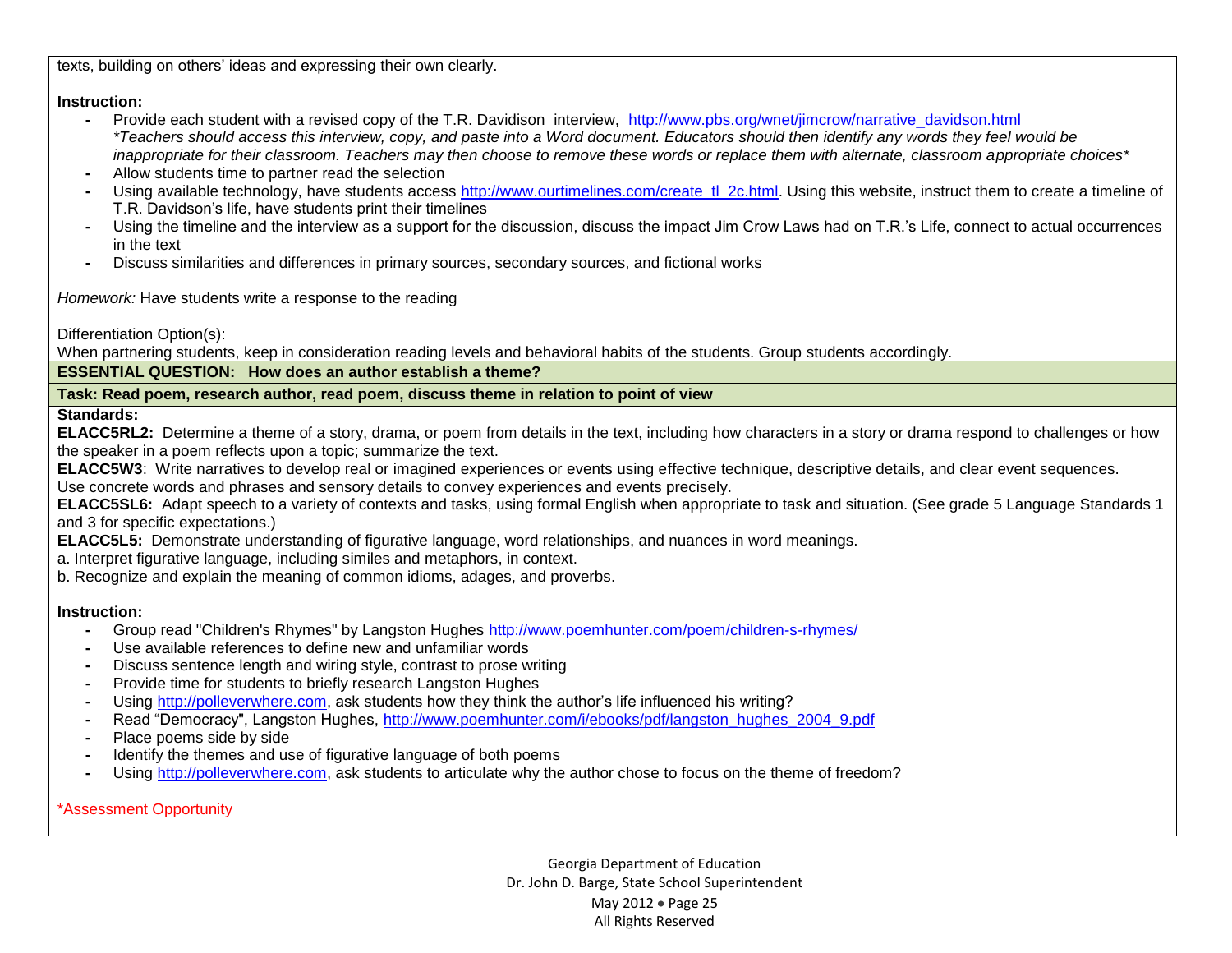*Homework:* Have students write their own poem. Encourage use of figurative language, concrete words and phrases, and sensory details to convey their thoughts precisely.

Differentiation Option(s):

Some students may need support during the research time. Teachers may choose to create a hotlist to guide their students' research. Hotlists can be created using [http://www.kn.sbc.com/wired/fil//](http://www.kn.sbc.com/wired/fil/) .

**ESSENTIAL QUESTION: What makes a presentation style effective/appropriate?**

## **Task: Read poem, define vocabulary, independently identify theme, support theme with text, share out**

### **Standards:**

**ELACC5RL1:** Quote accurately from a text when explaining what the text says explicitly and when drawing inferences from the text.

**ELACC5RL2**: Determine a theme of a story, drama, or poem from details in the text, including how characters in a story or drama respond to challenges or how the speaker in a poem reflects upon a topic; summarize the text.

**ELACC5RL4:** Determine the meaning of words and phrases as they are used in a text, including figurative language such as metaphors and similes.

**ELACC5RL6:** Describe how a narrator's or speaker's point of view influences how events are described.

**ELACC5W10:** Write routinely over extended time frames (time for research, reflection, and revision) and shorter time frames (a single sitting or a day or two) for a range of discipline-specific tasks, purposes, and audiences.

**ELACC5SL4**: Report on a topic or text or present an opinion, sequencing ideas logically and using appropriate facts and relevant, descriptive details to support main ideas or themes; speak clearly at an understandable pace.

**ELACC5L4:** Determine or clarify the meaning of unknown and multiple-meaning words and phrases based on grade 5 reading and content, choosing flexibly from a range of strategies.

# **Instruction:**

- **-** Allow students time to present their poems, point out effective presentation strategies utilized by students (pacing, tone, etc.)
- **-** Challenge students to listen for examples of figurative language used in peer poems, praise use of figurative language
- **-** Establish background knowledge about Maya Angelou, connect to Langston Hughs and hot an author's point of view effects a theme
- **-** Read another poem on the theme by an author of your choice
- **-** Use the Frayer model and available resources to define any challenging or unfamiliar words
- **-** Discuss sentence length and style being used to capture reader interest
- **-** Challenge students to independently identify the theme
- **-** Have students write a paragraph using quotes from the text to support their theme
- **-** Use the Circle of Voices method for students to discuss their identified theme and paragraph, [http://drscavanaugh.org/discussion/inclass/discussion\\_formats.htm](http://drscavanaugh.org/discussion/inclass/discussion_formats.htm)
- **-** Have each group come to consensus about the most clearly supported theme from the group
- **-** As closure, have each group report out on the theme they chose

# \*Assessment Opportunity

Differentiation Option(s):

For high achieving students, challenge them to use the available technology to locate other poems with similar themes about Civil Rights. Struggling readers may require some one-on-one or small group support to identify the themes.

# **ESSENTIAL QUESTION: How does an author convey theme?**

**Task: Compare and contrast themes of each of the three poems**

Georgia Department of Education Dr. John D. Barge, State School Superintendent May 2012 • Page 26 All Rights Reserved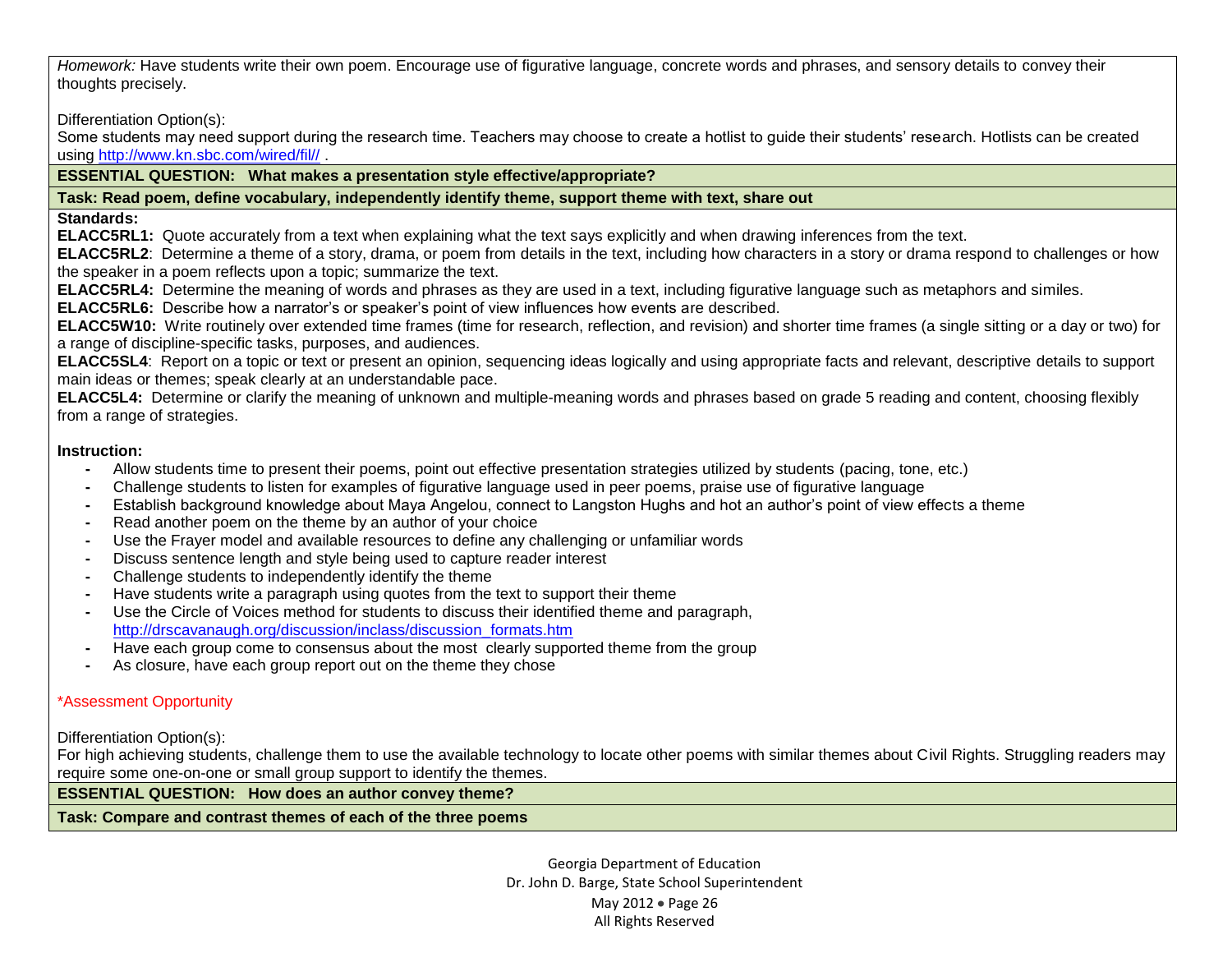#### **Standards:**

**ELACC5RL2**: Determine a theme of a story, drama, or poem from details in the text, including how characters in a story or drama respond to challenges or how the speaker in a poem reflects upon a topic; summarize the text.

**ELACC5RL6:** Describe how a narrator's or speaker's point of view influences how events are described.

**ELACC5W9:** Draw evidence from literary or informational texts to support analysis, reflection, and research.

**ELACC5L1:** Demonstrate command of the conventions of Standard English grammar and usage when writing or speaking.

**ELACC5L2:** Demonstrate command of the conventions of Standard English capitalization, punctuation, and spelling when writing.

d. Use underlining, quotation marks, or italics to indicate titles of works.

### **Instruction:**

**-** Provide copies of "Children's Rhymes" by Langston Hughes [http://www.poemhunter.com/poem/children-s-rhymes/,](http://www.poemhunter.com/poem/children-s-rhymes/) and Children's Rhymes" by Langston Hughes<http://www.poemhunter.com/poem/children-s-rhymes/> and one additional poem of your choice

**-** Reread each of the poems

**-** Review possible themes for each of the poems

**-** Explain that each of the poems addresses a similar theme

**-** Have students write a two paragraph essay to compare and contrast the authors' approaches to address the theme. Reiterate correct formatting for the title of works

**-** Give students time to write their own poem addressing a similar theme

**-** Use<http://edu.glogster.com/> or similar online program to post poems

### \*Assessment Opportunity

*Homework: Have students read and respond to poems from three separate peers*

Differentiation Option(s):

Challenge the high achieving students to utilize any of the poems they located independently to further support their writing. Students who struggle with reading and writing, may need a graphic organizer to help organize their ideas prior to beginning the writing process.

**ESSENTIAL QUESTION: What is the best way to conduct research?**

**Task: Partner research, share findings, writing response requiring synthesis of researched material**

### **Standards:**

**ELACC5RI7:** Draw on information from multiple print or digital sources, demonstrating the ability to locate an answer to a question quickly or to solve a problem efficiently.

**ELACC5RI9:** Integrate information from several texts on the same topic in order to write or speak about the subject knowledgeably.

**ELACC5W10:** Write routinely over extended time frames (time for research, reflection, and revision) and shorter time frames (a single sitting or a day or two) for a range of discipline-specific tasks, purposes, and audiences.

**ELACC5SL6:** Adapt speech to a variety of contexts and tasks, using formal English when appropriate to task and situation. (See grade 5 Language Standards 1 and 3 for specific expectations.)

### **Instruction:**

**-** Split the class in half, assign one group the topic of Plessy V. Ferguson and the other group the topic of Brown V. Board of Education **-** Partner students within the same group

**-** Provide each partner group a copy of the W's graphic organizer [http://www.thinkport.org/17a6dc05-4f3a-42ed-a71c-82ee3e692708.asset?](http://www.thinkport.org/17a6dc05-4f3a-42ed-a71c-82ee3e692708.asset)

**-** Using available technology, give each group time to conduct research about their topic, notes and findings should be recorded on the W's graphic

Georgia Department of Education Dr. John D. Barge, State School Superintendent May 2012 • Page 27 All Rights Reserved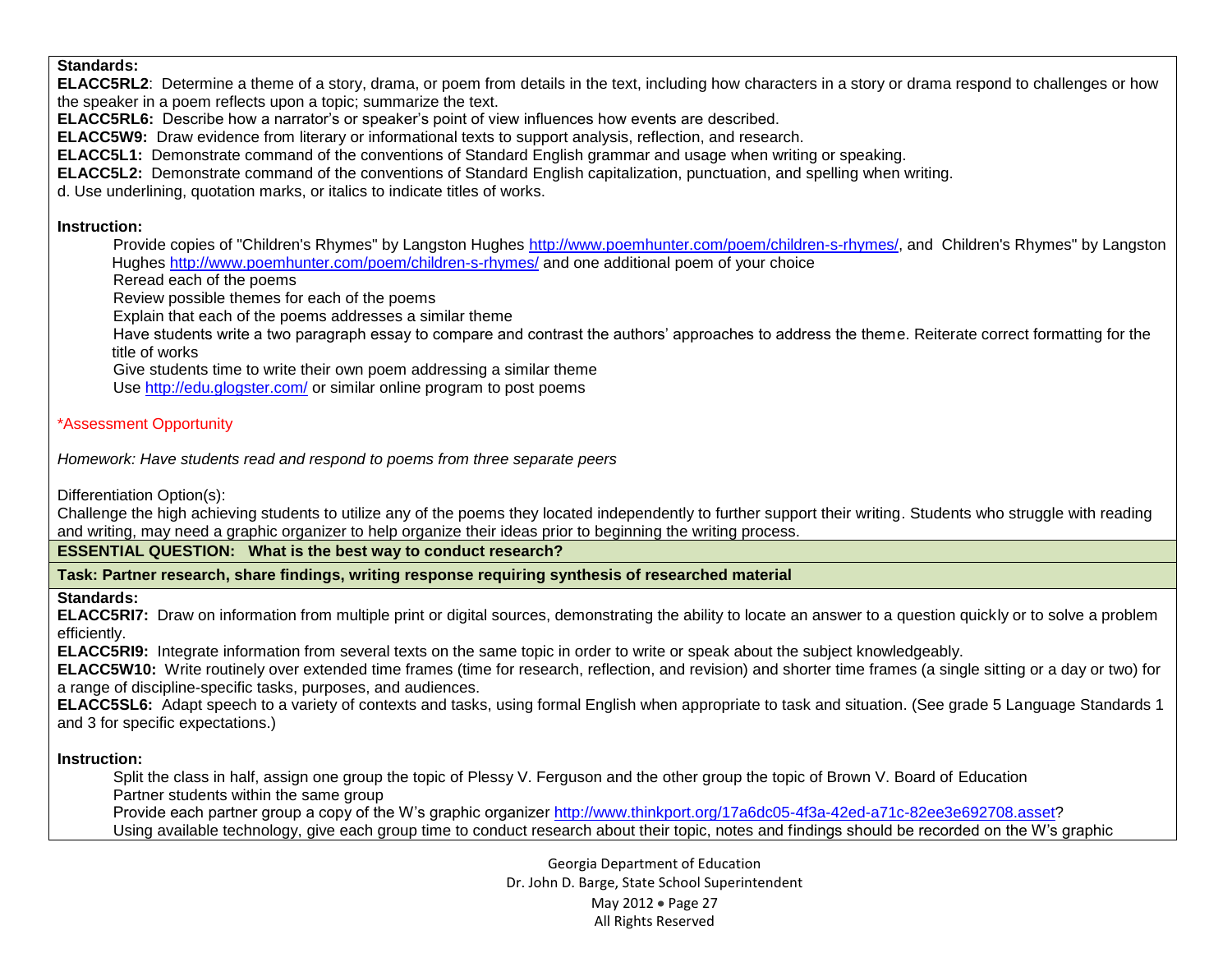#### organizer

- **-** Following research, regroup students to have one student who researched Plessy V. Ferguson and one who researched Brown V. Board of Education
- **-** Each student should share their findings about their court case
- **-** In their interactive notebooks, have students respond to the following question. What were the long standing implications of each of the court cases?, continue to reiterate proper usage of grammar and conventions
- **-** Allow students time to share out their thoughts
- **-** As closure, conduct an interactive notebook check

# \*Assessment Opportunity

Differentiation Option(s):

Partner students to support or extend their learning where needed.

**ESSENTIAL QUESTION: How does a speaker engage an audience?**

## **Task: View the "***I Have a Dream"* **speech, by Martin Luther King Jr, summarize**

### **Standards:**

**ELACC5RI8:** Explain how an author uses reasons and evidence to support particular points in a text, identifying which reasons and evidence supports which point(s).

**ELACC5W10:** Write routinely over extended time frames (time for research, reflection, and revision) and shorter time frames (a single sitting or a day or two) for a range of discipline-specific tasks, purposes, and audiences.

**ELACC5SL3:** Summarize the points a speaker makes and explain how each claim is supported by reasons and evidence

**ELACC5SL4:** Report on a topic or text or present an opinion, sequencing ideas logically and using appropriate facts and relevant, descriptive details to support main ideas or themes; speak clearly at an understandable pace.

**ELACC5L5:** Demonstrate understanding of figurative language, word relationships, and nuances in word meanings.

a. Interpret figurative language, including similes and metaphors, in context.

**ELACC5SL6:** Adapt speech to a variety of contexts and tasks, using formal English when appropriate to task and situation. (See grade 5 Language Standards 1 and 3 for specific expectations.)

# **Instruction:**

- **-** Watch the "*I Have a Dream"* speech, by Martin Luther King Jr. at [http://www.teachertube.com/viewVideo.php?video\\_id=20916](http://www.teachertube.com/viewVideo.php?video_id=20916)
- **-** Instruct the students to take notes using the Cornell method
- **-** Using their notes, tell the students to summarize the points being made and list the supporting details provided by Martin Luther King Jr.
- **-** Using [http://pollweverywhere.com,](http://pollweverywhere.com/) ask students how the speech relates to the Jim Crow Laws and the previously read poems, allow students to respond using available technology
- **-** Analyze effective strategies Martin Luther King Jr. uses to keep his audience engaged (use of figurative language, tone, pacing, etc.)
- **-** As a ticket out the door, have students explain their impression of the speech.

Homework: Have students answer the following question for homework. What was the main point being made in the *I Have a Dream* speech? How did the speaker use reasons and evidence to support his point?

# Differentiation Option(s):

To differentiate this lesson, consider that some students may require multiple viewings of the speech to truly begin to understand the purpose and information being conveyed. Students who thrive on challenges, may choose to conduct additional research about Martin Luther King Jr. Allow these students are opportunity to share any information they learn.

> Georgia Department of Education Dr. John D. Barge, State School Superintendent May 2012 • Page 28 All Rights Reserved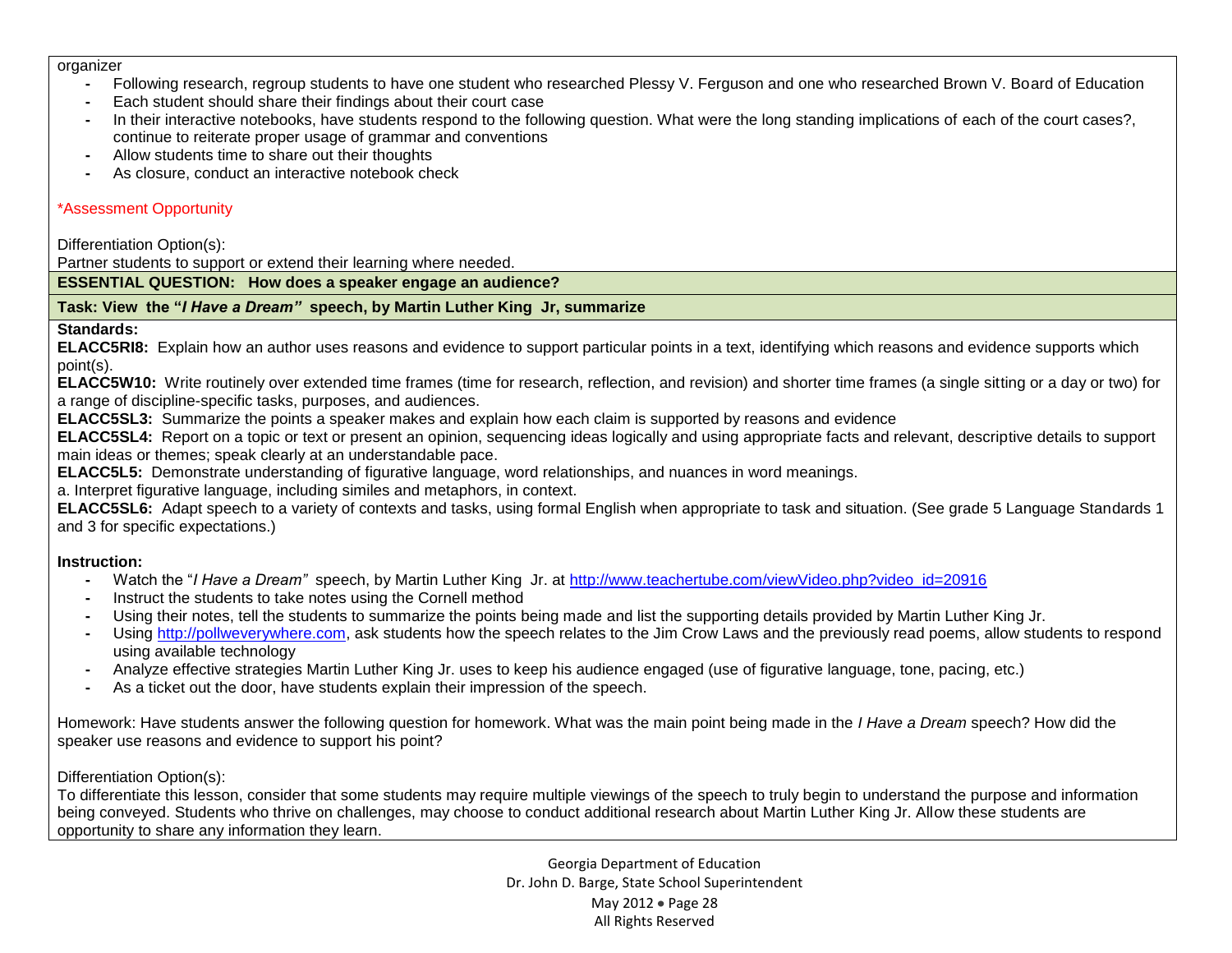#### **ESSENTIAL QUESTION: How does a reader identify theme?**

### **Task: Make predictions, read** *Little Blue and Little Yellow,* **research the author, connect to Civil Rights**

#### **Standards:**

**ELACC5RL1**:Quote accurately from a text when explaining what the text says explicitly and when drawing inferences from the text.

**ELACC5RL10**: By the end of the year, read and comprehend literature, including stories, dramas, and poetry, at the high end of the grades 4-5 text complexity band independently and proficiently.

**ELACC5W2**: Write informative/explanatory texts to examine a topic and convey ideas and information clearly.

**ELACC5L2**: Demonstrate command of the conventions of Standard English capitalization, punctuation, and spelling when writing.

a. Use punctuation to separate items in a series.\*

b. Use a comma to separate an introductory element from the rest of the sentence.

c. Use a comma to set off the words yes and no (e.g., Yes, thank you), to set off a tag question from the rest of the sentence (e.g., It's true, isn't it?), and to indicate direct address (e.g., Is that you, Steve?).

#### **Instruction:**

- **-** Introduce *Little Blue and Little Yellow*
- **-** Make predictions about what students think the book is about
- **-** Read the book
- **-** Point out the authors use of commas
- **-** Connect reading to Civil Rights topics
- **-** Using available technology, have students research the author to determine her purpose when writing the book
- **-** In their interactive notebooks, have students respond to the reading and research by answering the following question, How does the theme of *Little Blue and Little Yellow* address Civil Rights. Be sure to use example from the text to support your answer
- **-** As closure, conduct an interactive notebook check

#### \*Assessment Opportunity

#### Differentiation Option(s):

Some students may require a list of links, such as a hot list, to help guide their research. For students who are able to find an abundance of information about the author, you may choose to let them create a hotlist to share the links they find. The following site can be used to create a hotlist [http://www.kn.sbc.com/wired/fil/.](http://www.kn.sbc.com/wired/fil/)

#### **ESSENTIAL QUESTION: What makes themes from fiction relatable to real life?**

#### **Task: Read aloud, group discussion, discussion questions**

#### **Standards:**

**ELACC5RL2:** Determine a theme of a story, drama, or poem from details in the text, including how characters in a story or drama respond to challenges or how the speaker in a poem reflects upon a topic; summarize the text.

**ELACC5RL10:** By the end of the year, read and comprehend literature, including stories, dramas, and poetry, at the high end of the grades 4-5 text complexity band independently and proficiently.

**ELACC5SL1:** Engage effectively in a range of collaborative discussions (one-on-one, in groups, and teacher-led) with diverse partners on grade 5 topics and texts, building on others' ideas and expressing their own clearly.

**ELACC5SL6:** Adapt speech to a variety of contexts and tasks, using formal English when appropriate to task and situation. (See grade 5 Language Standards 1 and 3 for specific expectations.)

**ELACC5L2:** Demonstrate command of the conventions of Standard English capitalization, punctuation, and spelling when writing.

a. Use punctuation to separate items in a series.\*

Georgia Department of Education Dr. John D. Barge, State School Superintendent May 2012 • Page 29 All Rights Reserved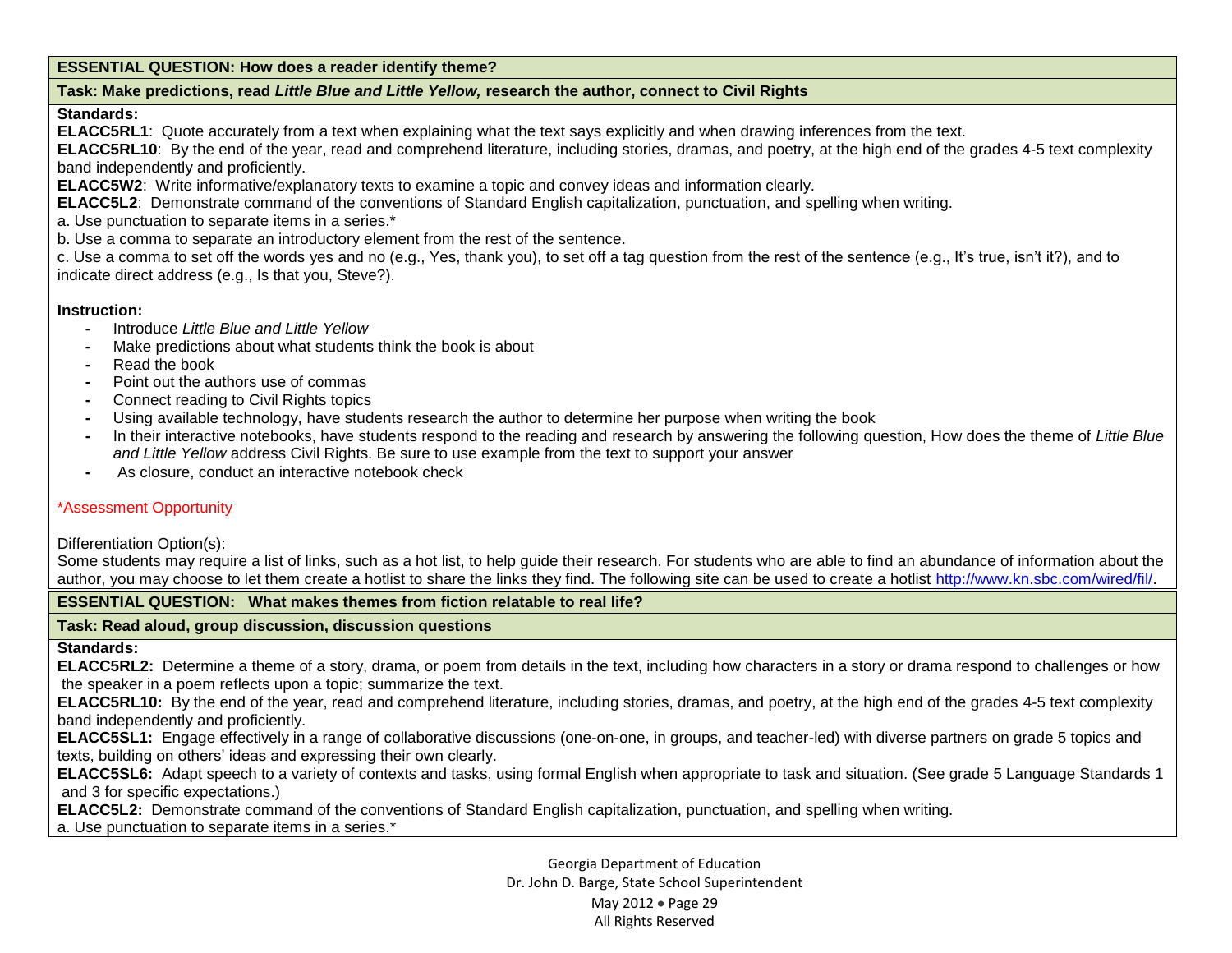b. Use a comma to separate an introductory element from the rest of the sentence.

c. Use a comma to set off the words yes and no (e.g., Yes, thank you), to set off a tag question from the rest of the sentence (e.g., It's true, isn't it?), and to indicate direct address (e.g., Is that you, Steve?).

### **Instruction:**

- **-** Discuss Dr. Seuss and the political agenda in many of his books, you may want to refer to "The Political Dr. Seuss" webpage published by PBS, [http://www.pbs.org/independentlens/politicaldrseuss/film.html,](http://www.pbs.org/independentlens/politicaldrseuss/film.html)
- **-** Make predications about possible themes that may exist in *The Sneetches*
- **-** Read *The Sneetches*
- **-** While reading, point out the use of commas.
- **-** After reading, have students independently determine the theme using references from the text to support their supposition
- **-** Create groups of 4, in each group number a student 1,2,3, or 4, , conduct a "Circle of Voices" group discussion about the themes [http://drscavanaugh.org/discussion/inclass/discussion\\_formats.htm,](http://drscavanaugh.org/discussion/inclass/discussion_formats.htm) students should speak in the order of their assigned number
- **-** Use the current groups and numbers, split the class into groups of all 1s, all 2s, all 3s, and all 4s tocreate a modified version of a jigsaw group [http://drscavanaugh.org/discussion/inclass/discussion\\_formats.htm](http://drscavanaugh.org/discussion/inclass/discussion_formats.htm)
- **-** In their new groups, instruct students to connect discussed themes from the book, to the time of Civil Rights
- **-** Use available technology and [http://polleverywhere.com,](http://polleverywhere.com/) have students answer the following questions
	- 1. What do you think was Dr. Seuss' purpose in writing *The Sneetches?*
	- 2. What do you think is theme of *The Sneetches* and why?
	- 3. How does the theme of *The Sneetches relate to the time of Civil Rights?*
	- 4. *Can you think of other time period this theme might relate to?*
- **-** Discuss student answers as they appear
- **-** As closure, assign homework and provide one example (Freedom Summer by Anne Schwartz) of a how to create a sticky using [http://en.linoit.com/.](http://en.linoit.com/) Give students the necessary login information to access your class pin board

# \*Assessment Opportunity

*Homework: Have students conduct research to identify other examples of children's literature that has a Civil Rights related theme. Students should post their finding on the class pin board at [http://en.linoit.com/.](http://en.linoit.com/)* 

Differentiation Option(s):

It may benefit some students to have a print out to show them there groups. Additionally, when grouping students use professional judgment for students who have behavioral or academic deficits. For students who excel scholastically, encourage them to post multiple stickies to the class pinboard.

### **ESSENTIAL QUESTION: How does an author capture a reader's interest?**

**Task: Review homework, review narrative wiring, respond to narrative prompt**

#### **Standards:**

**ELACC5L1:** Demonstrate command of the conventions of Standard English grammar and usage when writing or speaking.

- **ELACC5L2:** Demonstrate command of the conventions of Standard English capitalization, punctuation, and spelling when writing.
- **ELACC5L3:** Use knowledge of language and its conventions when writing, speaking, reading, or listening.

**Instruction:** 

**-** Review the pin board from homework

Georgia Department of Education Dr. John D. Barge, State School Superintendent May 2012 • Page 30 All Rights Reserved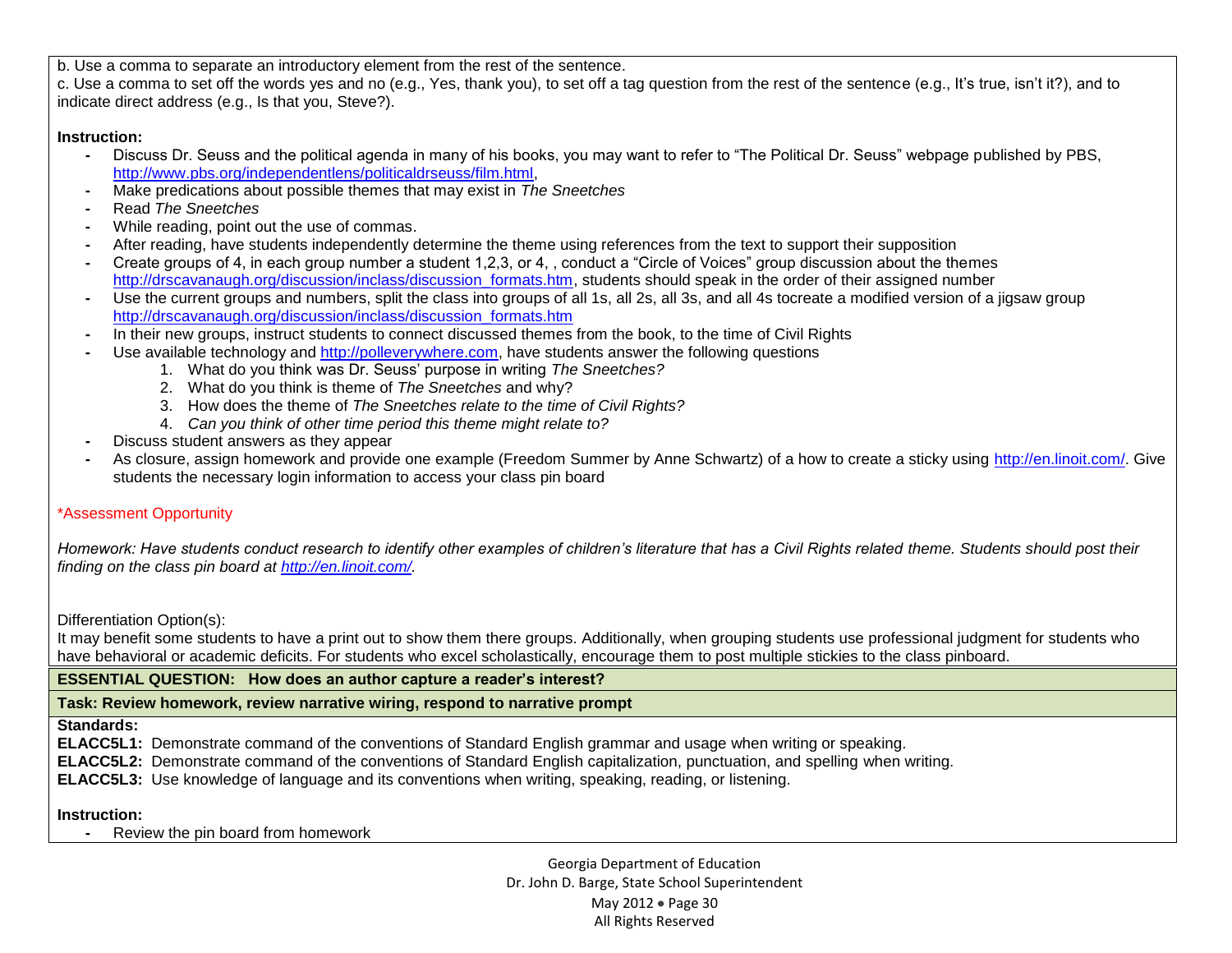- **-** Review narrative writing by discussing the elements common to narratives
- **-** Discuss narrative elements students may know from the books pinned on the pin board
- **-** Assign the following prompt, *The Sneetches* and *Little Blue and Little Yellow* are examples of children's literature that tell a story about Civil Rights issues. Going through the entire writing process, write a story with a civil rights issue as the conflict. Be sure to establish the situation and setting, include descriptive details, provide a clear sequence of events, and give a conclusion
- **-** Encourage students to type their narratives
- **-** Following completion of the narratives, teachers may choose to establish a venue for students to share their writing, this could be a time to share or even a place in which to publish their writing for public viewing, there are links to several great publication sites available at <http://comminfo.rutgers.edu/professional-development/childlit/ChildrenLit/childpublishing.html>

#### \*Assessment Opportunity

#### Differentiation Option(s):

Students who demonstrate a struggle with writing may be given a graphic organizer to help them organize their thoughts. Early finishers may be engaged by providing opportunities for them to share their narratives through a publication medium or by reading their work to younger peers.

#### **ESSENTIAL QUESTION: How can opinions be given more validity?**

#### **Task: Review opinion writing, re-read readers' theater script, respond to prompt**

#### **Standards:**

**ELACC5L1:** Demonstrate command of the conventions of Standard English grammar and usage when writing or speaking.

**ELACC5L2:** Demonstrate command of the conventions of Standard English capitalization, punctuation, and spelling when writing.

**ELACC5L3:** Use knowledge of language and its conventions when writing, speaking, reading, or listening.

#### **Instruction:**

- **-** Review opinion writing and using text references to support one's own ideas and opinions
- **-** Re-read "How Violence is Ended: A Buddhist Legend" by Aaron Shephard,<http://www.aaronshep.com/rt/RTE16.html>
- **-** Have students respond to the following prompt, In the readers' theater script "How Violence is Ended", Prince Dighiti states "violence is ended by *Non*violence." Using what you know from class readings, your own background knowledge, and independent research, write an essay that explains what the meaning of this quote. Be sure to include direct references to Civil Rights issues, text references and examples, and personal connections to topic.
- **-** Encourage students to type their responses
- **-** Following completion of the essays, teachers may choose to establish a venue for students to share their writing, this could be a time to share or even a place in which to publish their writing for public viewing, there are links to several great publication sites available at <http://comminfo.rutgers.edu/professionaldevelopment/childlit/ChildrenLit/childpublishing.html>

#### \*Assessment Opportunity

Differentiation Option(s):

Students who demonstrate a struggle with writing may be given a graphic organizer to help them organize their thoughts. Early finishers may be engaged by providing opportunities for them to share their narratives through a publication medium or by reading their work to younger peers.

> Georgia Department of Education Dr. John D. Barge, State School Superintendent May 2012 • Page 31 All Rights Reserved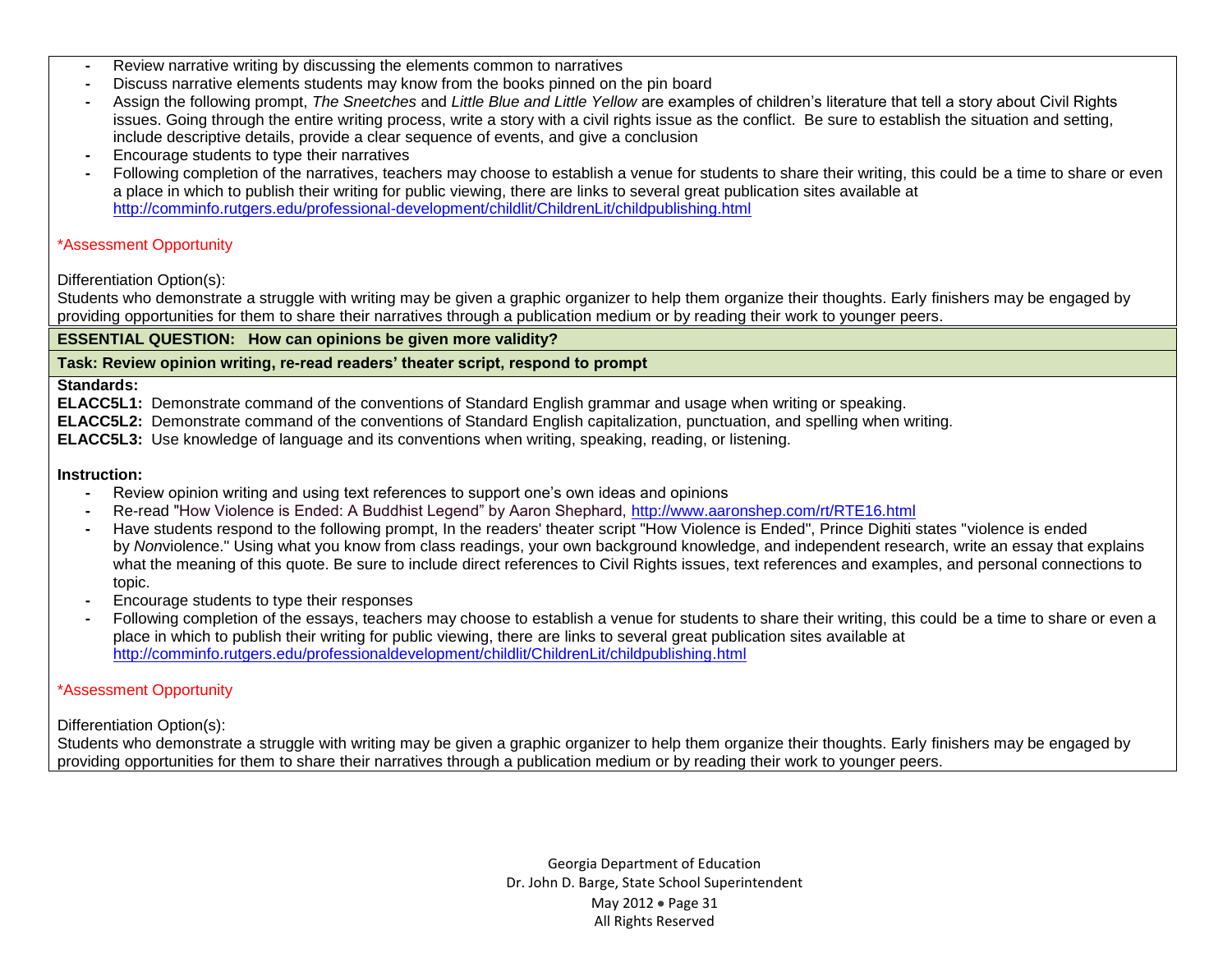#### **OPTIONAL EXTENSION OPPORTUNITY**

## **PLANS FOR ASSESSMENT 4: CONNECTING READING TO WRITING AT GRADE-APPROPRIATE LEVEL**

#### **PROMPT:**

#### **Information/Explanatory (Research opportunity/ can be presented as a multimedia presentation)**

Using [http://library.thinkquest.org/J0112391/civil\\_rights\\_leaders.htm.](http://library.thinkquest.org/J0112391/civil_rights_leaders.htm) Select two historical figures of the Civil Rights movement to conduct research about. Following completion of the research, you will need to complete a multimedia presentation that depicts and explains the relationship between these two individuals in the context of their historical contributions to the Civil Rights movement. Acceptable multimedia presentation formats include; Prezi [\(http://prezi.com/\)](http://prezi.com/), PowerPoint, interactive whiteboard software, Photo Story, Movie Maker and other selections approved directly with the teacher. Be prepared to present your report to the class.

#### **SKILL BUILDING TASKS**

### **APPROXIMATELY 3 WEEKS FOR GRADE 5**

*Note: tasks may take more than a single day. Include a task to teach EVERY skill students will need to succeed on the assessment prompt above. Language, Foundations, and Speaking/Listening standards must be incorporated so that all standards are adequately addressed throughout the year.* 

#### **ESSENTIAL QUESTION: How does one locate information?**

#### **Task: Introduce research opportunity**

### **Standards:**

ELACC5RI5: Compare and contrast the overall structure (e.g., chronology, comparison, cause/effect, problem/solution) of events, ideas, concepts, or information more texts.

**ELACC5RI7**: Draw on information from multiple print or digital sources, demonstrating the ability to locate an answer to a question quickly or to solve a problem efficiently.

**ELACC5W2:** Write informative/explanatory texts to examine a topic and convey ideas and information clearly.

**ELACC5W7**: Conduct short research projects that use several sources to build knowledge through investigation of different aspects of a topic.

**ELACC5W9:** Draw evidence from literary or informational texts to support analysis, reflection, and research.

### **Instruction:**

- Introduce research project and prompt, Using [http://library.thinkquest.org/J0112391/civil\\_rights\\_leaders.htm.](http://library.thinkquest.org/J0112391/civil_rights_leaders.htm) Select two historical figures of the Civil Rights movement to conduct research about. Following completion of the research, you will need to complete a multimedia presentation that depicts and explains the relationship between these two individuals in the context of their historical contributions to the Civil Rights movement. Acceptable multimedia presentation formats include; Prezi [\(http://prezi.com/\)](http://prezi.com/), PowerPoint, interactive whiteboard software, Photo Story, Movie Maker and other selections approved directly with the teacher. Be prepared to present your report to the class.
- **-** Take time to explore the webquest found at [http://library.thinkquest.org/J0112391/civil\\_rights\\_leaders.htm](http://library.thinkquest.org/J0112391/civil_rights_leaders.htm)
- **-** Briefly explore each of the historical figures described on the wedquest
- **-** Explain that each student will be conducting independent research about two of the figures described on the webquest
- **-** Have students select their top five choices for conducting research, use these five choices to assign each student two people, this will help eliminate having the majority of students research the same person
- **-** Review the Cornell Method for note taking, demonstrate how this can be done using a Word document
- **-** Impress upon the children the importance of keeping up with where the find their information, discuss how Wikipedia is not a reliable source of

Georgia Department of Education Dr. John D. Barge, State School Superintendent May 2012 • Page 32 All Rights Reserved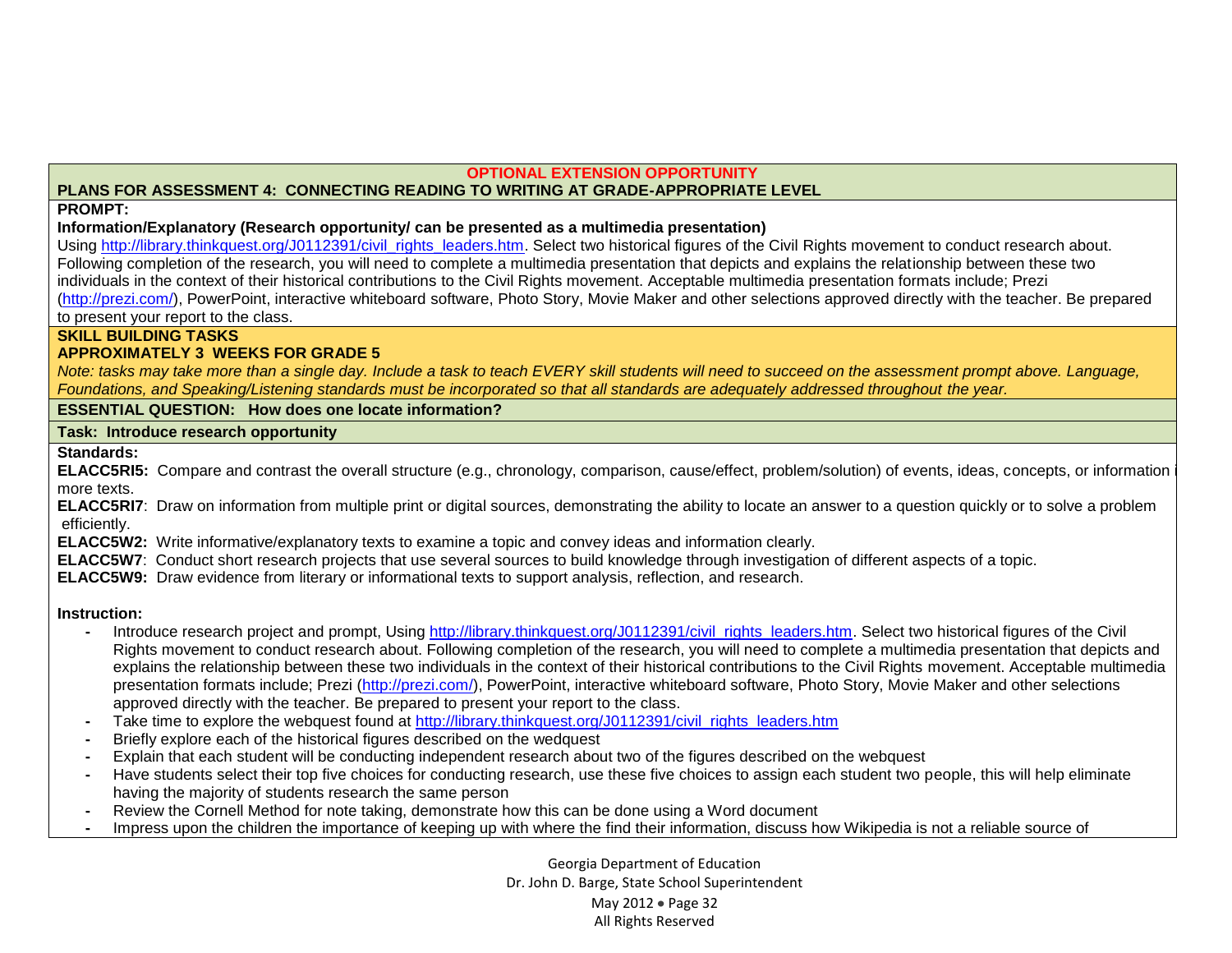information and search engines, such as Google is not the location of information

- **-** Demonstrate how to copy a web address by hand and through the use of technology
- **-** Read aloud the preface and the introduction to *Dear Mrs. Parks*
- **-** Connect the reading through discussion to Civil Rights issues and freedoms limited to certain groups of people

#### Differentiation Option(s):

Some students may need guidance with their research. Consider creating a hotlist with appropriate resources for students who may need assistance. Hotlists can be created using [http://www.kn.sbc.com/wired/fil/.](http://www.kn.sbc.com/wired/fil/) Teachers may also choose to differentiate by product or process. Teachers may limit the amount of work required by the project or include a challenge of a third historical figure for high achieving students. The product is already being differentiated by allowing students to choose their own mode of presentation.

**ESSENTIAL QUESTION: What information is conveyed through primary sources and secondary sources?**

### **Task: Read and discuss excerpt, assign historical figures for research**

### **Standards:**

**ELACC5RI9:** Integrate information from several texts on the same topic in order to write or speak about the subject knowledgeably.

Range of Reading and Level of Text Complexity

**ELACC5W2:** Write informative/explanatory texts to examine a topic and convey ideas and information clearly.

**ELACC5W7:** Conduct short research projects that use several sources to build knowledge through investigation of different aspects of a topic

**ELACC5W8:** Recall relevant information from experiences or gather relevant information from print and digital sources; summarize or paraphrase information in notes and finished work, and provide a list of sources.

**ELACC5SL6:** Adapt speech to a variety of contexts and tasks, using formal English when appropriate to task and situation. (See grade 5 Language Standards 1 and 3 for specific expectations.)

### **Instruction:**

- **-** Choose a few of your favorite letters from *Dear Mrs. Parks* to read during class
- **-** Conduct a modified version of think, pair, share in the form of a read, pair, share, partner students to read the letters, have students discuss the experiences of Mrs. Parks and how her freedoms were being limited
- **-** In their interactive notebooks, students should jot down any questions they would like to be able to ask Rosa Parks or other Civil Rights leaders
- **-** Inform students of their assigned historical figures to research
- **-** Provide time for students to conduct research for their research project

*Homework: Students should continue to research their historical figures as part of their homework.* 

Differentiation Option(s):

When pairing students for group work, be cognizant of ability level and behavior. While some students may have access to their own technology for research, be sure to provide access to research materials for all students. Additionally, teachers should monitor and guide the research for students who may struggle. High achieving students will research their two assigned historical figures and another of their own choosing.

**ESSENTIAL QUESTION: How are thoughtful discussions conducted?**

**Task: Read excerpt, respond, review Cornell note-taking, continue research**

**Standards:** 

**ELACC5RI2:** Determine two or more main ideas of a text and explain how they are supported by key details; summarize the text.

**ELACC5W2:** Write informative/explanatory texts to examine a topic and convey ideas and information clearly.

**ELACC5W6:** With some guidance and support from adults, use technology, including the Internet, to produce and publish writing as well as to interact and collaborate with others; demonstrate sufficient command of keyboarding skills to type a minimum of two pages in a single sitting.

> Georgia Department of Education Dr. John D. Barge, State School Superintendent May 2012 • Page 33 All Rights Reserved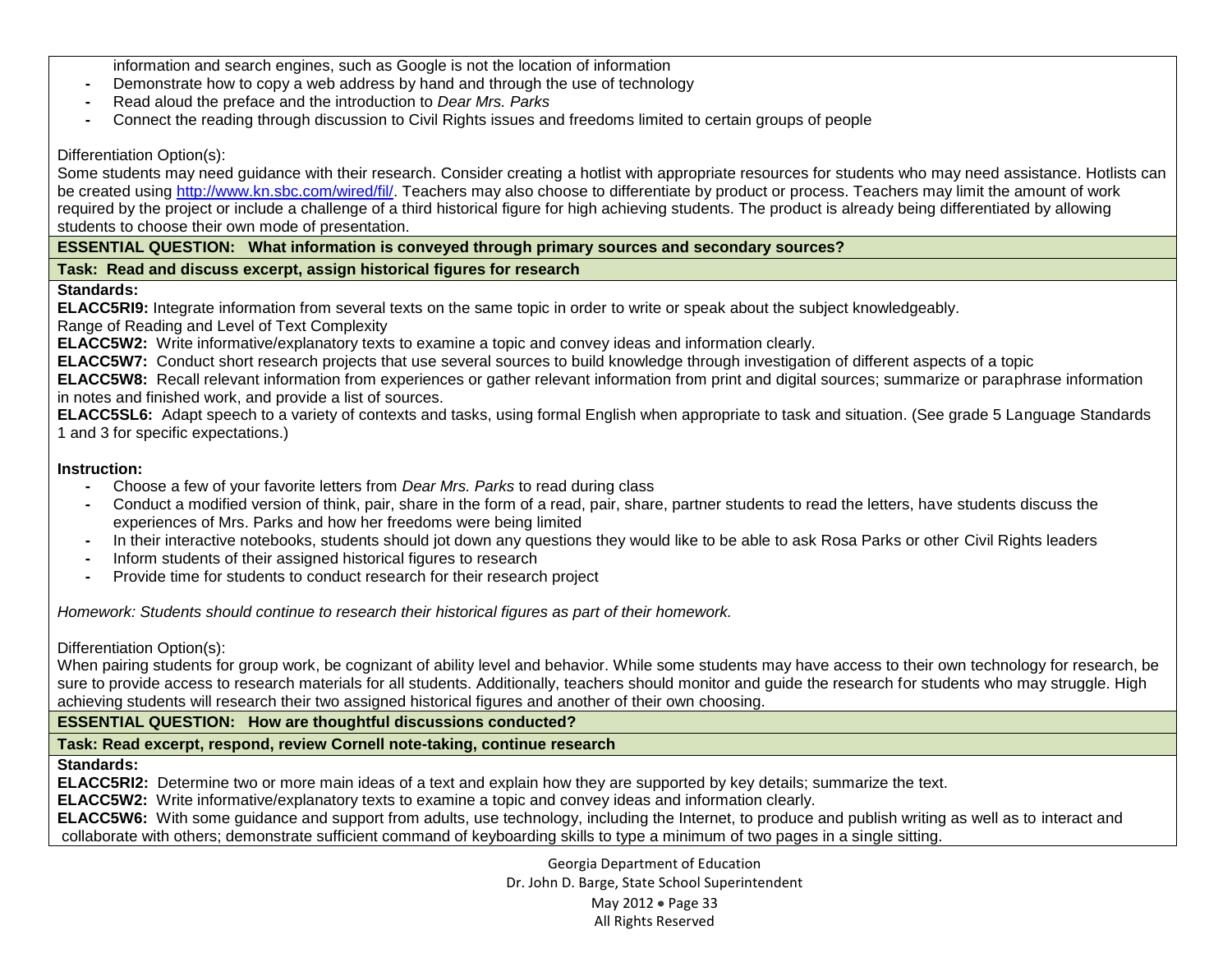**ELACC5W7:** Conduct short research projects that use several sources to build knowledge through investigation of different aspects of a topic **ELACC5W8:** Recall relevant information from experiences or gather relevant information from print and digital sources; summarize or paraphrase information in notes and finished work, and provide a list of sources.

**ELACC5SL6:** Adapt speech to a variety of contexts and tasks, using formal English when appropriate to task and situation. (See grade 5 Language Standards 1 and 3 for specific expectations.)

# **Instruction:**

- **-** Choose a few of your favorite letters from *Dear Mrs. Parks* to read during class
- **-** Conduct a modified version of think, pair, share in the form of a read, pair, share, partner students to read the letters, have students discuss the experiences of Mrs. Parks and how her freedoms were being limited
- **-** In their interactive notebooks, students should jot down any questions they would like to be able to ask Rosa Parks or other Civil Rights leaders
- **-** Inform students of their assigned historical figures to research
- **-** Provide instruction on using paraphrasing while note taking during research, the PowerPoint Presentation found at <http://www.esu.edu/~bsockman/PPT/paraphrasing.ppt> offers great content, there are some minor formatting issues you may need to tweak depending on the version of PowerPoint being used
- **-** Students should take notes on paraphrasing in their interactive notebooks
- **-** Provide time for students to conduct research for their research project, research may be done using available technology or other resources, all notes should be kept in their interactive notebook or an electronic device

*Homework: Students should continue to research their historical figures as part of their homework.* 

# Differentiation Option(s):

When pairing students for group work, be cognizant of ability level and behavior. While some students may have access to their own technology for research, be sure to provide access to research materials for all students. Additionally, teachers should monitor and guide the research for students who may struggle. High achieving students will research their two assigned historical figures and another of their own choosing.

**ESSENTIAL QUESTION: How does the tone, language, and structure effect the meaning of a text?** 

# **Task: Respond to informational reading, continue research**

**Standards:**

**ELACC5RI8:** Explain how an author uses reasons and evidence to support particular points in a text, identifying which reasons and evidence supports which point(s).

**ELACC5RI9:** Integrate information from several texts on the same topic in order to write or speak about the subject knowledgeably.

**ELACC5W2:** Write informative/explanatory texts to examine a topic and convey ideas and information clearly.

**ELACC5W9:** Draw evidence from literary or informational texts to support analysis, reflection, and research.

**ELACC5L2**: Demonstrate command of the conventions of Standard English capitalization, punctuation, and spelling when writing.

d. Use underlining, quotation marks, or italics to indicate titles of works.

**ELACC5SL6:** Adapt speech to a variety of contexts and tasks, using formal English when appropriate to task and situation. (See grade 5 Language Standards 1 and 3 for specific expectations.)

# **Instruction:**

- **-** Reflect on the readings from *Dear Mrs. Parks*
- **-** Instruct students to write a letter to Mrs. Parks
- **-** Have students trade letters
- **-** Thinking about the tone, language, and structure used by Mrs. Parks in her response letters, have students respond to a peer's letter using correct

Georgia Department of Education Dr. John D. Barge, State School Superintendent May 2012 • Page 34 All Rights Reserved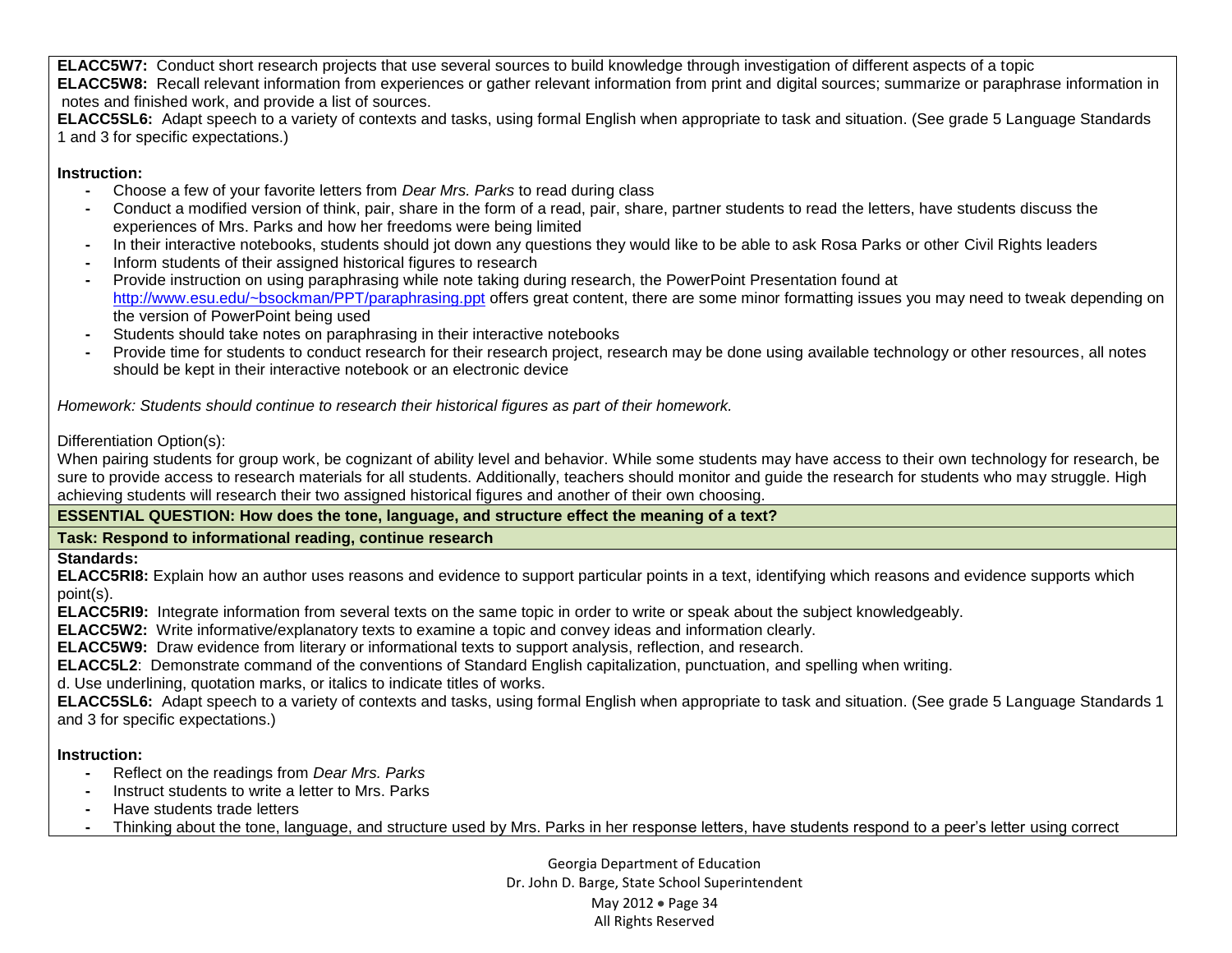conventions

- **-** Provide a venue for sharing letters and responses
- **-** Provide explicit instruction in how to list citations and references, valuable information can be found at <http://www.library.cornell.edu/resrch/citmanage/mla#list> , this is also a good time to review proper formatting for titles
- **-** Continue to conduct research for the project
- **-** As a ticket out the door activity, conduct a note book check

*Homework: Students should continue to research their historical figures as part of their homework.* 

# \*Assessment Opportunity

Differentiation Option(s):

When pairing students for group work, be cognizant of ability level and behavior. While some students may have access to their own technology for research, be sure to provide access to research materials for all students. Additionally, teachers should monitor and quide the research for students who may struggle. High achieving students will research their two assigned historical figures and another of their own choosing.

**ESSENTIAL QUESTION: How is a summary crafted?**

**Task: Read article, respond in groups, whole group discussion, continue research**

**Standards:**

**ELACC5RI2:** Determine two or more main ideas of a text and explain how they are supported by key details; summarize the text.

**ELACC5W7:** Conduct short research projects that use several sources to build knowledge through investigation of different aspects of a topic

**ELACC5W8:** Recall relevant information from experiences or gather relevant information from print and digital sources; summarize or paraphrase information in notes and finished work, and provide a list of sources.

**ELACC5SL1:** Engage effectively in a range of collaborative discussions (one-on-one, in groups, and teacher-led) with diverse partners on grade 5 topics and texts, building on others' ideas and expressing their own clearly.

### **Instruction:**

- **-** Introduce *Reap the Whilrwind* by Duane Damon (1000L) [http://web.ebscohost.com/srck5/detail?sid=08b7d37b-cff5-467f-8133-](http://web.ebscohost.com/srck5/detail?sid=08b7d37b-cff5-467f-8133-4e3575300ff3%40sessionmgr12&vid=1&hid=104&bdata=JnNpdGU9c3JjazUtbGl2ZQ%3d%3d#db=ndh&AN=6995078) [4e3575300ff3%40sessionmgr12&vid=1&hid=104&bdata=JnNpdGU9c3JjazUtbGl2ZQ%3d%3d#db=ndh&AN=6995078](http://web.ebscohost.com/srck5/detail?sid=08b7d37b-cff5-467f-8133-4e3575300ff3%40sessionmgr12&vid=1&hid=104&bdata=JnNpdGU9c3JjazUtbGl2ZQ%3d%3d#db=ndh&AN=6995078)
- **-** Read the abstract, discuss how an abstract for an article is merely a form of summarizing
- **-** Read the article in small groups, follow the reading with small group discussion using the following questions or other teacher created questions
	- 1. What were some of the limited freedoms described? Be sure to reference the text.
	- 2. Despite being freed by the Emancipation Proclamation, were the African Americans truly free? Discuss and describe why you think that.
	- 3. What were the differences, if any, of being a slave versus being considered contraband? Be sure to reference the text.
	- 4. What type of organizing structure is being used in this article
	- 5. What figurative language can be found in William Lloyd Garrison's quote on page 5?
	- 6. What were some of the effects of the Emancipation Proclamation?(Have students complete the ripple effect graphic organizer found at [http://www.una.edu/faculty/onlineacademy/State/Adobe%20Reader/DO%20NOT%20OPEN%20program%20files/Tool%20Box/graphic%20organiz](http://www.una.edu/faculty/onlineacademy/State/Adobe%20Reader/DO%20NOT%20OPEN%20program%20files/Tool%20Box/graphic%20organizers/Color%20graphics/Concentric%20Circles/4%20main%20idea%20circles%20color.pdf) [ers/Color%20graphics/Concentric%20Circles/4%20main%20idea%20circles%20color.pdf\)](http://www.una.edu/faculty/onlineacademy/State/Adobe%20Reader/DO%20NOT%20OPEN%20program%20files/Tool%20Box/graphic%20organizers/Color%20graphics/Concentric%20Circles/4%20main%20idea%20circles%20color.pdf)
- **-** Organize the groups to create a whole group circle, pose the questions from the small group reading to the entire group, follow agreed upon rules for speaking and listening
- **-** Provide an opportunity for students to continue to work on their research, explain that this will be the last day to conduct any in-class research

*Homework: Students should continue to research their historical figures as part of their homework*

Georgia Department of Education Dr. John D. Barge, State School Superintendent May 2012 • Page 35 All Rights Reserved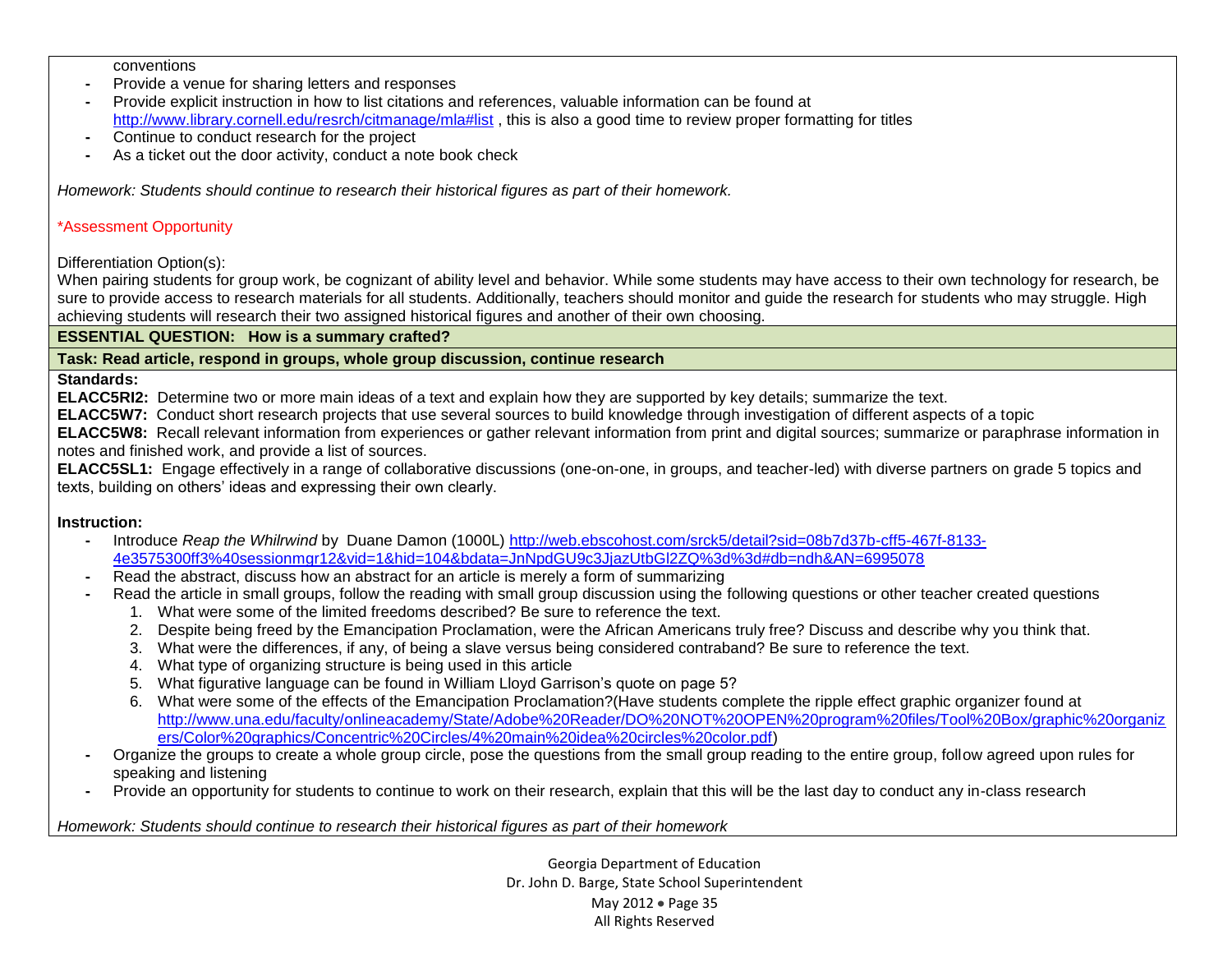Differentiation Option(s):

Teachers may need to activate prior knowledge prior to reading the article. When grouping students, be cognizant of ability level and behavior. Continue to provide support for research.

## **ESSENTIAL QUESTION: How are presentations structured to elicit audience engagement?**

#### **Task: Choose presentation mode**

**Standards:** 

**ELACC5W2:** Write informative/explanatory texts to examine a topic and convey ideas and information clearly.

**ELACC5W7:** Conduct short research projects that use several sources to build knowledge through investigation of different aspects of a topic

**ELACC5W8:** Recall relevant information from experiences or gather relevant information from print and digital sources; summarize or paraphrase information in notes and finished work, and provide a list of sources.

**ELACC5SL4:** Report on a topic or text or present an opinion, sequencing ideas logically and using appropriate facts and relevant, descriptive details to support main ideas or themes; speak clearly at an understandable pace.

**ELACC5SL5:** Include multimedia components (e.g., graphics, sound) and visual displays in presentations when appropriate to enhance the development of main ideas or themes.

**ELACC5L1:** Demonstrate command of the conventions of Standard English grammar and usage when writing or speaking.

**ELACC5L2:** Demonstrate command of the conventions of Standard English capitalization, punctuation, and spelling when writing.

**ELACC5L3:** Use knowledge of language and its conventions when writing, speaking, reading, or listening..

**ELACC5SL6:** Adapt speech to a variety of contexts and tasks, using formal English when appropriate to task and situation. (See grade 5 Language Standards 1 and 3 for specific expectations.)

#### **Instruction:**

**-** Review each form of acceptable media for the research presentation, exemplars for each medium are below

- 1. Prezi,<http://prezi.com/wxyivaj-4yoq/martin-luther-king-jr/>
- 2. PowerPoint,<http://www.uis.edu/aeo/documents/RosaParks.ppt>
- 3. Interactive whiteboard software,<http://www.prometheanplanet.com/en-us/Resources/Item/36265/thurgood-marshall>
- 4. Photo Story/Movie Maker,<http://www.youtube.com/watch?v=4dy4tjxVMHA&feature=related>
- **-** Have students think about which presentation format will be most logical and most interesting for them, encourage students to choose a presentation format they can work on from both home and school, encourage students to bring their own technology (if allowed by your school) or a USB storage device
- **-** Review the rubric for the presentation and assignment, discuss logical ways to organize the presentation (chronology, comparison, cause/effect, or problem/solution)
- **-** Remind students that sources must be included in their presentation
- **-** Allow students time to ask questions and clarify any misconceptions

Differentiation Option(s):

Some students may need guidance in their chosen mode of presentation. Additionally, allow for differentiation of product by allowing students to chose other modes of presentation.

**ESSENTIAL QUESTION: How does one separate reliable resources from unreliable?**

### **Task: Activate prior knowledge, read analyze and respond, continue to work on presentation**

### **Standards:**

**ELACC5RI3:** Explain the relationships or interactions between two or more individuals, events, ideas, or concepts in a historical, scientific, or technical text based on specific information in the text.

> Georgia Department of Education Dr. John D. Barge, State School Superintendent May 2012 • Page 36 All Rights Reserved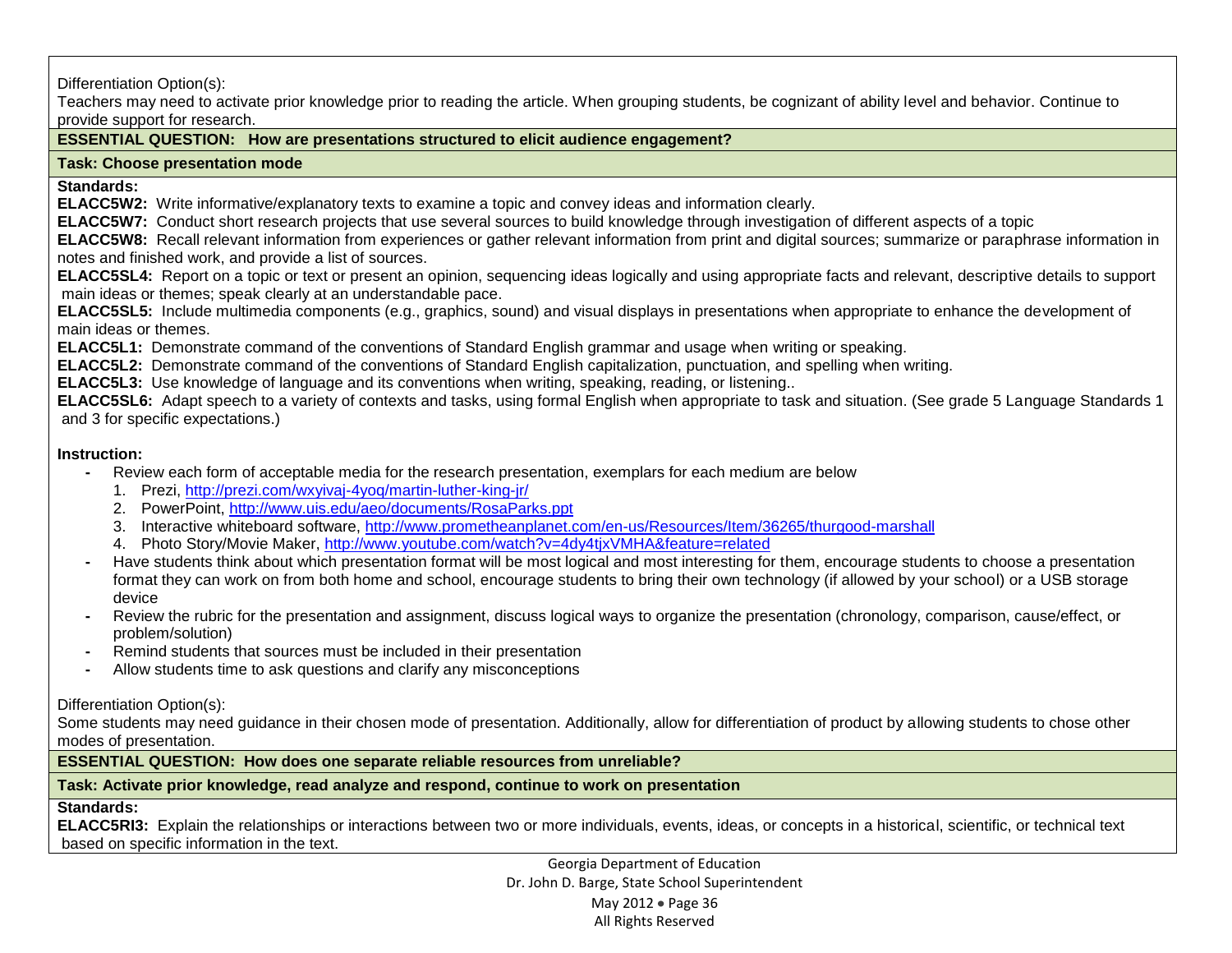**ELACC5W2:** Write informative/explanatory texts to examine a topic and convey ideas and information clearly.

**ELACC5SL4:** Report on a topic or text or present an opinion, sequencing ideas logically and using appropriate facts and relevant, descriptive details to support main ideas or themes; speak clearly at an understandable pace.

**ELACC5L1:** Demonstrate command of the conventions of Standard English grammar and usage when writing or speaking.

**ELACC5L2:** Demonstrate command of the conventions of Standard English capitalization, punctuation, and spelling when writing.

**ELACC5L3:** Use knowledge of language and its conventions when writing, speaking, reading, or listening..

**ELACC5SL6:** Adapt speech to a variety of contexts and tasks, using formal English when appropriate to task and situation. (See grade 5 Language Standards 1 and 3 for specific expectations.)

## **Instruction:**

- **-** Refer to the Photo Story example from yesterday,<http://www.youtube.com/watch?v=4dy4tjxVMHA&feature=related>
- **-** Create a KWL chart about the Little Rock Nine, work as a class to fill in the "K" and "W" portions
- **-** Review identifying and using reliable resources
- **-** Allow students 10 minutes to conduct research about the Little Rock Nine using available technology, students may need to work in groups depending on access to technology and teacher discretion
- **-** Have students highlight the two most interesting facts they found
- **-** Group students in groups of 5 to 6 to share their most interesting facts, have each group pick the three most interesting facts they hear/read
- **-** Allow each group time to share out their most interesting facts, record these on the "L" portion of the KWL chart
- **-** Using the reading format of the teacher's choosing, read *A Mighty Long Way from Little Rock* (750L) [http://web.ebscohost.com/srck5/detail?vid=3&hid=108&sid=1bc63e4a-8060-4459-a3fa-](http://web.ebscohost.com/srck5/detail?vid=3&hid=108&sid=1bc63e4a-8060-4459-a3fa-901f983ec72f%40sessionmgr12&bdata=JnNpdGU9c3JjazUtbGl2ZQ%3d%3d#db=nfh&AN=6XN200908261501)[901f983ec72f%40sessionmgr12&bdata=JnNpdGU9c3JjazUtbGl2ZQ%3d%3d#db=nfh&AN=6XN200908261501](http://web.ebscohost.com/srck5/detail?vid=3&hid=108&sid=1bc63e4a-8060-4459-a3fa-901f983ec72f%40sessionmgr12&bdata=JnNpdGU9c3JjazUtbGl2ZQ%3d%3d#db=nfh&AN=6XN200908261501)
- **-** Depending on the reading format chosen, have students respond to the following questions either in groups or int their interactive notebooks
	- 1. Look at the abstract. What is its purpose to the article?
	- 2. How does the reading connect to the Brown v. Board of Education court case? Describe the cause and effect relationships
	- 3. Use their context clues to develop definitions for the following words from the reading; "trump", "flanked", and "railed"
	- 4. When Carlotta says, "that would have changed a number of things", what is she talking about? What would have changed?
	- 5. Were Carlotta's freedoms being limited? If so, how?
	- 6. How effect did Carlotta's actions have on Ed, the callers, life?
	- 7. What does the idiom "sweep it under the rug" mean in this passage?
- **-** In whole group, discuss each of the discussion questions 2-7
- **-** Refer back to the abstract, discuss how an abstract functions as a short summary
- **-** Provide explicit instruction in summarizing, a great lesson to support this skill can be found at<http://www.readingquest.org/strat/summarize.html>
- **-** Pick a text related to the topic of Civil Rights, have students read this text and write an abstract that would help a reader understand what the text is about
- **-** Allow students time to work on their presentations

# \*Assessment Opportunity

*Homework: Students should respond to the following questions; How do Carlotta's experiences echo the limitation of freedom's in other works we have read. Be sure to use examples from the various texts. Also, continue to work on the research presentation.* 

Differentiation Option(s):

Teachers should be cognizant of abilities and behaviors when grouping students.

**ESSENTIAL QUESTION: What makes a presentation interesting?**

Georgia Department of Education Dr. John D. Barge, State School Superintendent May 2012 • Page 37 All Rights Reserved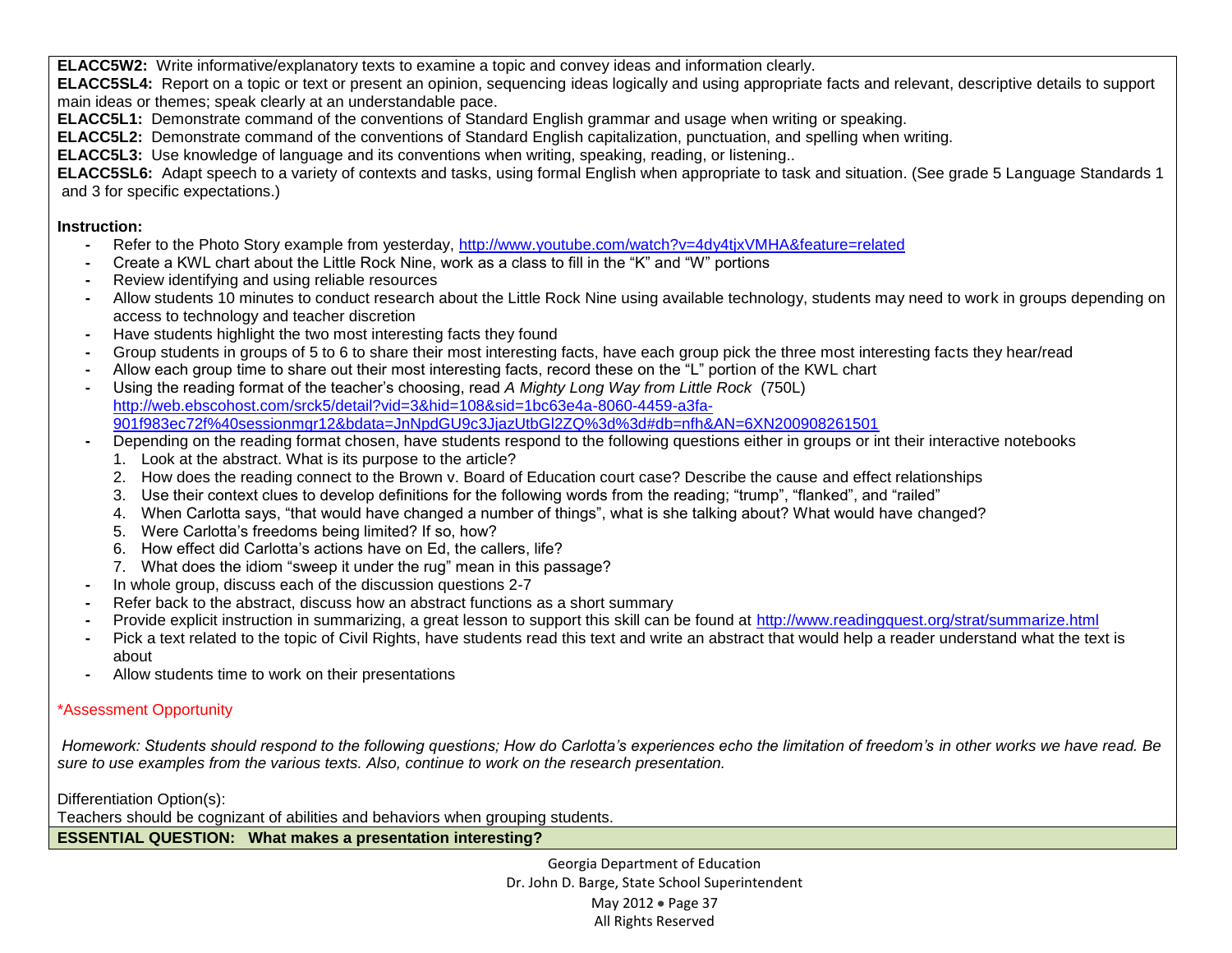#### **Task: Work on presentations, conference with students about presentations**

### **Standards:**

**ELACC5W2:** Write informative/explanatory texts to examine a topic and convey ideas and information clearly.

**ELACC5W6:** With some guidance and support from adults, use technology, including the Internet, to produce and publish writing as well as to interact and collaborate with others; demonstrate sufficient command of keyboarding skills to type a minimum of two pages in a single sitting.

**ELACC5W7:** Conduct short research projects that use several sources to build knowledge through investigation of different aspects of a topic

**ELACC5W8:** Recall relevant information from experiences or gather relevant information from print and digital sources; summarize or paraphrase information in notes and finished work, and provide a list of sources.

**ELACC5W9:** Draw evidence from literary or informational texts to support analysis, reflection, and research.

**ELACC5SL4:** Report on a topic or text or present an opinion, sequencing ideas logically and using appropriate facts and relevant, descriptive details to support main ideas or themes; speak clearly at an understandable pace.

**ELACC5SL5:** Include multimedia components (e.g., graphics, sound) and visual displays in presentations when appropriate to enhance the development of main ideas or themes.

**ELACC5L1:** Demonstrate command of the conventions of Standard English grammar and usage when writing or speaking.

**ELACC5L2:** Demonstrate command of the conventions of Standard English capitalization, punctuation, and spelling when writing.

**ELACC5L3:** Use knowledge of language and its conventions when writing, speaking, reading, or listening..

**ELACC5SL6:** Adapt speech to a variety of contexts and tasks, using formal English when appropriate to task and situation. (See grade 5 Language Standards 1 and 3 for specific expectations.)

## **Instruction:**

- **-** Review and discuss homework
- **-** Use this day as a full work day to prepare presentations
- **-** Be sure to make time to conference with each student

*Homework: Students should, continue to work on the research presentation.* 

Differentiation Option(s):

Conduct conferences with students about their presentations. Provide guidance and assistance wherever needed.

### **ESSENTIAL QUESTION: How can texts be connected to real world events?**

**Task: Read article, connect to other Civil Rights issues, respond to opinion inquiry**

### **Standards:**

**ELACC5RI3:** Explain the relationships or interactions between two or more individuals, events, ideas, or concepts in a historical, scientific, or technical text based on specific information in the text.

**ELACC5W2:** Write informative/explanatory texts to examine a topic and convey ideas and information clearly.

**ELACC5SL6:** Adapt speech to a variety of contexts and tasks, using formal English when appropriate to task and situation. (See grade 5 Language Standards 1 and 3 for specific expectations.)

# **Instruction:**

- **-** Read *Prejudice Today* by Collin Allgaier, (870L) , this is a very brief article in the form of an anecdote [http://web.ebscohost.com/srck5/detail?vid=7&hid=108&sid=dc18e529-ad1d-4ec3-8350-](http://web.ebscohost.com/srck5/detail?vid=7&hid=108&sid=dc18e529-ad1d-4ec3-8350-952e23c7a9b0%40sessionmgr11&bdata=JnNpdGU9c3JjazUtbGl2ZQ%3d%3d#db=prh&AN=14936007) [952e23c7a9b0%40sessionmgr11&bdata=JnNpdGU9c3JjazUtbGl2ZQ%3d%3d#db=prh&AN=14936007](http://web.ebscohost.com/srck5/detail?vid=7&hid=108&sid=dc18e529-ad1d-4ec3-8350-952e23c7a9b0%40sessionmgr11&bdata=JnNpdGU9c3JjazUtbGl2ZQ%3d%3d#db=prh&AN=14936007)
- **-** Ask students if there are other examples of modern day prejudice that limit the freedoms and rights of others, you may want to guide the discussion towards common stereotypes (ie. People of Asian heritage are often depicted as smart, girls are not viewed as naturally gifted in areas of math and

Georgia Department of Education Dr. John D. Barge, State School Superintendent May 2012 • Page 38 All Rights Reserved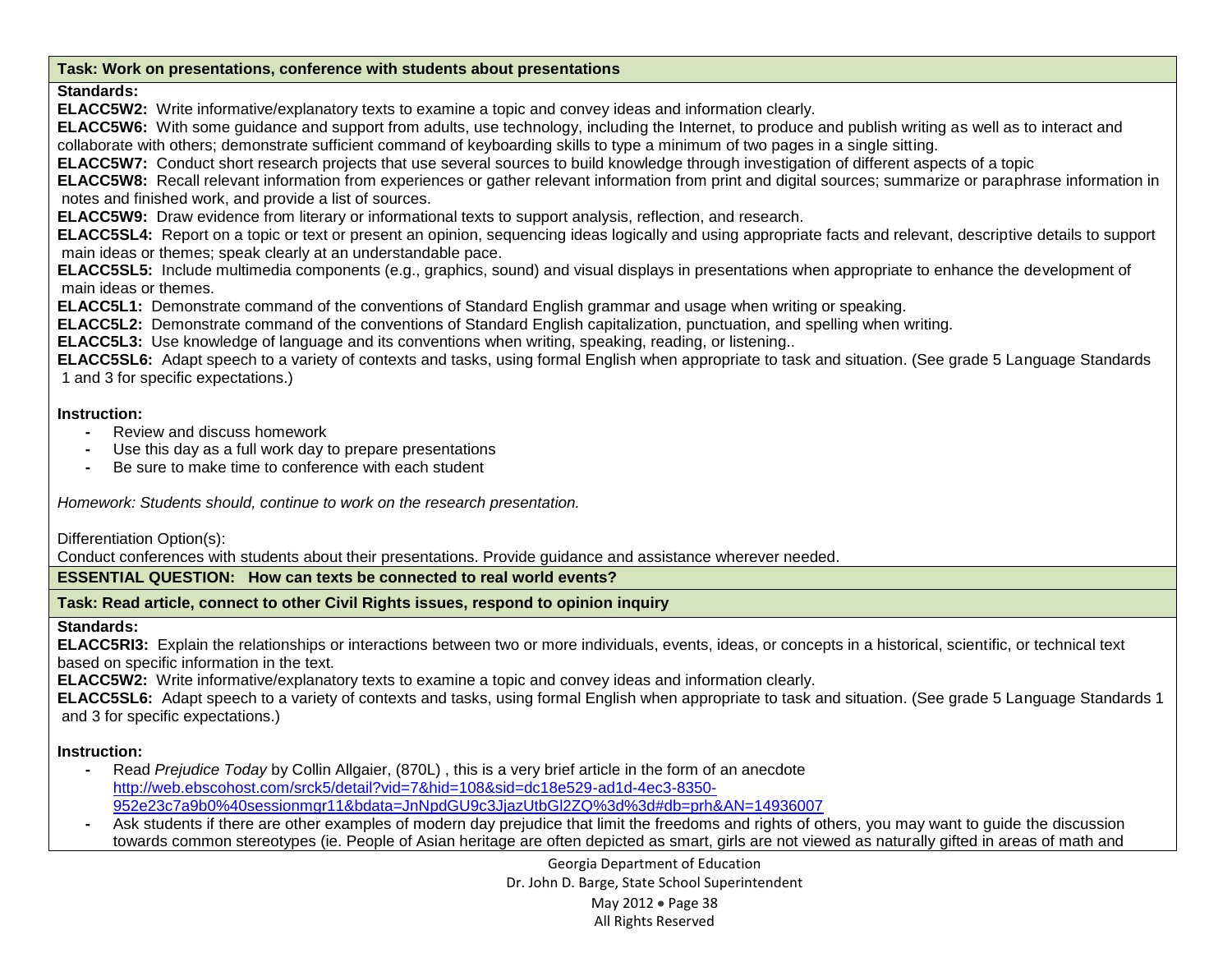science, boys are often not encouraged to participate in baking or design, women do not make as much as their male counterparts, etc.), discuss how some freedoms are still being limited.

**-** Have students respond to the following prompt, knowing that America has come so far at ensuring Civil Rights and the freedoms of all people since the time of slavery, what more can be done to protect rights that are continuing to be overlooked?

### \*Assessment Opportunity

*Homework: Students should, continue to work on the research presentation.* 

#### **ESSENTIAL QUESTION: How can reviewing and peer reviewing alter the quality of one's work?**

#### **Task: Peer review of presentations**

**Standards:** 

**ELACC5RI9:** Integrate information from several texts on the same topic in order to write or speak about the subject knowledgeably.

**ELACC5W2:** Write informative/explanatory texts to examine a topic and convey ideas and information clearly.

**ELACC5W6:** With some guidance and support from adults, use technology, including the Internet, to produce and publish writing as well as to interact and collaborate with others; demonstrate sufficient command of keyboarding skills to type a minimum of two pages in a single sitting.

**ELACC5W7:** Conduct short research projects that use several sources to build knowledge through investigation of different aspects of a topic

**ELACC5W8:** Recall relevant information from experiences or gather relevant information from print and digital sources; summarize or paraphrase information in notes and finished work, and provide a list of sources.

**ELACC5W9:** Draw evidence from literary or informational texts to support analysis, reflection, and research.

**ELACC5SL4:** Report on a topic or text or present an opinion, sequencing ideas logically and using appropriate facts and relevant, descriptive details to support main ideas or themes; speak clearly at an understandable pace.

**ELACC5SL5:** Include multimedia components (e.g., graphics, sound) and visual displays in presentations when appropriate to enhance the development o f main ideas or themes.

**ELACC5L1:** Demonstrate command of the conventions of Standard English grammar and usage when writing or speaking.

**ELACC5L2:** Demonstrate command of the conventions of Standard English capitalization, punctuation, and spelling when writing.

**ELACC5L3:** Use knowledge of language and its conventions when writing, speaking, reading, or listening..

**ELACC5SL6:** Adapt speech to a variety of contexts and tasks, using formal English when appropriate to task and situation. (See grade 5 Language Standards 1 and 3 for specific expectations.)

### **Instruction:**

- **-** Use this as a final day for preparing for the presentation
- **-** Structure class so that students may conduct a peer review of each others' presentations, provide each student with a rubric for the presentation, have students put their name on their rubrics, give each student a highlighter ( I would suggest using a variety of colors), have each student make their presentation readily accessible (ie. If a student is presenting using a Prezi, the Prezi should be pulled up on a device ready to be viewed), rubrics should remain beside the presentation, students should view and score (using their highlighter) at least two presentations
- **-** Using the rubrics from today's activity, give students time to analyze the strengths and weaknesses of their presentation
- **-** Provide time to revise

**-** *Homework: Students should, continue to work on the research presentation.* 

**ESSENTIAL QUESTION: How is speech adapted to effectively present a topic?**

**Task: Present culminating research project**

Georgia Department of Education Dr. John D. Barge, State School Superintendent May 2012 • Page 39 All Rights Reserved